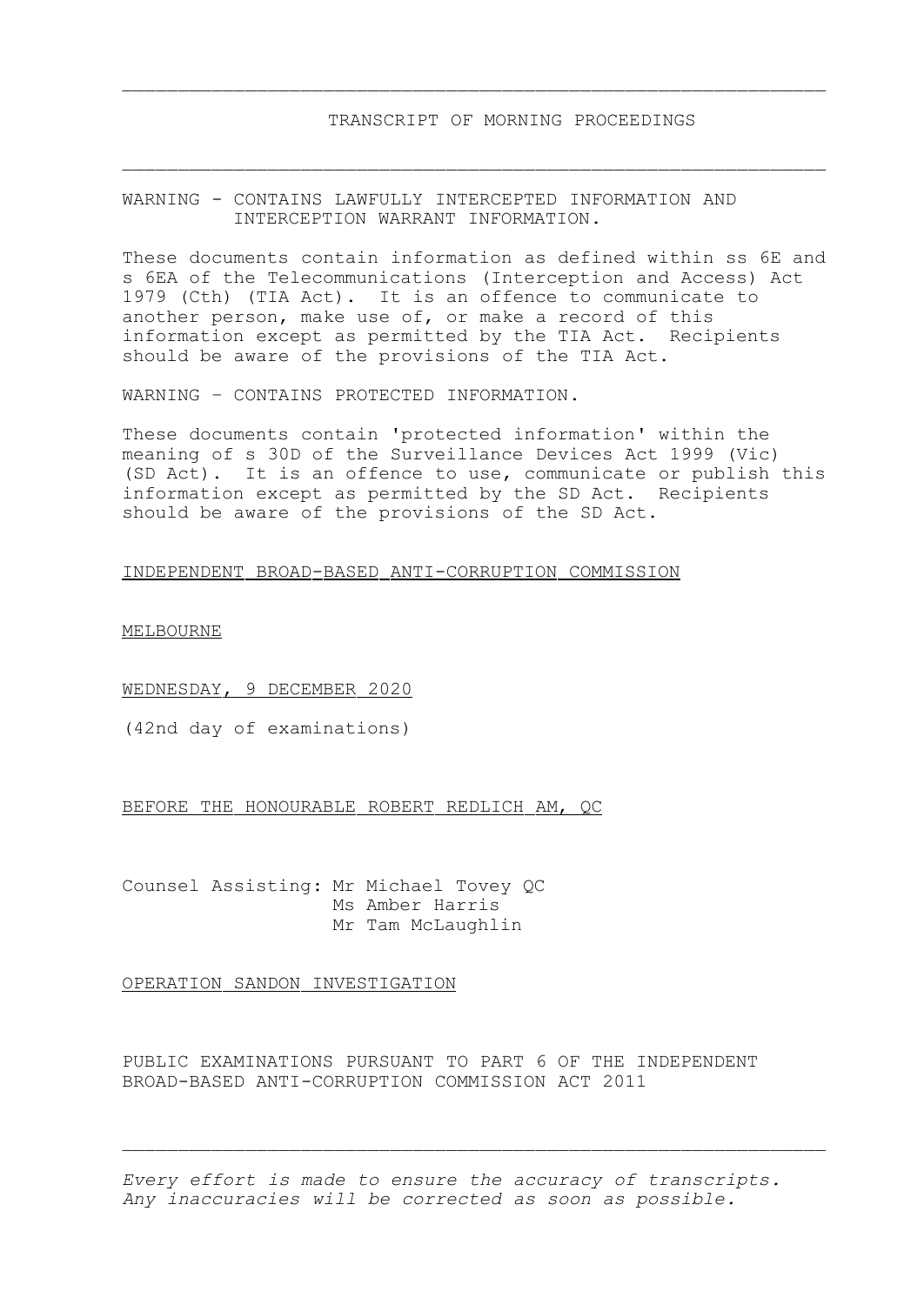1 2 3 4 5 6 7 8 9 10 11 12 10:14:04AM conducting this examination pursuant to Part 6 of the IBAC 10:14:09AM 10:14:14AM 10:14:20AM your legal representative will also be able to ask further 10:14:26AM 10:14:33AM 10:14:37AM 10:14:41AM 10:14:45AM thought that at a particular point it will be helpful that 10:14:48AM you add whatever counsel thinks is appropriate rather than 10:14:52AM 10:14:56AM COMMISSIONER: Mr Nehme, I'm the IBAC Commissioner. I'm Act 2011. Mr Tovey of counsel will assist and will ask you questions, as may I. At the end of the examination questions that expand on anything that she wishes to explore with you, although I have encouraged legal representatives during these public examinations to intervene during the course of the examination if it's wait until the end of the examination.

13 14 15 16 17 18 19 20 10:14:58AM that we're not bound by the rules of evidence, although by 10:15:02AM 10:15:05AM would apply in a court of law. The examination is, you'll 10:15:10AM 10:15:15AM 10:15:20AM 10:15:24AM 10:15:32AM This is an inquisitorial process, which means and large I have followed the rules of evidence as they be aware, video recorded. It is open to the public. The examination is being conducted by audiovisual link pursuant to Division 3 of Part 3 of the COVID 2020 Regulations.

21 22 23 24 25 26 27 10:15:33AM 10:15:36AM 10:15:39AM 10:15:43AM 10:15:46AM 10:15:50AM 10:15:53AM There may be times, Mr Nehme, when the audio makes it difficult for you to hear or you may not understand a question. In either event you should indicate immediately if you're having any difficulty and we'll either attend to the audio or have the question asked again or rephrased if you have some difficulty understanding it.

28 29 10:15:57AM 10:16:03AM I note that Ms Borg is present to represent you, instructed by Michael Gough of Rigby Cooke Lawyers.

.09/12/20 IBAC (Operation Sandon) 4082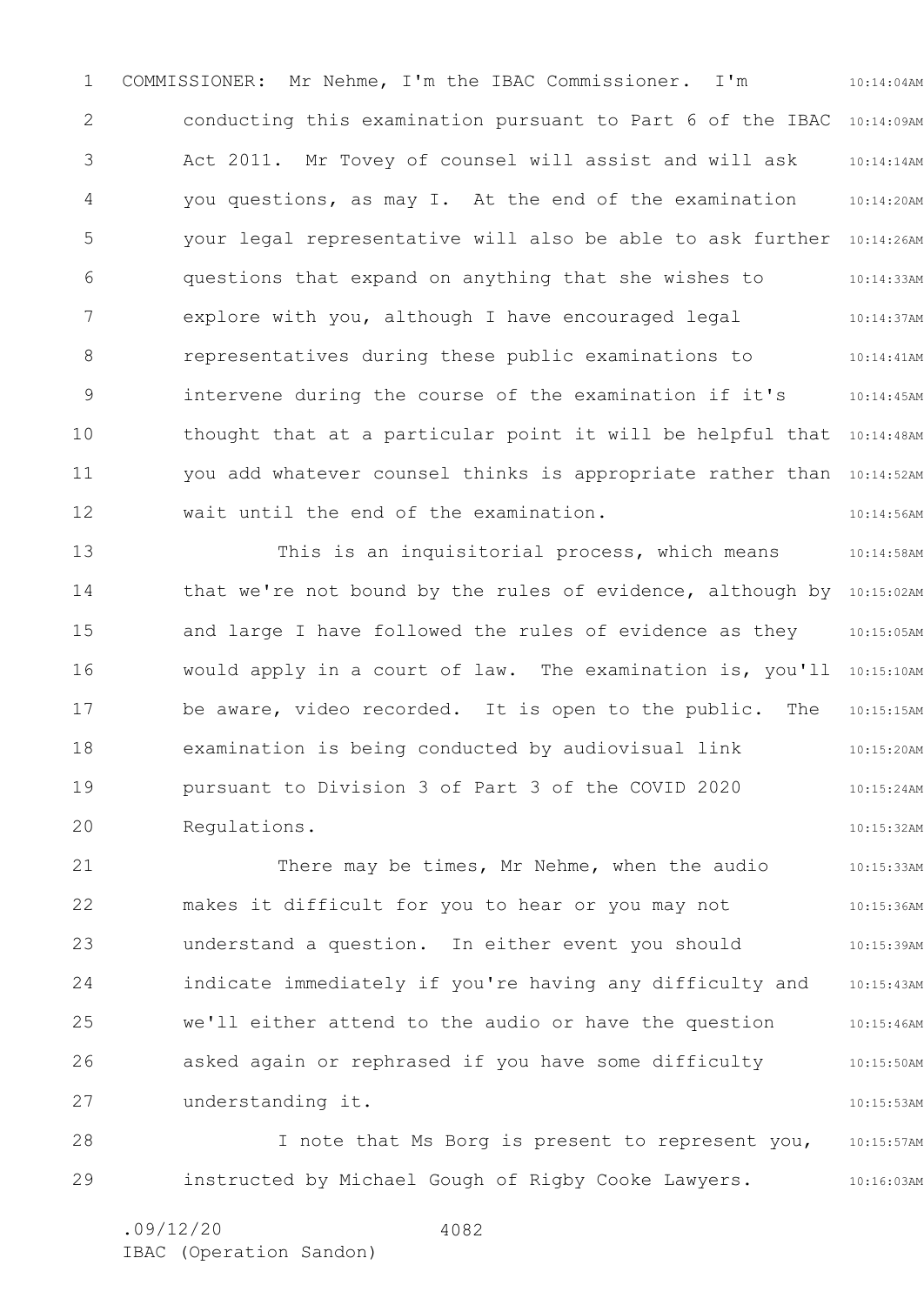1 2 3 4 5 6 7 8 9 10 11 12 13 14 15 16 17 18 19 20 21 22 23 24 25 26 27 28 29 10:16:10AM 10:16:13AM 10:16:19AM 10:16:22AM 10:16:26AM 10:16:30AM 10:16:34AM 10:16:37AM 10:16:39AM 10:16:42AM 10:16:46AM 10:16:50AM persons or entities; your knowledge of matters the subject 10:16:54AM 10:16:59AM 10:17:03AM 10:17:07AM 10:17:11AM 10:17:15AM 10:17:21AM 10:17:23AM 10:17:26AM 10:17:47AM 10:18:24AM 10:18:26AM 10:18:31AM 10:18:35AM 10:18:37AM Do you understand the content of the document or do you wish to 10:18:41AM 10:18:44AM I note that where an examination is being conducted virtually using an audiovisual link, no unauthorised person should be present in any room from where the live stream of the virtual examination is taking place or be able to hear those proceedings. But you're able to see Ms Borg, are you not, Mr Nehme? MR NEHME: On the screen, yes, Commissioner. COMMISSIONER: Thank you. The scope of the matters about which you are to be questioned are as follows: the nature of your relationship with Mr Sam Aziz or persons or entities associated with him, including any business or financial dealings between yourself and Mr Aziz or associated of the scope and purpose described in the further information and directions for public examinations in Operation Sandon, and in particular as they apply to the City of Casey Council or planning or property purchase, sale and development activities in relation to the Casey Lifestyle Centre; and your knowledge of communications or discussions between yourself and Mr Aziz in relation to any court proceedings involving Mr Aziz. <ANDREW NEHME, sworn: COMMISSIONER: Mr Nehme, at the time that you were served with a summons to attend this virtual hearing, did you also receive a document entitled 'Statement of rights and obligations'?---Yes. Yes, I did. Has Ms Borg explained that document to you?---Yes, she has. be informed of your rights and obligations or have

4083

.09/12/20 4083 A. NEHME XN IBAC (Operation Sandon)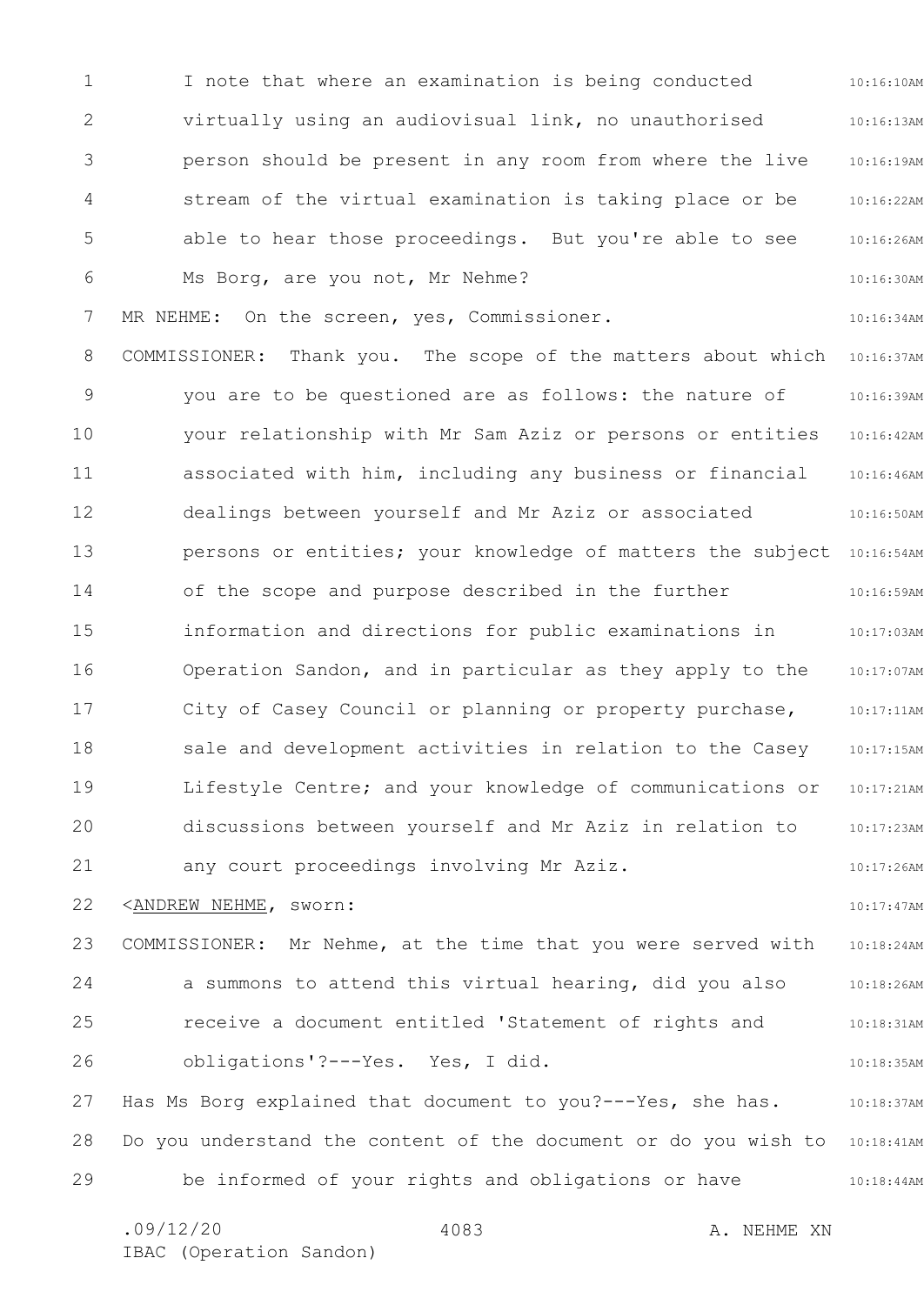1 2 3 4 5 6 7 8 9 10 11 12 13 14 15 16 17 18 19 20 21 22 23 24 25 26 27 28 29 10:18:47AM 10:18:52AM 10:18:55AM 10:18:59AM 10:19:03AM 10:19:03AM 10:19:08AM 10:19:08AM 10:19:13AM 10:19:18AM 10:19:23AM unless you have a reasonable excuse for not doing so. You 10:19:26AM must answer the questions even if they may incriminate you 10:19:30AM 10:19:33AM questions truthfully, otherwise you may expose yourself to 10:19:37AM 10:19:40AM 10:19:45AM 10:19:49AM 10:19:53AM 10:19:57AM 10:20:00AM 10:20:03AM 10:20:06AM 10:20:14AM reasons why I need to give this caution to you because, as 10:20:18AM 10:20:22AM 10:20:26AM 10:20:31AM 10:20:37AM anything further explained to you?---No, I'm comfortable with that. The only question I do have, Commissioner, I've got some notes here of dates and things. Am I okay to have these with me or would you prefer they're not here? They are your personal notes, are they?---My personal notes, that's correct. Yes, you may make reference to them if you wish?---Thank you. So let me summarise, Mr Nehme. Is that the correct pronunciation of your name?---Nehme, yes, thank you. Your obligation is to answer the questions that you're asked or make you liable to a penalty. You must answer the a risk of a perjury charge which carries a penalty of up to 15 years imprisonment. Importantly, if you answer the questions truthfully, then that answer is not admissible and cannot be used against you in any court, the primary exception to that being of course if you gave a false answer, then that answer could be used against you in a perjury charge. Do you follow?---Sure. Now, Mr Nehme, I give this caution to every witness in both private and public examinations, but there are particular you would be aware, we have examined Mr Aziz at some length both in public and in a private examination, and the evidence that he's given about matters concerning you on those two occasions is utterly irreconcilable, and so

4084

.09/12/20 4084 A. NEHME XN

IBAC (Operation Sandon)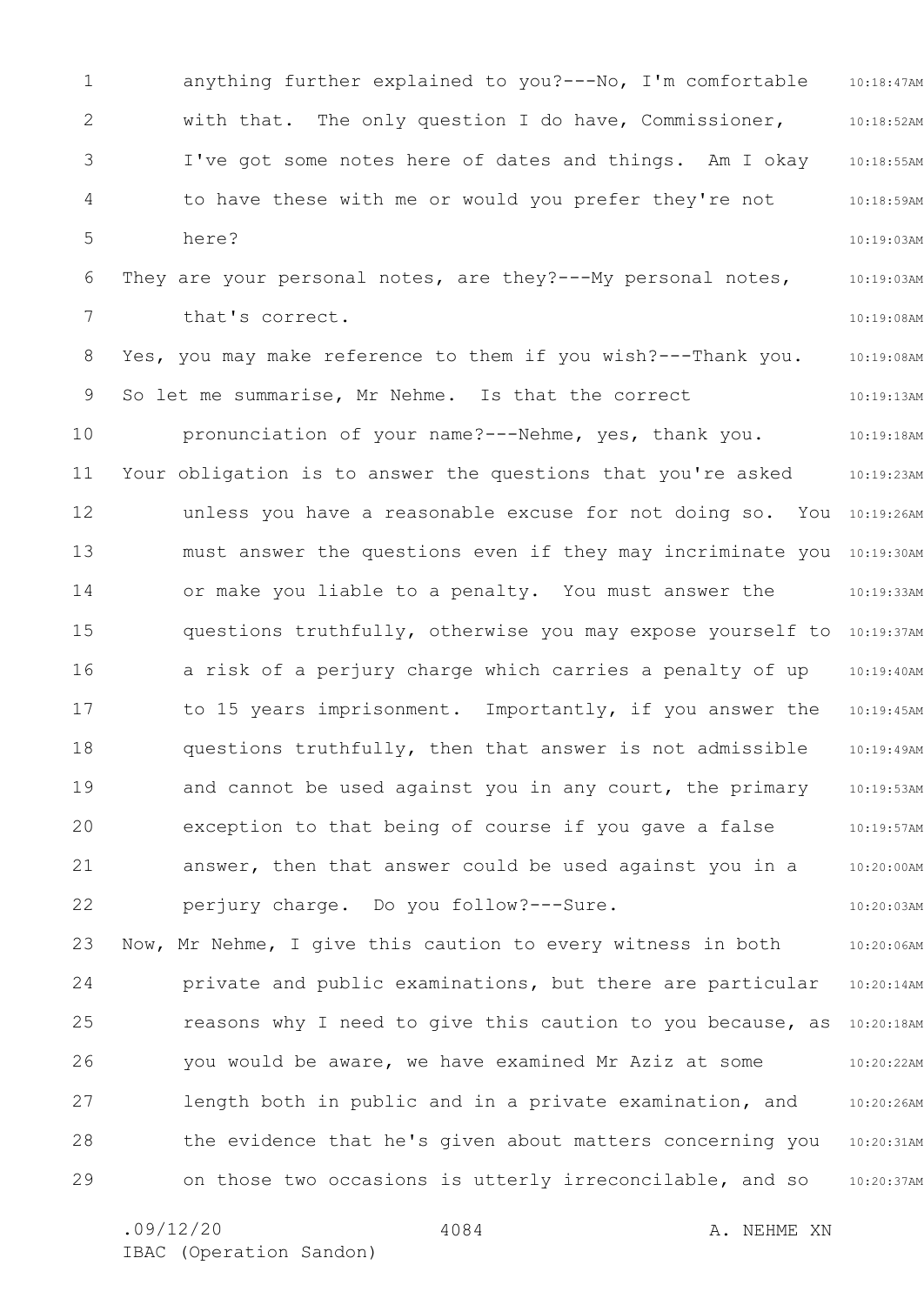1 2 3 4 5 6 7 8 9 10 11 12 13 14 15 16 17 18 19 20 21 22 23 24 25 26 27 28 29 you will need to consider your position very carefully as 10:20:43AM the questioning goes on. I encourage you, if you feel the 10:20:46AM 10:20:52AM 10:20:57AM 10:21:01AM 10:21:01AM 10:21:07AM 10:21:11AM 10:21:15AM 10:21:20AM 10:21:23AM 10:21:27AM 10:21:30AM 10:21:31AM 10:21:34AM 10:21:36AM were made to the account of Nesrine Armanious, who was the 10:21:49AM 10:21:58AM 10:22:01AM 10:22:03AM 10:22:12AM 10:22:18AM 10:22:24AM 10:22:25AM 10:22:33AM 10:22:37AM 10:22:40AM 10:22:56AM I can hear you. I'm just getting the volume increased. I want 10:23:01AM .09/12/20 4085 A. NEHME XN 4085 need at any point of time to seek a break to speak with Ms Borg, that you take advantage of that opportunity?---Sure. And just bear in mind when counsel asks you what we call open-ended questions, that is a question which doesn't suggest an answer to you, that you should not assume counsel doesn't already know the answer to that question. It's not a game, but obviously counsel will be looking to you to give truthful answers regardless of the level of information that's provided in the question. Do you follow?---Yes, I do. Very good. Yes, Mr Tovey. <EXAMINED BY MR TOVEY: Mr Nehme, in October of 2016 the first of a number of payments wife of Sam Aziz. You're no doubt aware of that, are you?---Yes, I am. Each of those payments were immediately preceded by a payment into your account, that is the Nehme Group of Companies' account, from somewhere else; you understand that?---Yes, I do. Where did that money come from?---It came from Action Group Australia, which is an entity here in Australia. Can we just have this turned up a bit. I'm having difficulty hearing you. Sorry, it came from?---You asked me where the money that I lent Sam - sorry, can you hear me?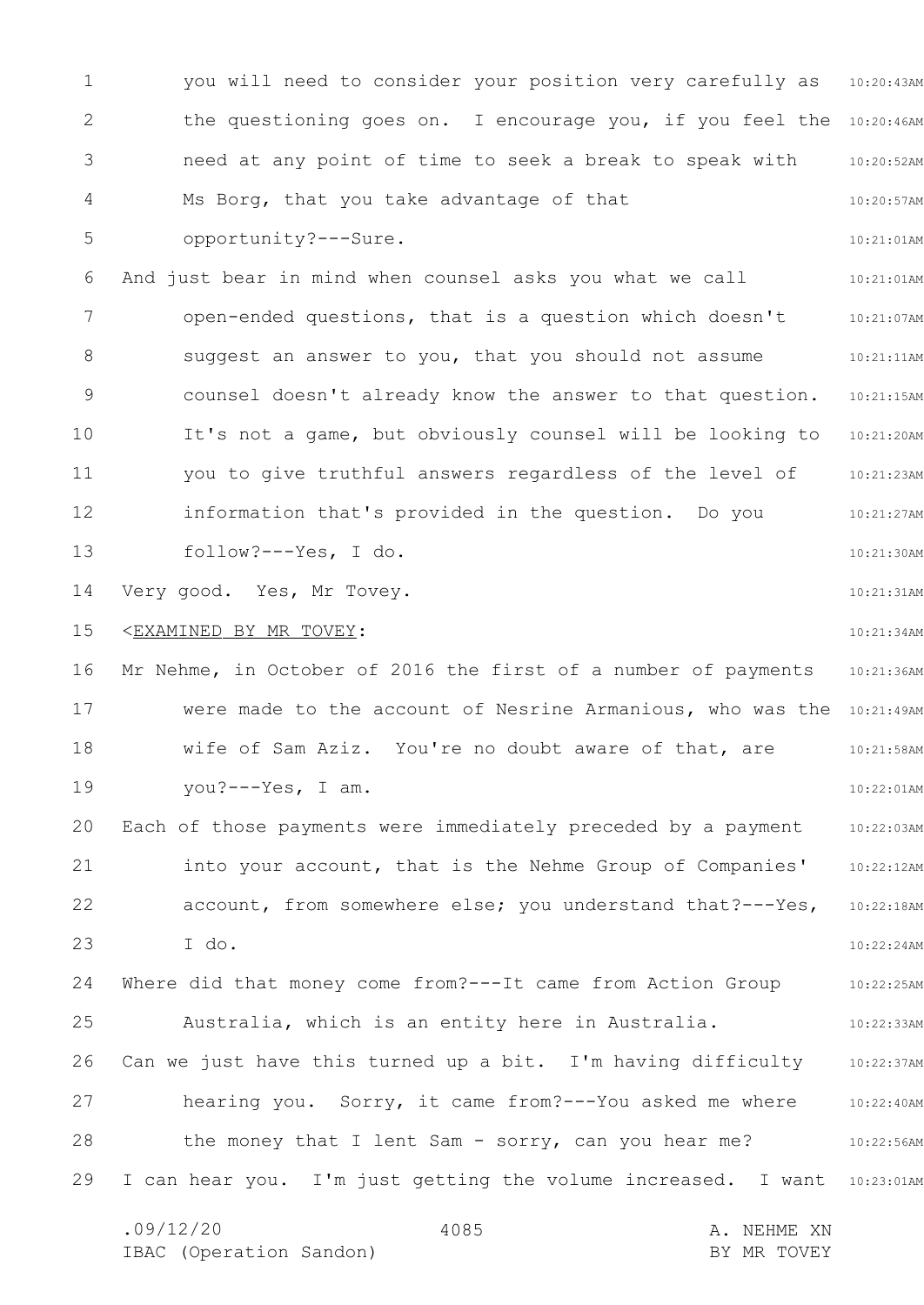1 2 3 4 5 6 7 8 9 10 11 12 13 14 15 16 17 18 19 20 21 22 23 24 25 26 27 28 29 10:23:08AM 10:23:12AM 10:23:16AM 10:23:20AM 10:23:21AM 10:23:24AM 10:23:28AM Yes. What's the directorship and ownership of Action Group 10:23:30AM 10:23:37AM 10:23:44AM Yes. Are you the only director?---No. Sheikh Mubarak Al Sabah 10:23:48AM 10:23:55AM 10:23:56AM 10:24:00AM 10:24:03AM structure in Kuwait to be honest, Commissioner, but it's a 10:24:09AM company that is owned by Sheikh Mubarak and his family, as 10:24:13AM 10:24:20AM 10:24:21AM 10:24:24AM 10:24:29AM 10:24:34AM 10:24:35AM 10:24:39AM 10:24:45AM 10:24:49AM have authority, express authority, to withdraw funds from 10:24:56AM 10:25:02AM 10:25:06AM .09/12/20 4086 4086 A. NEHME XN 4086 to know where the money came from that ended up in the NGOC account?---The Nehme Group is my personal account. Yes?---And I get paid as a consultant from Action Group Australia. COMMISSIONER: I'm sorry, I didn't catch the last bit of that. What did you say, Mr Nehme?---I'm remunerated by Action Group Australia. Australia?---I'm a director of Action Group Australia and the beneficiary is Action Group Holdings in Kuwait. is also a director. Yes. And who are the principal shareholders?---Action Group Holdings in Kuwait. Yes, and is that a trust company?---It's - I don't know the I'm aware. And so what is your relationship with - sorry, what's the surname of the Sheikh?---Al Sabah, Sheikh Mubarak. So is it appropriate to refer to him as Sheikh Mubarak?---Yes, that's fine. What's your relationship with him and his family?---I'm a consultant to him in Australia and I'm also a residing director of his companies in Australia. And your role as a director of Action Group Australia, did you the Action Group Australia account to pay into your personal account and then further to pay that money into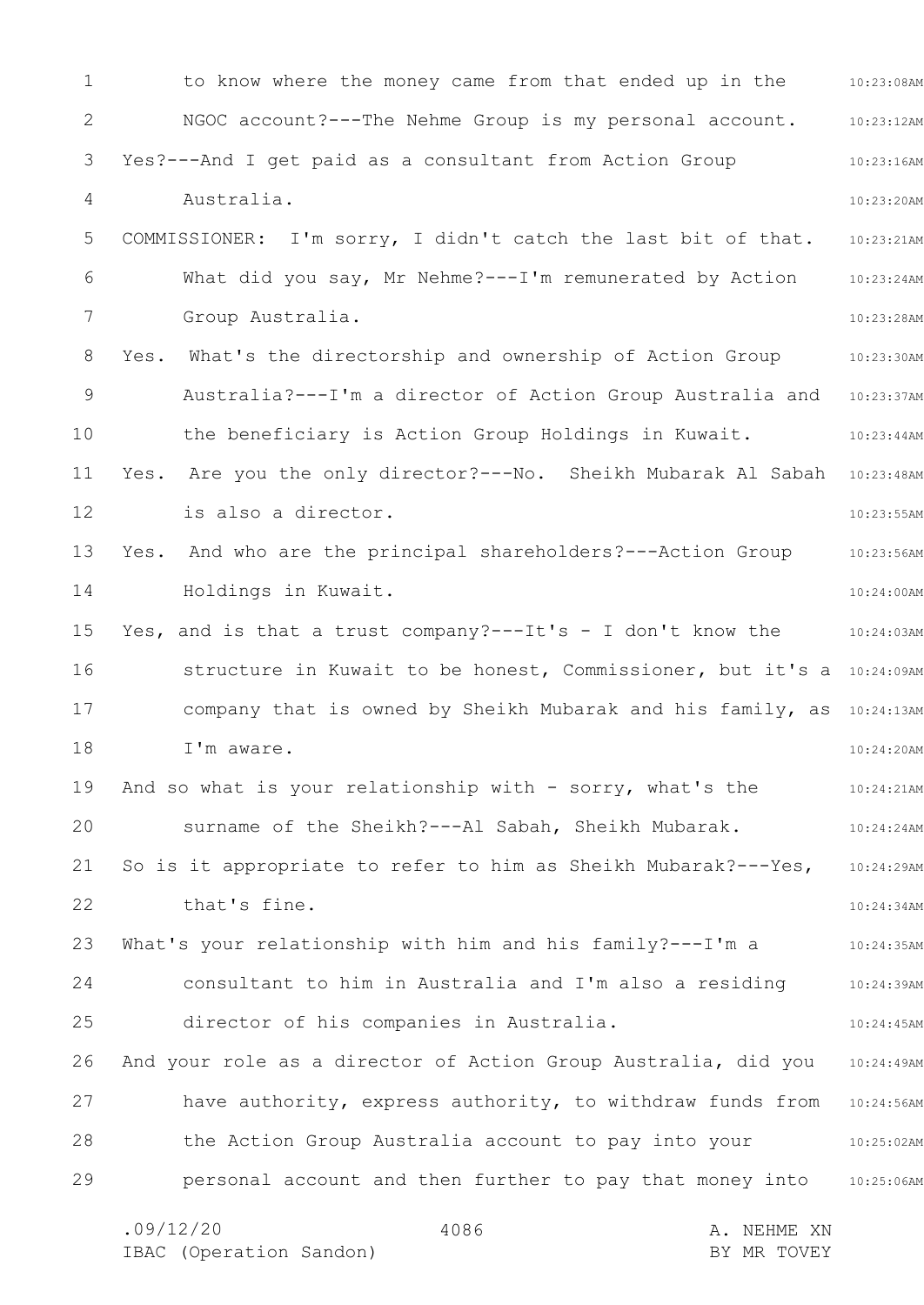1 2 3 4 5 6 7 8 9 10 11 12 13 14 15 16 17 18 19 20 21 22 23 24 25 26 27 28 29 10:25:11AM 10:25:15AM 10:25:21AM then I choose out of my personal account where those funds 10:25:23AM 10:25:27AM 10:25:34AM I'm sorry, you said something about being owed money. What did 10:25:35AM 10:25:38AM 10:25:43AM 10:25:48AM 10:25:52AM 10:25:56AM 10:25:56AM 10:26:01AM 10:26:06AM 10:26:06AM 10:26:13AM 10:26:18AM 10:26:22AM 10:26:24AM 10:26:28AM 10:26:32AM 10:26:37AM 10:26:42AM And did you submit invoices at the time? Are you in a position 10:26:45AM to provide any invoices that you submitted for that amount 10:26:52AM 10:26:55AM 10:27:02AM 10:27:07AM the Aziz Armanious account?---So, the money I was owed from Action Group, and that's a typical situation I get paid out of Action Group into my personal account, and go to. Hence they were transferred to Armanious's account. that mean?---Money that I as a consultant to Action Group I get paid through doing - as a consultant doing deals, consulting, get director's fees. So money I was owed was coming through to Action Group and then I get paid out of that. So each of the amounts that were withdrawn from Action Group Australia that went into your personal Nehme account  $-?---Yes.$ And then from there to Mr Aziz or to Armanious, they were payments of consulting fees to you, were they, that were outstanding?---Consulting fees and director's fees. Yes. Yes, Mr Tovey. MR TOVEY: And were these part of regular and ongoing payments coming to you from AGA?---Yes, they were. And who was your contact at AGA?---Sheikh Mubarak. And would he have to approve all payments going to you?---Yes, he would, or the office in Kuwait would. in consulting fees?---I would have. I don't have copies of them. But I would have to achieve it which is the normal process.

4087

.09/12/20 4087 4087 A. NEHME XN IBAC (Operation Sandon) and the set of the BY MR TOVEY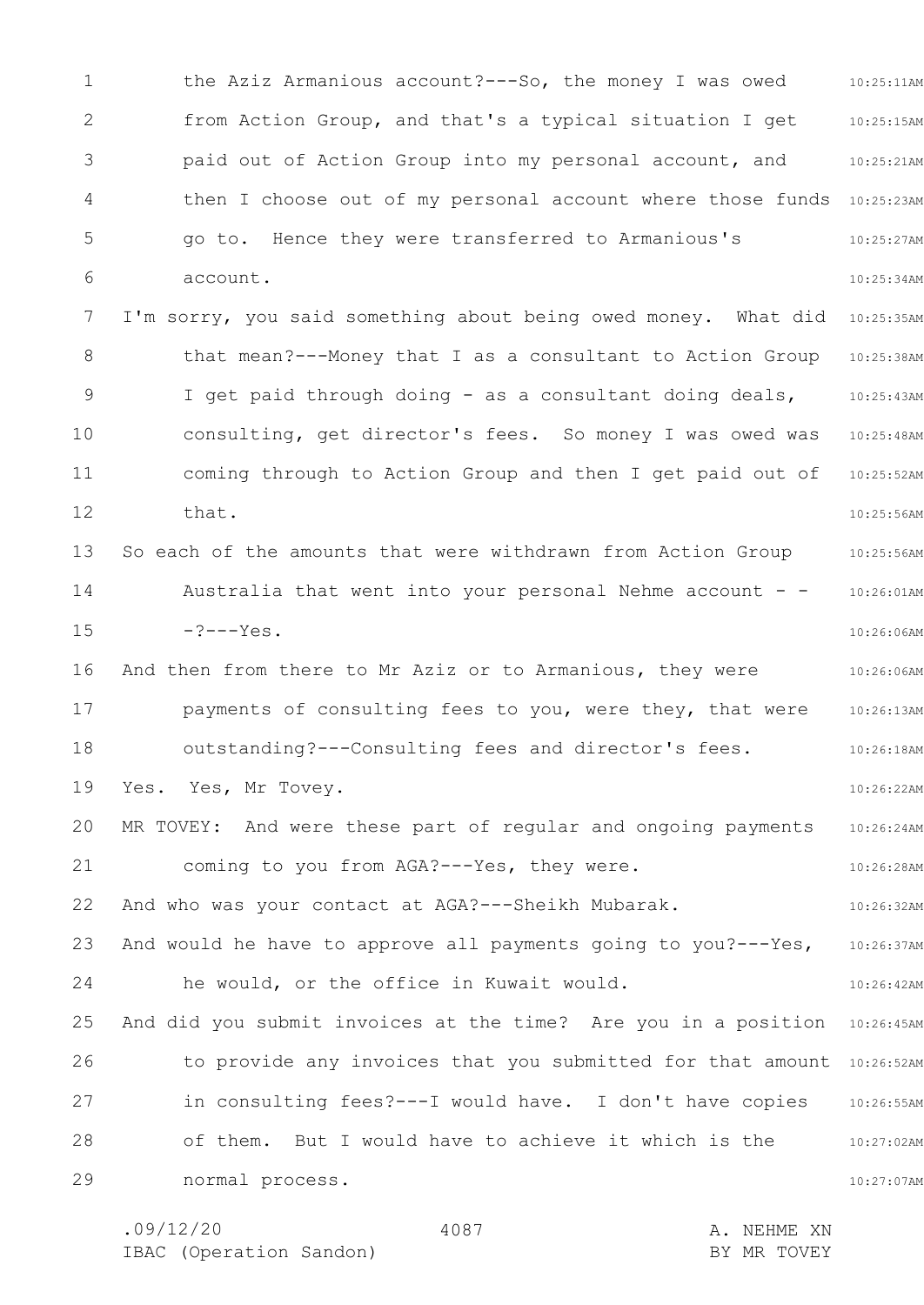1 2 3 4 5 6 7 8 9 10 11 12 13 14 15 16 17 18 19 20 21 22 23 24 25 26 27 28 29 10:27:08AM knowing that those amounts were in contention. Whether or 10:27:11AM 10:27:17AM 10:27:20AM 10:27:24AM you in order to demonstrate that in fact that's the way in 10:27:30AM 10:27:36AM MS BORG: Commissioner, if I could object at this point. The 10:27:38AM 10:27:40AM 10:27:43AM documentation, he could have asked for it and I could have 10:27:47AM 10:27:50AM 10:27:55AM 10:27:59AM 10:28:02AM 10:28:05AM 10:28:12AM 10:28:15AM 10:28:20AM 10:28:24AM 10:28:27AM 10:28:31AM 10:28:36AM 10:28:39AM 10:28:41AM 10:28:47AM 10:28:51AM 10:28:58AM consulting fees, I get incentive fees, so there's money 10:29:02AM I just have difficulty understanding this. You came here not those amounts were given to you to pay Aziz or to pay you was an issue. How is it that you haven't looked to see whether there are consultancy invoices submitted by which the money came to you? summons said to attend to give evidence, not to produce documentation. If my friend wanted particular instructed Mr Nehme to be able to satisfy that summons. So he's giving evidence of questions being asked of him. He was not asked to produce any documents. COMMISSIONER: Yes, I don't agree with you, Ms Borg. What counsel is asking is whether or not Mr Nehme, being alive to the issues which were to be pursued with him, he made enquiries to satisfy himself that there was documentation that established what he was going to assert in evidence; do you follow? MS BORG: I follow what the Commissioner is saying. COMMISSIONER: Yes, Mr Tovey. MR TOVEY: What do you say about that, Mr Nehme?---Could you repeat? What do I say about? Did you or did you not look at your records to determine whether or not you had invoiced for these so-called consulting fees?---I didn't refer, no. No, I didn't. Sorry, Mr Tovey, understand I get director's fees, I get

4088

.09/12/20 4088 A. NEHME XN IBAC (Operation Sandon) and the set of the BY MR TOVEY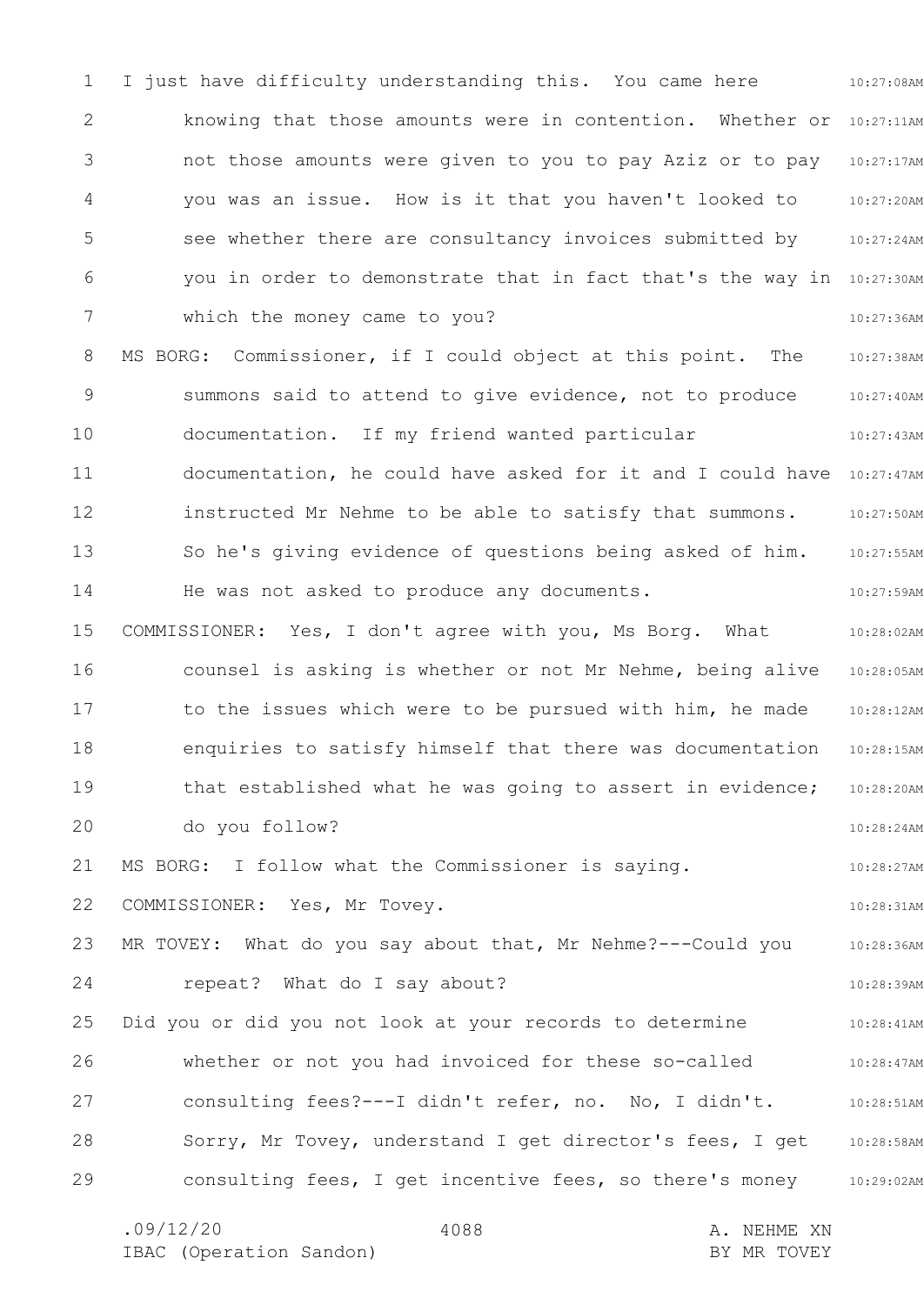1 2 3 4 5 6 7 8 9 10 11 12 13 14 15 16 17 18 19 20 21 22 23 24 25 26 27 28 29 coming in all the time. So I don't have staff, I don't 10:29:06AM have a PA, so that's how we've worked for 15 years between 10:29:10AM 10:29:18AM COMMISSIONER: Are the director's fees to you paid on a regular 10:29:22AM 10:29:24AM 10:29:26AM And what is the amount and what's the regular basis on which  $10:29:30$ AM they're paid? ---It's about \$120,000-odd roughly a quarter. 10:29:33AM 10:29:42AM 10:29:46AM entity and our holding company, and paid into Nehme Group. 10:29:52AM 10:29:56AM 10:30:03AM 10:30:05AM 10:30:09AM 10:30:12AM 10:30:14AM 10:30:17AM 10:30:20AM Commission the consulting work that you did that explains 10:30:23AM 10:30:32AM 10:30:37AM 10:30:40AM these payments related to in terms of what consulting they 10:30:43AM 10:30:48AM 10:30:53AM 10:30:55AM 10:31:02AM 10:31:05AM .09/12/20 4089 4089 A. NEHME XN IBAC (Operation Sandon) and the set of the BY MR TOVEY 4089 myself and Action Group Holdings in Kuwait. basis?---Yes, they are. Are they for a fixed amount?---Yes, they are. And that's paid as a lump sum, is it?---In two payments, so it's separated between the two entities, from our hotel What, paid by two amounts of 60,000, is it?---About 60-odd thousand, yes. And the consulting fees, how are they paid to you?---They are paid depending on what the asset was or what the fees relate to, so whether it's hotels, whether it's - because we're diverse in what we do as a group, but subject to what fees I'm owed from which activity. So presumably you are in a position to identify for the these particular fees that you received?---Yes. Very good. Yes, Mr Tovey. MR TOVEY: And you have access to records showing what each of were paying for?---I will have access or the office in Kuwait will have access. You're telling me you submit invoices for consulting fees. I take it from what you say you keep records of those invoices?---I'm sure there would be records, yes.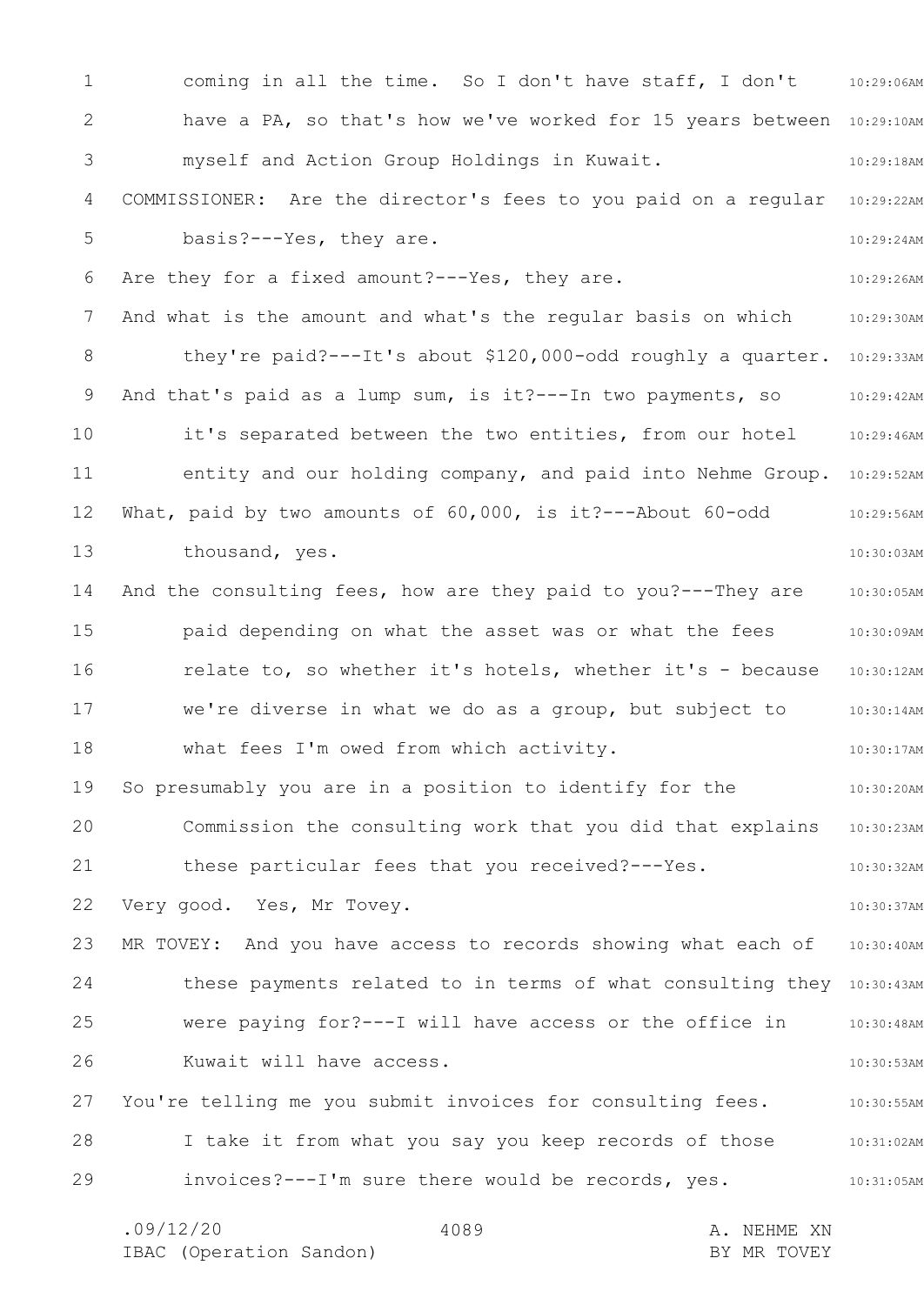1 2 3 4 5 6 7 8 9 10 11 12 13 14 15 16 17 18 19 20 21 22 23 24 25 26 27 28 29 When you say you're sure there would be records, that's not  $\qquad \qquad \, \, 10:31:11$ AM something that there could be any confusion about. If you 10:31:16AM are regularly submitting invoices or consulting fees - - 10:31:18AM 10:31:18AM Look, 'would have' is not what I'm asking you?---There will be 10:31:24AM 10:31:28AM 10:31:28AM records?---They'd be files at home, I assume, where all 10:31:32AM 10:31:36AM 10:31:40AM 10:31:45AM And the electronic copies of those, just to ensure that they 10:31:46AM 10:31:50AM 10:31:53AM 10:31:54AM COMMISSIONER: Is it an invoice for consulting fees, Mr Tovey? 10:32:14AM 10:32:17AM 10:32:26AM 10:32:31AM 10:32:34AM 10:32:34AM 10:32:42AM 10:32:46AM 10:32:47AM Australia?---I have one sign-off and someone else has the 10:32:57AM 10:33:01AM 10:33:03AM 10:33:06AM 10:33:10AM .09/12/20 4090 4090 A. NEHME XN IBAC (Operation Sandon) BY MR TOVEY 4090  $-$ ? $---$ I would have  $$ records. There will be records. All right. Where are those the records are kept in our filing system. So if we resume tomorrow you're going to be in a position to provide those?---Yes. weren't something that was recently made up?---Not a problem. Okay. When you put in an invoice, how does it work? MR TOVEY: Yes. So your fees come from the Action Group Australia. They come in two ways, do they not: they come either as director's fees, is that right?---That's correct. Or they come as amounts that you have invoiced for?---For incentive fees or consulting fees. There's a range of different activities. Yes. Do you have control of the AGA account in second sign-off electronically. And who's the other person?---Our financial controller. Who's that?---Diana Latham. And she is here in Australia, is she?---Yes, she is.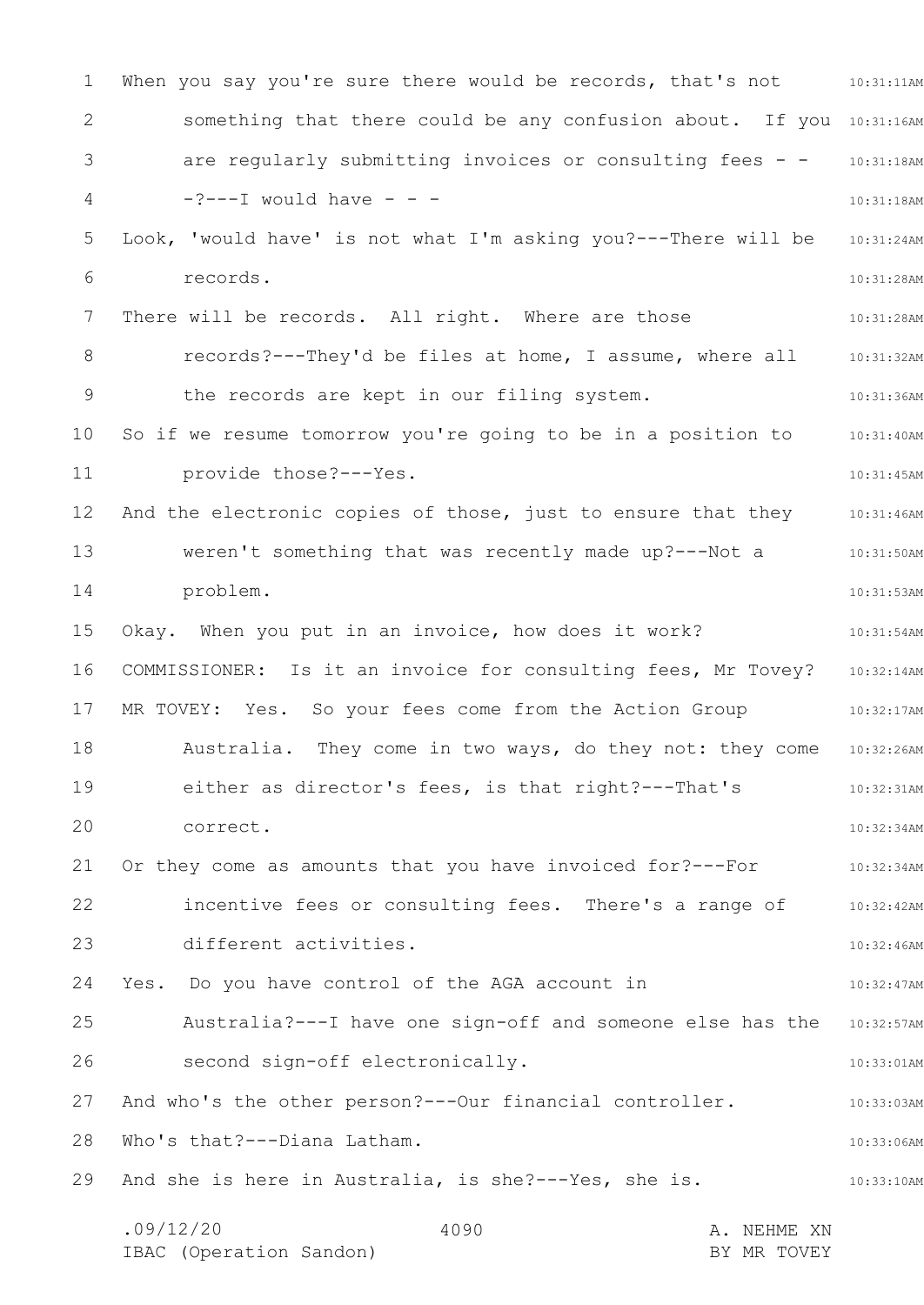1 2 3 4 5 6 7 8 9 10 11 12 13 14 15 16 17 18 19 20 21 22 23 24 25 26 27 28 29 10:33:13AM 10:33:17AM 10:33:19AM 10:33:26AM 10:33:32AM 10:33:39AM 10:33:41AM 10:33:45AM provide an invoice later. So it's a 15-year relationship 10:33:49AM with Sheikh and I was never paid on time, there were a lot 10:33:52AM 10:33:58AM some point, but it's not unusual for me to make a payment. 10:34:02AM 10:34:07AM 10:34:13AM 10:34:19AM 10:34:19AM of or before those payments were made out of Action Group 10:34:23AM 10:34:27AM 10:34:32AM 10:34:32AM 10:34:36AM 10:34:39AM 10:34:45AM funds'?---I have a consultancy agreement with Action Group 10:34:51AM Holdings and with Action Hotels, so there's dates in there 10:34:55AM 10:34:58AM 10:35:01AM 10:35:03AM 10:35:07AM She works for NGOC?---No, she doesn't. She works for Action Hotels. All right. So in any event, when we're talking about the payments that you ultimately paid on to Mr Aziz, you say those payments were always a result of invoices; is that right?---It should be with invoices. But it wasn't unusual due to the relationship, Mr Tovey, that I would transfer funds and maybe over a phone call and then of incentives. So an invoice would have been procured at COMMISSIONER: So I take it from what you just said, Mr Nehme, that you haven't looked at these particular payments  $-?---No.$ To see whether or not you had rendered an invoice at the time to the Nehme Group?---Correct. That's correct, Commissioner. So it might be that there was no invoice that had been raised at the time of the payment, but there was a general arrangement you had with Action Group that enabled you to say in advance by phone call, 'I'd like these and it breaks down payments, et cetera, and what they're related to. Yes. MR TOVEY: So, first of all, looking at the consultancy

.09/12/20 4091 4091 A. NEHME XN IBAC (Operation Sandon) and the set of the BY MR TOVEY 4091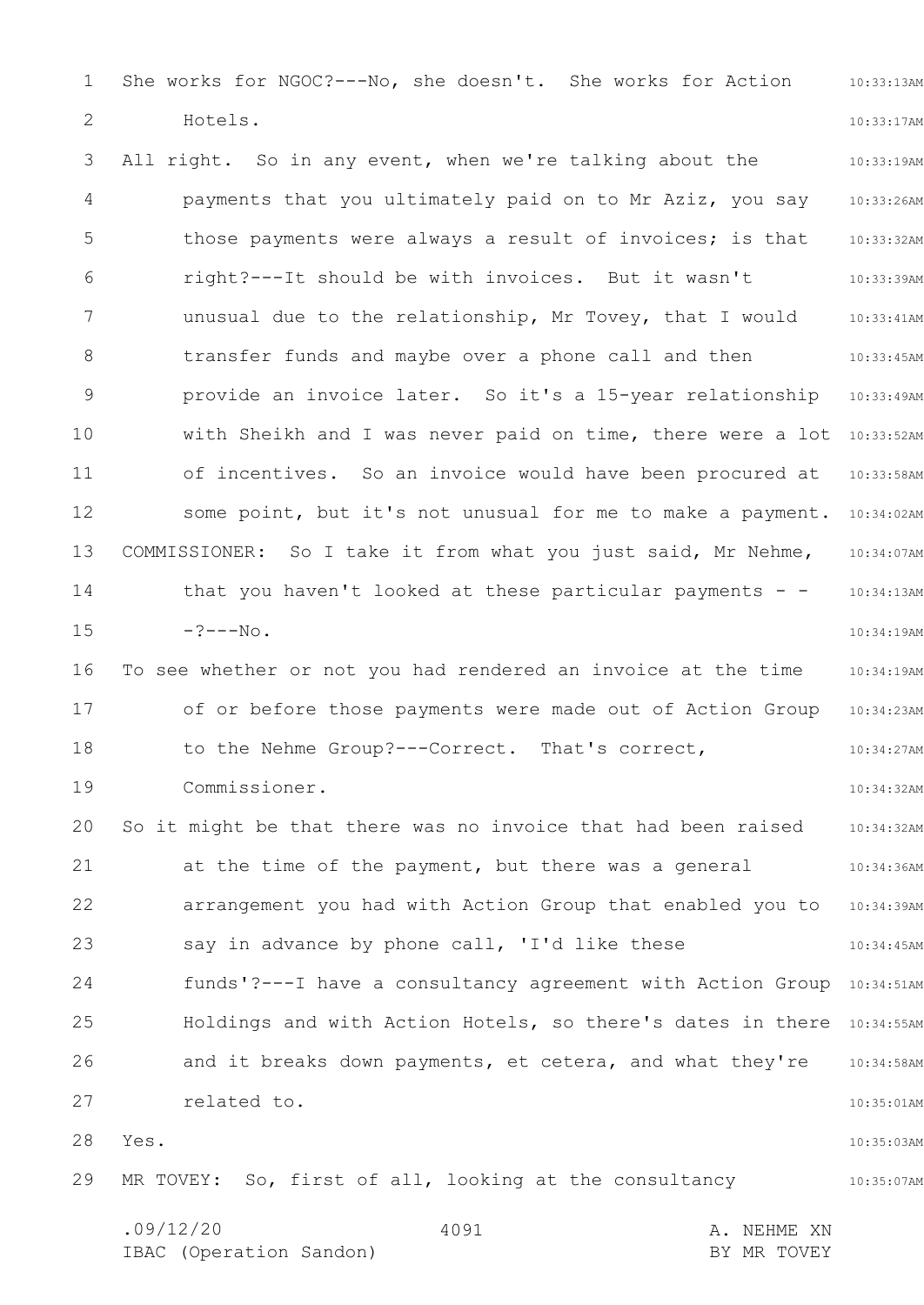1 2 3 4 5 6 7 8 9 10 11 12 13 14 15 16 17 18 19 20 21 22 23 24 25 26 27 28 29 10:35:10AM 10:35:19AM 10:35:23AM 10:35:27AM 10:35:30AM 10:35:33AM 10:35:35AM 10:35:39AM 10:35:44AM 10:35:46AM 10:35:50AM 10:35:54AM 10:35:57AM 10:35:59AM 10:36:02AM 10:36:08AM ago Diana came on board as our financial controller of our 10:36:14AM 10:36:18AM Yes?---And I know since Diana's been on, I can assure you she's 10:36:22AM 10:36:28AM 10:36:31AM 10:36:35AM 10:36:43AM 10:36:49AM 10:36:53AM 10:36:54AM have to go back and check. As I said, since Diana's been 10:36:59AM 10:37:02AM 10:37:05AM .09/12/20 4092 A. NEHME XN 4092 payments, you render an invoice?---Most cases, more of recent since we've had a financial controller, Diana Latham, she renders invoices. In 2016 did you render an invoice?---I can't remember. COMMISSIONER: For each of these payments, you mean, Mr Tovey. MR TOVEY: Yes, for these payments?---I can't remember. In 2016 did you render an invoice for any consultancy payments?---I can't remember. I'd have to go back and have a look. More than likely, but  $- -$ I thought you explained to us only a little while ago that these were consultancy payments. Is it the truth that you're now saying you've got no idea whether they were or they weren't?---I do have an idea, but you're asking me did I and I can't confirm. I'm sure I did, but I haven't gone back to my files to confirm. But more than likely, yes. But I said I don't have staff. Two or three years group. Otherwise it's just me. quite diligent, I can say there are invoices  $- -$ I don't need to know your history with Diana. What I want to know is whether in 2016 you were in 2016 in the habit of issuing invoices for payments pursuant to your consultancy?---I'd have to go back and check, to be honest, Mr Tovey. So there might be no invoice payments at all in 2016?---I'd on it's been a lot more diligent. I just want you to answer the question. From your perspective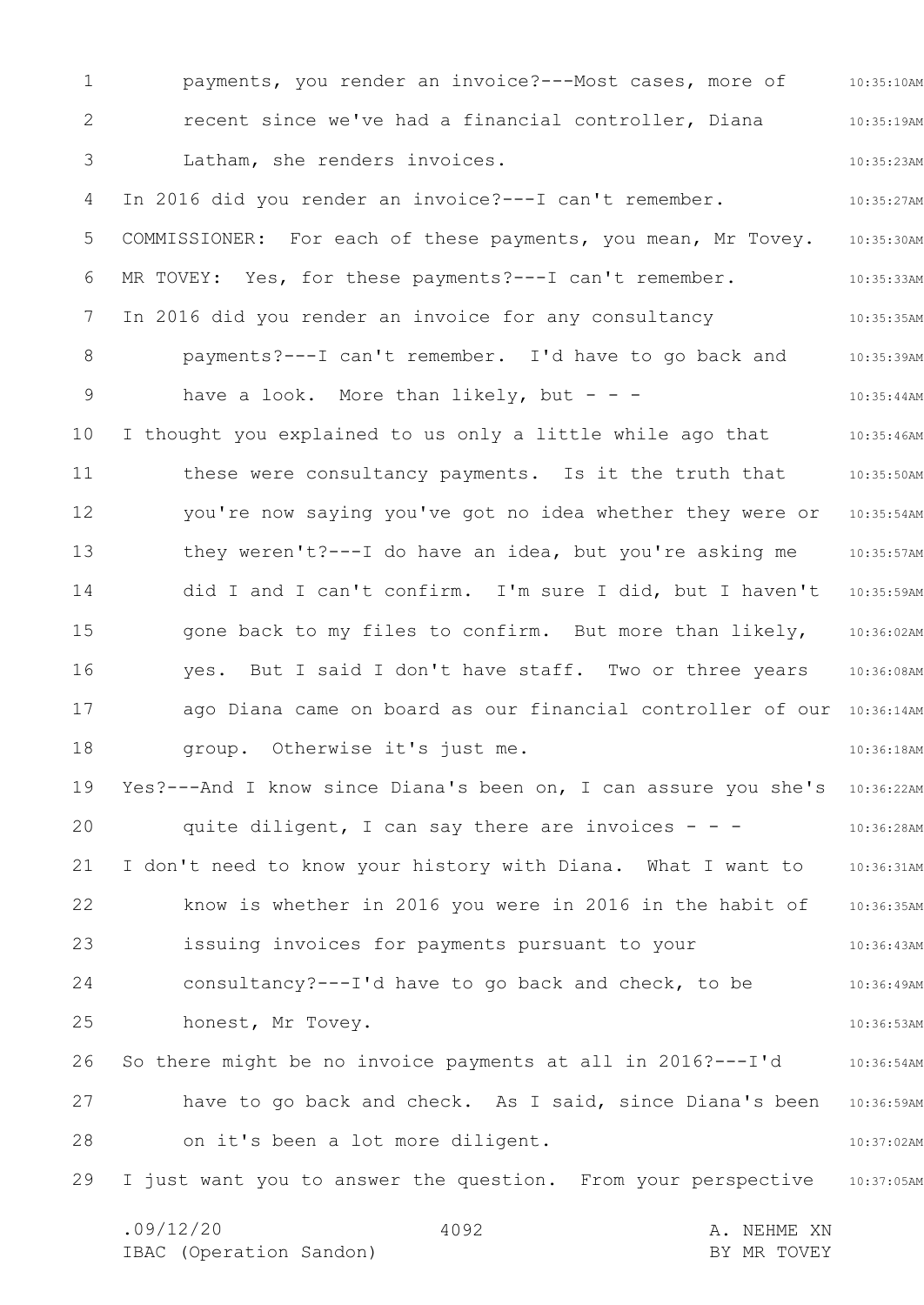1 2 3 4 5 6 7 8 9 10 11 12 13 14 15 16 17 18 19 20 21 22 23 24 25 26 27 28 29 10:37:08AM 10:37:10AM 10:37:13AM 10:37:18AM 10:37:22AM 10:37:30AM 10:37:35AM 10:37:38AM 10:37:44AM 10:37:47AM 10:37:52AM 10:37:56AM 10:37:59AM 10:38:05AM his company, notwithstanding that you might never render a 10:38:09AM 10:38:13AM Why would that be, Mr Nehme? Is that something peculiar to the 10:38:24AM 10:38:34AM 10:38:38AM 10:38:42AM 10:38:46AM 10:38:54AM 10:38:57AM 10:39:03AM 10:39:08AM 10:39:14AM 10:39:17AM 10:39:21AM MR TOVEY: In respect of those amounts in September, October, 10:39:29AM .09/12/20 4093 4093 A. NEHME XN IBAC (Operation Sandon) and the set of the BY MR TOVEY 4093 it's quite possible that there mightn't have been any invoices rendered for the whole of 2016?---It might be possible. COMMISSIONER: And so does that mean that the nature of your relationship with Sheikh Mubarak was such that he was content for you to withdraw funds out of his company, Action Group Australia, without you necessarily ever rendering an invoice in relation to those funds?---Sorry, could you repeat that question, Commissioner? As I've just understood your evidence, it might well be that during 2016 you didn't render invoices for some or all of these consulting fees; correct?---Yes. So does that mean that your arrangement with Sheikh Mubarak was such that he was content for you to withdraw funds out of formal document invoicing those consulting fees?---Yes. relationship of the Nehme Group of Companies to Mr Mubarak's company, that you would have liberty to withdraw funds from his company without rendering any documentary account to which those funds related? Why does that occur?---It's just the nature of the business, I guess, Commissioner. There's a lot of trust involved, 15 years history with him and his family. Yes?---I lived and worked in Kuwait with him. There's a very close relationship. A trusting relationship?---Absolute trusting relationship. Yes, Mr Tovey.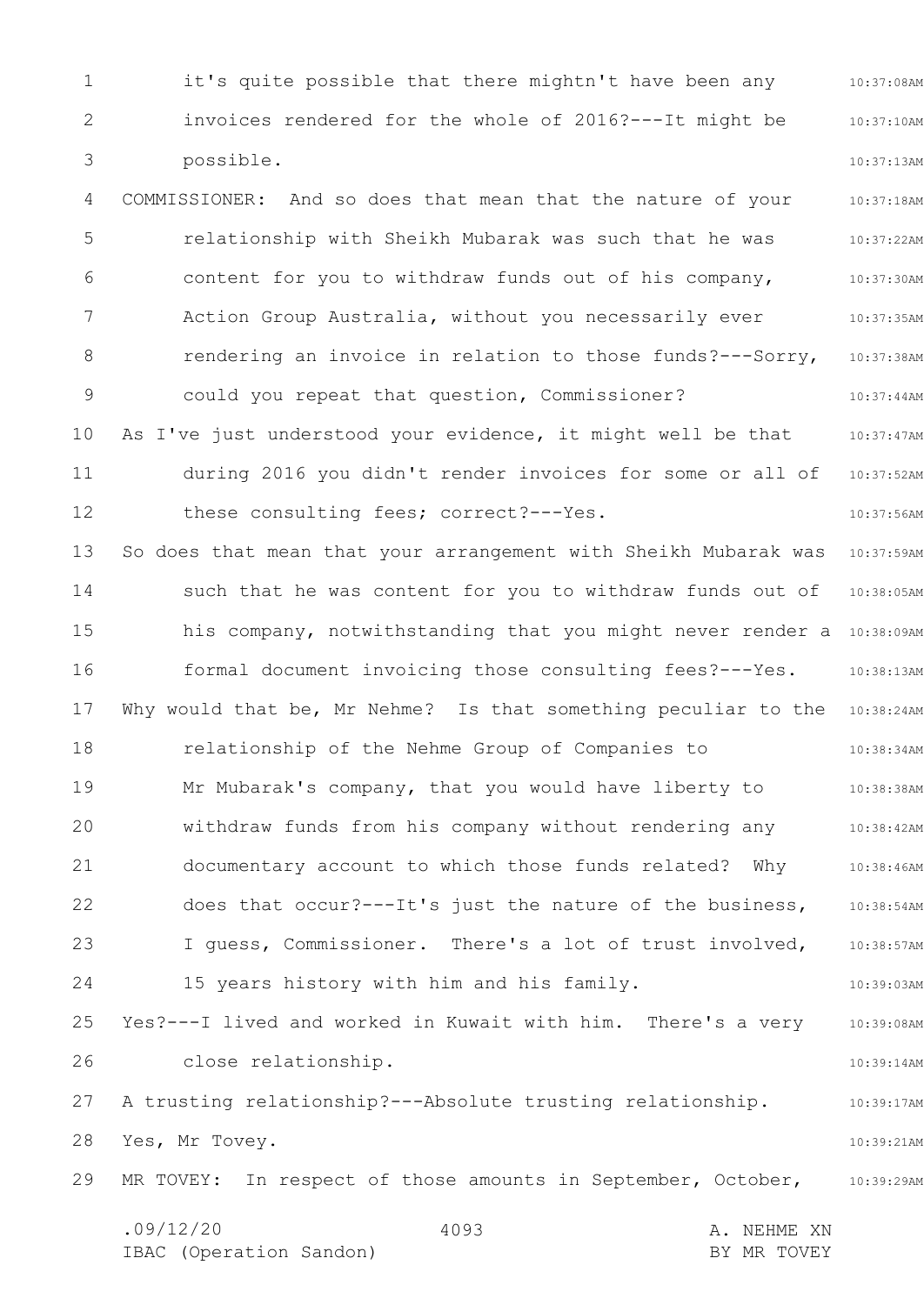1 2 3 4 5 6 10:39:39AM 10:39:45AM 10:39:49AM 10:39:55AM 10:40:00AM 10:40:07AM November totalling over one quarter of a million dollars that you ended up providing to Mr Aziz, did you ever have a conversation with anybody else about the provision of those funds at the time; that is, somebody else within your corporate structure?---No. Not that I can recall, no.

7 8 9 10 11 12 13 14 15 16 17 18 19 20 10:40:07AM 10:40:13AM 10:40:20AM 10:40:26AM 10:40:33AM 10:40:36AM 10:40:45AM Australian entities or they came from offshore. There are 10:40:49AM 10:40:53AM 10:40:56AM 10:41:00AM 10:41:03AM 10:41:08AM 10:41:13AM Did you ever speak to anybody about when funds were going to arrive in your bank account?---Sorry, can you - - - Yes. Did you speak to anybody in your corporate structure, that is Sheikh Mubarak or anybody else on the Kuwaiti side, to determine when funds would be available to pay you?---I would have spoken to the office. I can't recall whether the funds were already here in Australia out of times where the funds are already here and transferred into Action. There were times where the funds came from offshore into Action Group Australia and then to me. So, to answer your question, Mr Tovey, I would have spoken to someone in the office in Kuwait to say, 'I need some funds,' and that was quite common.

21 22 23 24 25 26 27 28 29 10:41:18AM 10:41:22AM 10:41:27AM 10:41:33AM 10:41:37AM 10:41:41AM 10:41:53AM 10:41:58AM 10:42:01AM COMMISSIONER: Just so I understand, Mr Nehme, Action Group Australia had an account in Australia?---That's correct. Yes, and your director's fees and consulting fees were paid into that account and then transferred from that account to the Nehme Group of Companies; is that the position?---That's correct, Commissioner. MR TOVEY: And you were a signatory, were you - sorry, you and another person were signatories to the AGA account in Australia?---We are signatories, that's correct.

.09/12/20 4094 4094 A. NEHME XN

IBAC (Operation Sandon) and the set of the BY MR TOVEY

4094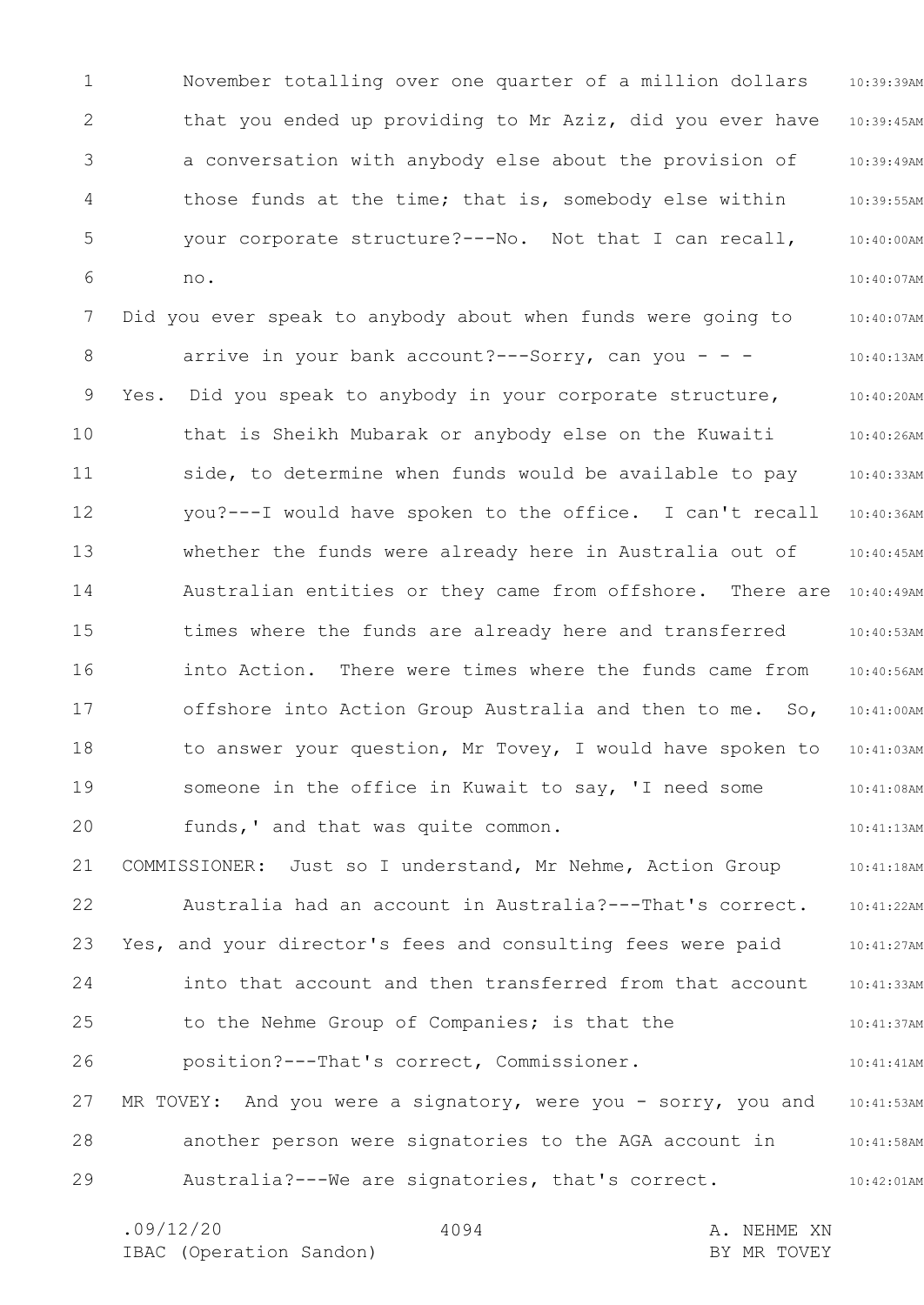1 2 3 4 5 6 7 8 9 10 11 12 13 14 15 16 17 18 19 20 21 22 23 24 25 26 27 28 29 10:42:05AM 10:42:10AM 10:42:14AM 10:42:17AM 10:42:20AM 10:42:25AM 10:42:31AM 10:42:38AM 10:42:38AM 10:42:43AM 10:42:45AM 10:42:50AM 10:42:54AM 10:42:57AM I'm not asking you whether it's correct or not. I'm asking you 10:43:01AM 10:43:05AM 10:43:08AM 10:43:12AM about that. It's difficult to understand why you wouldn't 10:43:16AM 10:43:24AM 10:43:27AM 10:43:29AM 10:43:33AM 10:43:36AM 10:43:41AM 10:43:46AM 10:43:47AM 10:43:50AM 10:43:55AM .09/12/20 4095 4095 A. NEHME XN 4095 Do you have the statements of the AGA account?---Sorry? You had access to the bank statements and all the bank records of the AGA account?---That's correct, yes. Are you telling me now that you don't know - you've never checked as to where the money came from to fund the 140,000 or the 21,000 or the 15,000 or the other payment?---Sorry, your question is did I ever check  $or - -$ Yes. Simple?---Why would I check? I'm not sure why you're asking me why I would check. You're aware, are you not, that the allegation that the Commission is investigating is that money was bribe money?---Incorrect. You're aware of that allegation? --- Absolutely incorrect. whether you are aware of the allegation?---I am aware of the allegation, yes, and I'm telling you it's incorrect. And the source of the money is critical to making a judgment have made any enquiry about the source of the funds that you ultimately handed over; do you understand?---It was put to the funds of money that I'm owed, Mr Tovey. So Nehme Group was owed those funds. So what I choose to do with those funds has nothing to do with Action Group Holdings. They're my personal funds what I choose to do with, (indistinct) for anyone else. We understand that's what you say, sir?---That's a fact. You understand that the allegation is it's a bribe and it came from - through you from a group of companies. You've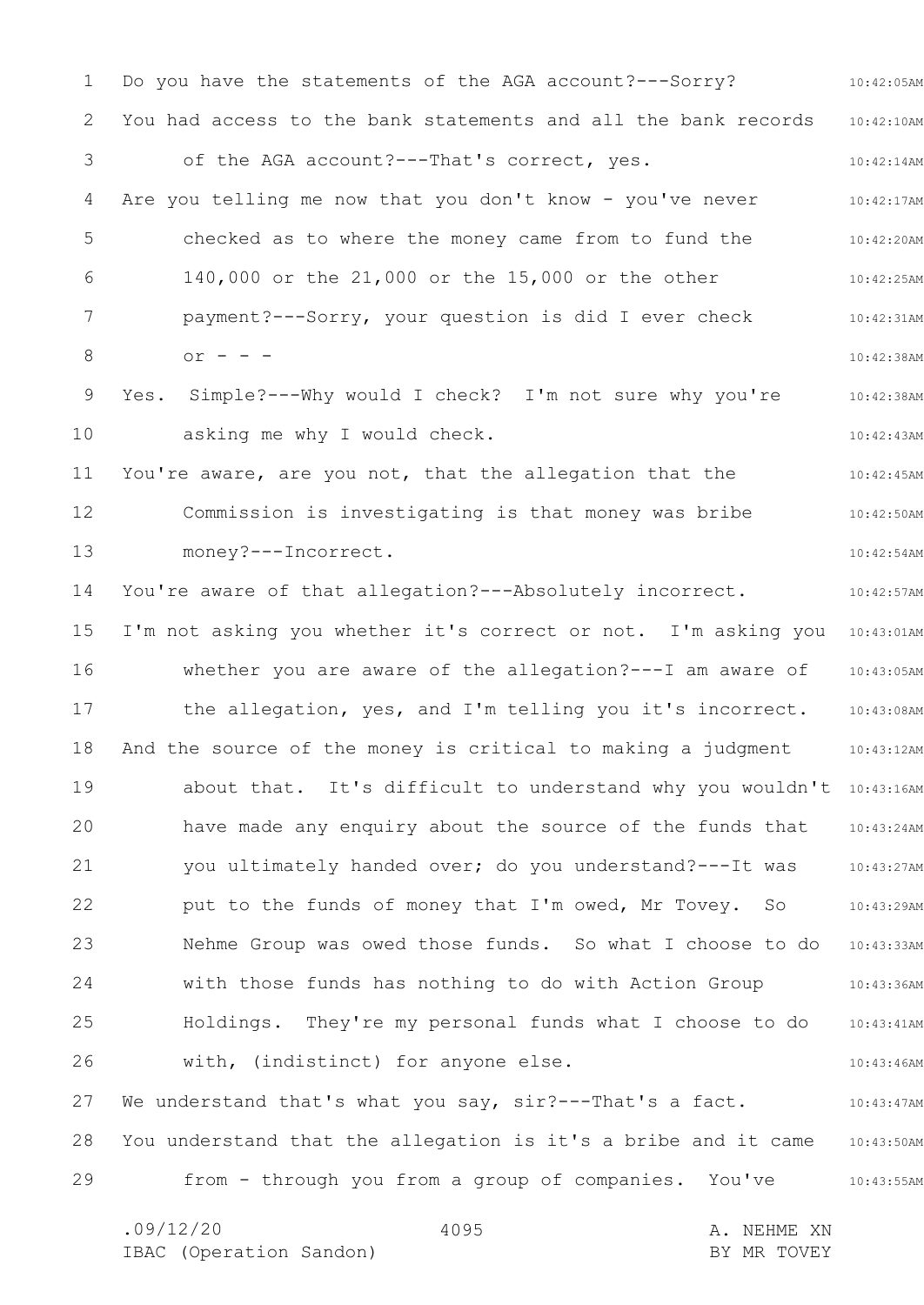1 2 3 4 5 6 7 8 9 10 11 12 13 14 15 16 17 18 19 20 21 22 23 24 25 26 27 28 29 understood that, have you not, to be the allegation that's 10:44:02AM 10:44:06AM 10:44:13AM 10:44:17AM 10:44:20AM 10:44:23AM understand what you're trying to allege, but I'm saying to 10:44:28AM 10:44:33AM 10:44:34AM 10:44:38AM 10:44:47AM 10:44:55AM 10:45:00AM purchase of land from the Casey Council?---That's not what 10:45:05AM 10:45:10AM 10:45:16AM 10:45:19AM 10:45:23AM 10:45:26AM 10:45:28AM Mr Aziz assisting your organisations - and I now speak in 10:45:34AM 10:45:40AM 10:45:44AM 10:45:50AM 10:45:56AM 10:46:01AM 10:46:05AM 10:46:05AM 10:46:09AM being investigated?---I understand - I don't understand because it's not a bribe. All I understand is the money came from Nehme Group. You understand - don't you understand what the allegation is?---I'm sure the allegations are there and I do you it's absolutely incorrect. But you could readily  $- -$ COMMISSIONER: Mr Tovey, just a moment. The allegation that Mr Tovey's raised concerns the purchase of some real estate from the Casey Council; correct? You understood that's the allegation that relates to that issue of the Mr Tovey said. He's basically saying it's an alleged bribe. He didn't refer to what that bribe is about. No, I'm not talking about what Mr Tovey has referred to. But I take it you've followed Mr Aziz's evidence and you've talked to Mr Aziz about these issues?---Yes. And you understand that the allegation is that in exchange for the royal you, meaning either the Nehme Group or the Action Group Australia - that Mr Aziz assisted you in achieving the sale from Casey Council to your corporate group or the land that you wanted to acquire. You understand that's the nature of the allegation?---Sure, yes. And part of the allegation is that in exchange for receiving Mr Aziz's assistance you paid him a substantial sum of

4096

.09/12/20 4096 A. NEHME XN IBAC (Operation Sandon) and the set of the BY MR TOVEY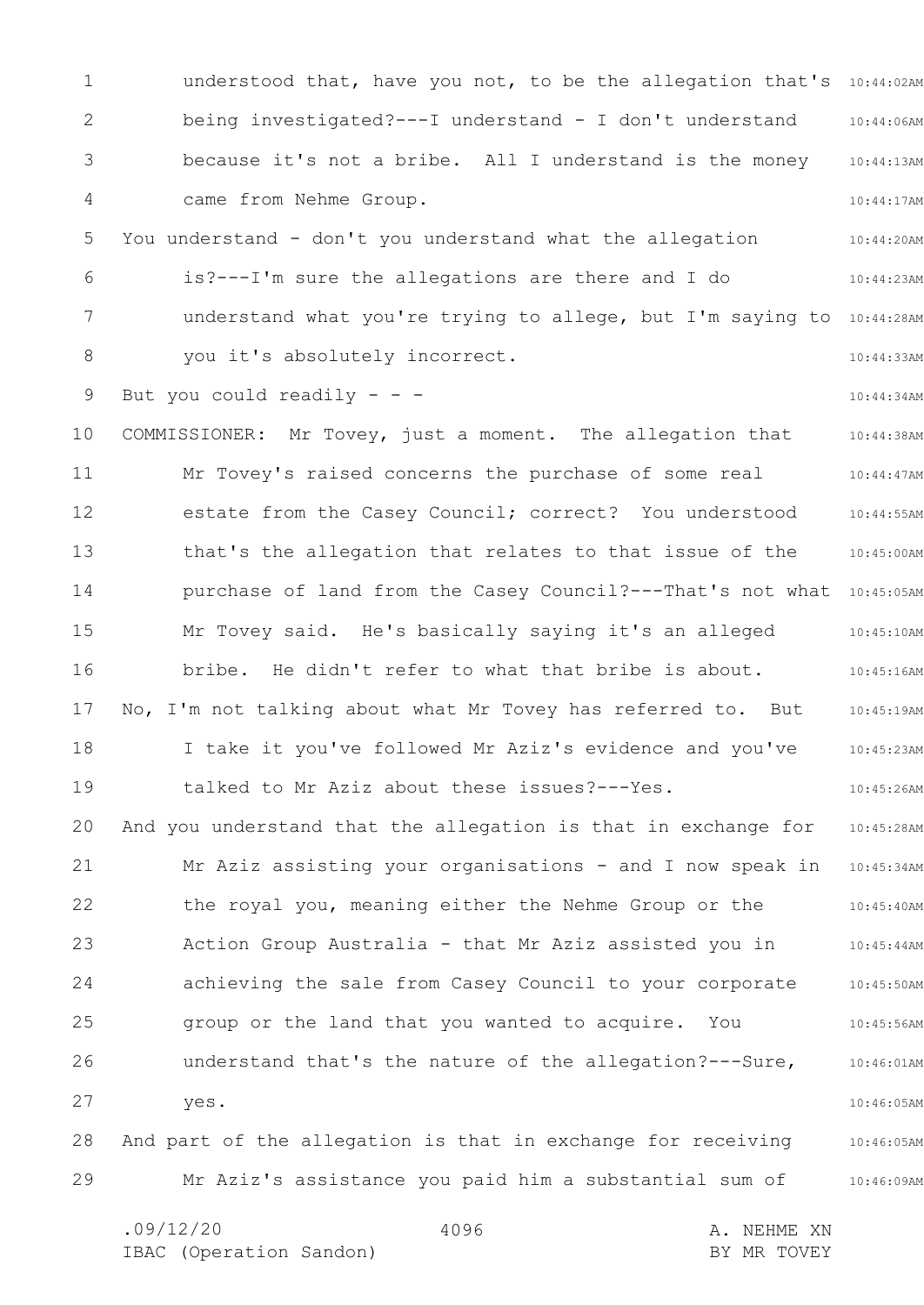1 2 3 4 5 6 7 8 9 10 11 12 13 14 15 16 17 18 19 20 21 22 23 24 25 26 27 28 29 money. Call it a bribe, call it a success fee, that's the 10:46:14AM 10:46:18AM 10:46:22AM 10:46:22AM 10:46:26AM 10:46:31AM 10:46:38AM 10:46:41AM 10:46:47AM 10:46:53AM 10:46:56AM 10:47:01AM 10:47:05AM 10:47:11AM 10:47:15AM 10:47:16AM 10:47:23AM 10:47:24AM 10:47:26AM freehold of the lifestyle centre as in 2005 we had already 10:47:32AM 10:47:36AM 10:47:38AM 10:47:42AM to deal with the council in order to secure the selling of 10:47:49AM 10:47:57AM 10:48:14AM 10:48:21AM 10:48:24AM Well, the Casey Lifestyle Centre, tell me if I'm wrong, and the 10:48:26AM .09/12/20 4097 4097 4097 4097 A. NEHME XN 4097 allegation; do you understand?---I understand that's the allegation. And you knew that?---Yes. Who actually acquired that land? Was it your group of companies or was it Action Group Australia?---No, Action Realty Australia acquired - sorry, Commissioner, can I just - just to be clear, what year are you talking? Because there was a leasehold sale in 2005 of Casey Lifestyle Centre and then there was a freehold purchase - sorry, a leasehold purchase; a freehold purchase of Casey Lifestyle Centre through a tender and there was also a purchase of 1 to 9 Regency which is also part of a council tender as well. So can I just be clear what you're referring to? Mr Tovey, which of these purchases is it that you're focused on? MR TOVEY: It's the 2016 purchase of the lifestyle centre and the adjoining property?---Just to be clear, it's the purchased the leasehold. No, it's when you bought the freehold in 2016. You must understand that the allegation is that Aziz assisted you the freehold in  $2017?---Sorry - -$ Yes, in September of 2016, sorry?---So the purchasing of the freehold of Casey and the purchasing of the freehold of Regency?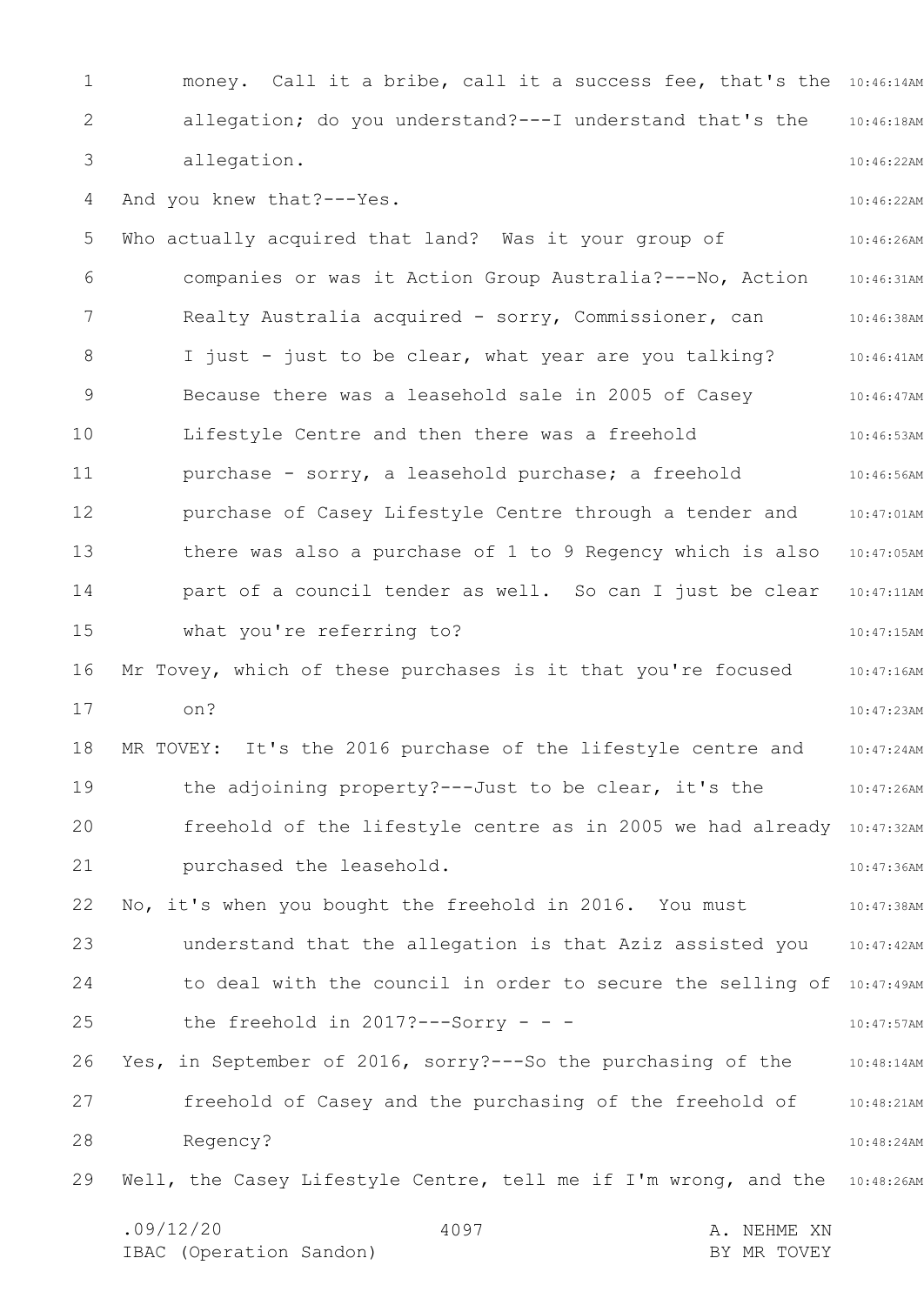1 2 3 4 5 6 7 8 9 10 11 12 13 14 15 16 17 18 19 20 21 22 23 24 25 26 27 28 29 10:48:31AM 10:48:38AM 10:48:39AM 10:48:44AM 10:48:51AM 10:48:56AM 10:49:01AM 10:49:01AM 10:49:07AM 10:49:12AM 10:49:27AM 10:49:30AM 10:49:36AM 10:49:47AM 10:49:53AM 10:50:01AM 10:50:06AM 10:50:12AM 10:50:15AM Yes. So if the allegation were true - I understand you deny it 10:50:21AM - but if the allegation were true that the funds that came 10:50:37AM 10:50:40AM 10:50:48AM 10:50:53AM 10:51:01AM 10:51:07AM 10:51:10AM 10:51:18AM 10:51:20AM Regency address were next door to each other; is that right?---That's correct. They were both purchased together by one of your group?---So, Casey was purchased under Action Realty Australia. Yes?---From memory. And Regency was purchased under a new entity but under the same beneficiaries as they were both (indistinct). I'm sorry, Mr Nehme, what's the relationship between Action Group Realty and Action Group Australia?---Same beneficiaries, same - sorry, different beneficiaries, Commissioner. Sorry, I'm going back on memory here. Action Realty Australia were similar but not exact beneficiaries because it was held in Switzerland, and Regency was held in Kuwait by Action Group Holdings. Right. But in the end was it the Sheikh Mubarak family that benefited from the acquisition?---I don't know the structure of those beneficiaries in Kuwait, but Sheikh Mubarak was involved. I don't know who else is involved in the - or the structure of the offshore entities. from Action Group Australia into Nehme Group of Companies and hence to Mr Aziz were part of a bribe or part of a success fee, it's in the context where it was ultimately the family of those entities, Mr Sheikh Mubarak's family, that were the beneficiaries of the purchase of that real estate?---Commissioner, Sheikh Mubarak and his family and associates were the beneficiary. However, I just want to reclarify the money from Action Group to Nehme Group is a

4098

.09/12/20 4098 A. NEHME XN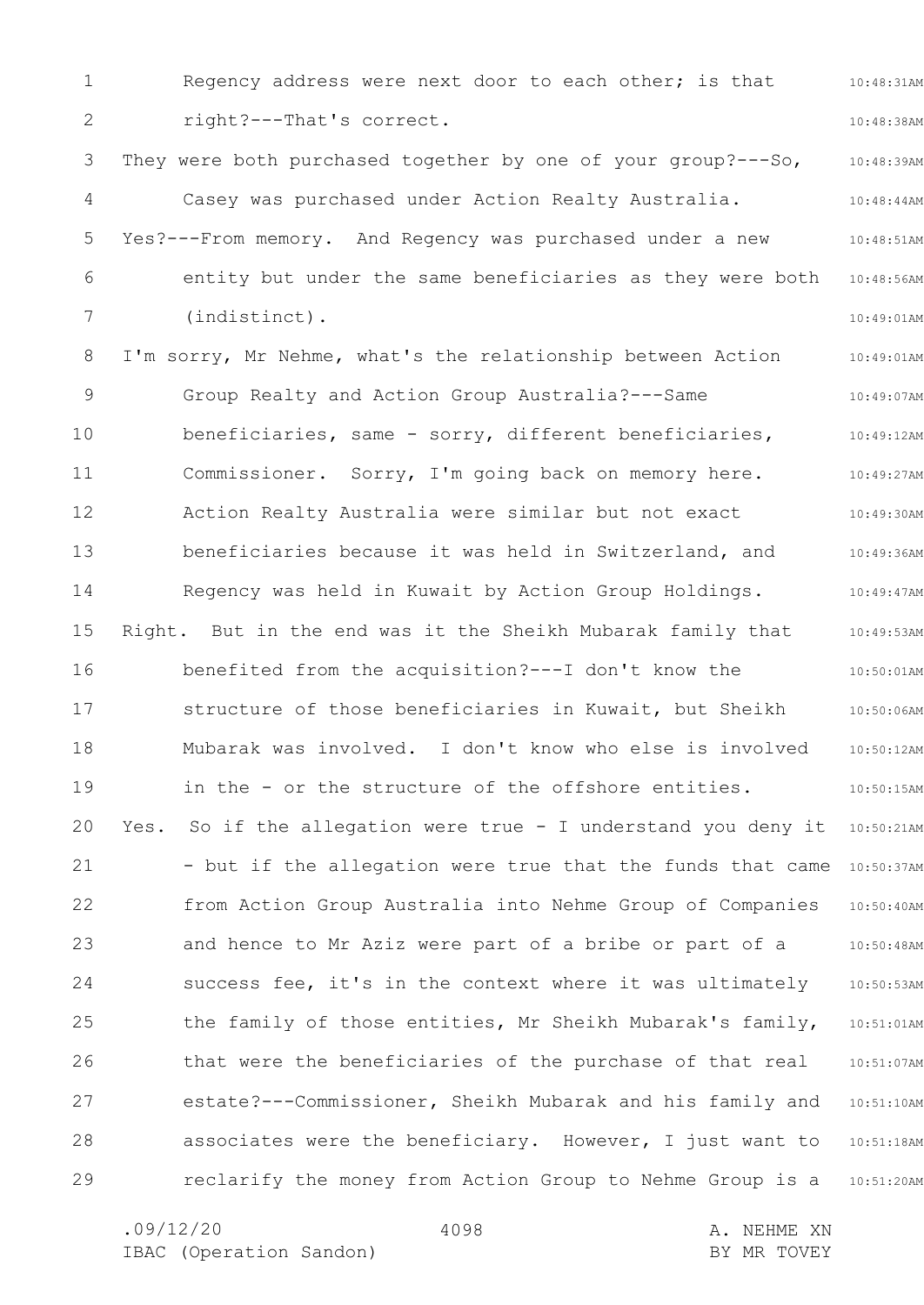1 2 3 4 5 6 7 8 9 10 11 12 13 14 15 16 17 18 19 20 21 22 23 24 25 26 27 28 29 10:51:28AM 10:51:33AM 10:51:37AM 10:51:40AM 10:51:46AM 10:51:50AM 10:51:53AM 10:51:55AM 10:52:05AM 10:52:10AM 10:52:13AM 10:52:19AM 10:52:23AM I've done and it wasn't unusual to be paid years later for 10:52:27AM 10:52:33AM 10:52:37AM provided tax returns since that time?---Absolutely. Yes. 10:52:45AM 10:52:49AM 10:52:55AM Insofar as the money was received, you say you don't know if it 10:52:58AM 10:53:07AM 10:53:11AM conversation between me and Sheikh probably in the office 10:53:14AM 10:53:17AM 10:53:19AM 10:53:23AM 10:53:26AM In what circumstances would any of these amounts have resulted 10:53:33AM from - sorry, would have come into your account as a 10:53:37AM .09/12/20 4099 A. NEHME XN 4099 very different issue. It's a separate issue. But to answer your question, yes, they were the beneficiaries, but I don't know the structure offshore. Yes. Yes, Mr Tovey. MR TOVEY: So getting back then to the money coming into the Nehme Group of Companies, that was your family company, was it?---Correct. Yes. And your current position is, so far as you're aware, you've got no idea whether you invoiced to get that money in?---Off-hand I don't - I can't confirm. It might have been money that was just paid in haphazardly for some sort of other arrangement; is that what you're saying?---No. It's money that was paid in for work that work that I'd done. It was all subject to cash flow. Was that included in - have the Nehme Group of Companies And will that money be accounted for in those tax returns as income to you?---Yes. was from invoices. What else might it have come from if it wasn't from invoices?---It could be just a verbal to say, 'I need some money'. And so it's possible then, is it, that you've rung up the Sheikh and said, 'Look I need some money to lend to a friend'?---No.

IBAC (Operation Sandon) BY MR TOVEY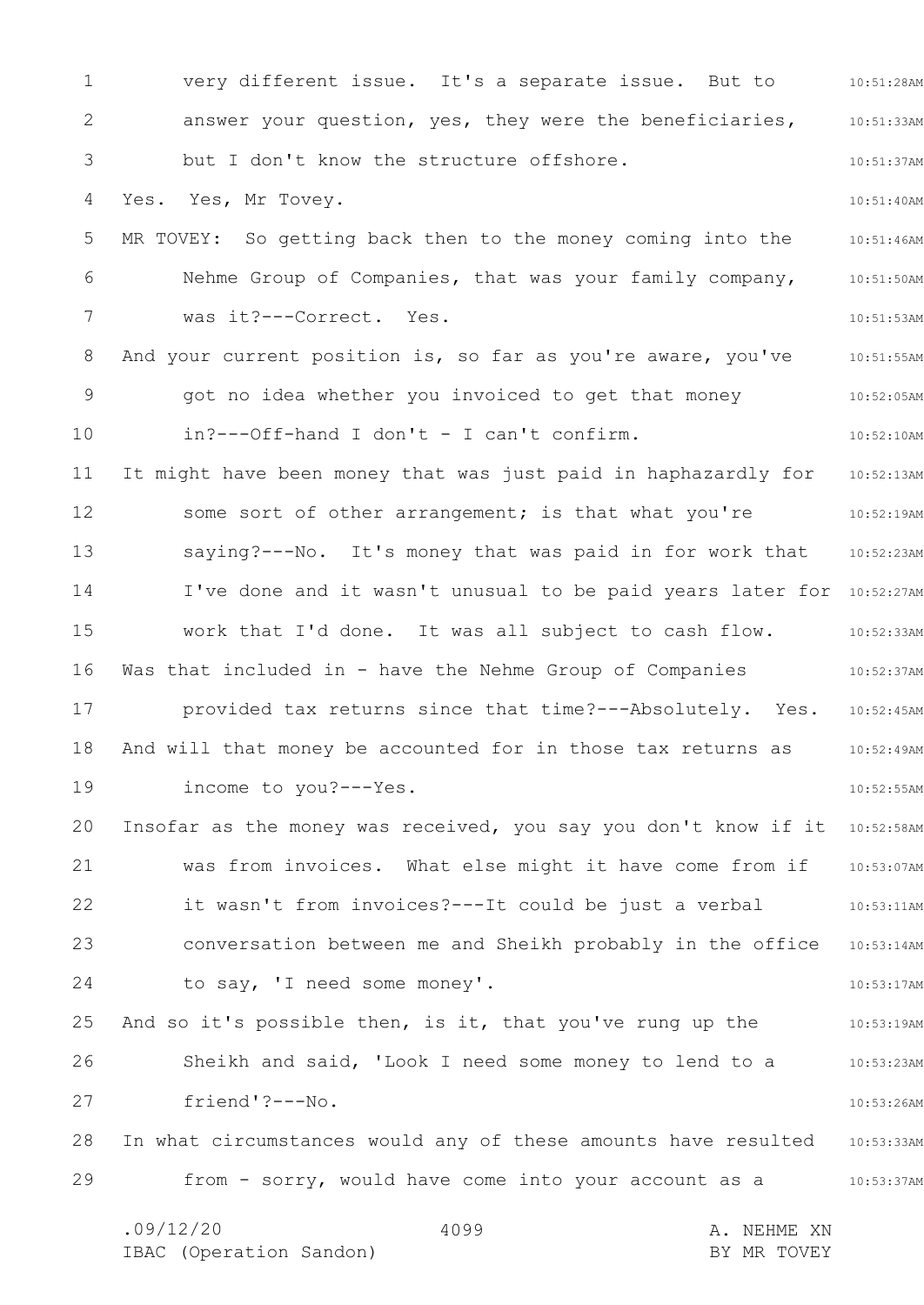1 2 3 4 5 6 7 8 9 10 11 12 13 14 15 16 17 18 19 20 21 22 23 24 25 26 27 28 29 10:53:42AM 10:53:47AM 10:53:49AM 10:53:55AM 10:54:02AM 10:54:05AM 10:54:10AM 10:54:15AM 10:54:21AM 10:54:22AM 10:54:27AM 10:54:36AM 10:54:43AM 10:54:45AM 10:54:49AM 10:54:53AM 10:54:56AM 10:55:00AM 10:55:04AM 10:55:13AM 10:55:18AM 10:55:27AM 10:55:30AM 10:55:35AM 10:55:39AM 10:55:44AM 10:55:49AM 10:55:52AM 10:55:55AM result of a conversation you've had with the Sheikh? COMMISSIONER: Mr Tovey, that's difficult because as I understand the witness's evidence he doesn't know whether he rendered invoices for these particular amounts and, as I follow it now, he doesn't even know whether or not these amounts were necessarily paid as fees for consulting work as distinct from a request by him to Sheikh Mubarak to forward some money. Is that correct, Mr Nehme?---Yes. So it could be any one of those possibilities, Mr Tovey. MR TOVEY: I see. If you render an invoice, how does it work? Do you get paid two days later or a month later?---It can be whenever. When you put in an invoice or in anticipation of putting in an invoice, do you ring up and say, 'When are you going to pay me'?---Most cases I'll just say, 'I'm putting an invoice in,' or 'I'll pay it here,' and he'll be aware or the office will be aware. It's a very loose arrangement, I guess. COMMISSIONER: Sorry, Mr Nehme, this may not reflect the culture in Kuwait, but ordinarily if a director has an arrangement with an associate company that they can get money from that company whenever they want, that it will only be because that other company is going to benefit in some commercial way from doing so. Was that the circumstance in relation to you and Sheikh Mubarak, that if you were able to say to him, 'I want some money for something,' it would always be because there was some commercial benefit at Sheikh Mubarak's end of the

4100

.09/12/20 4100 A. NEHME XN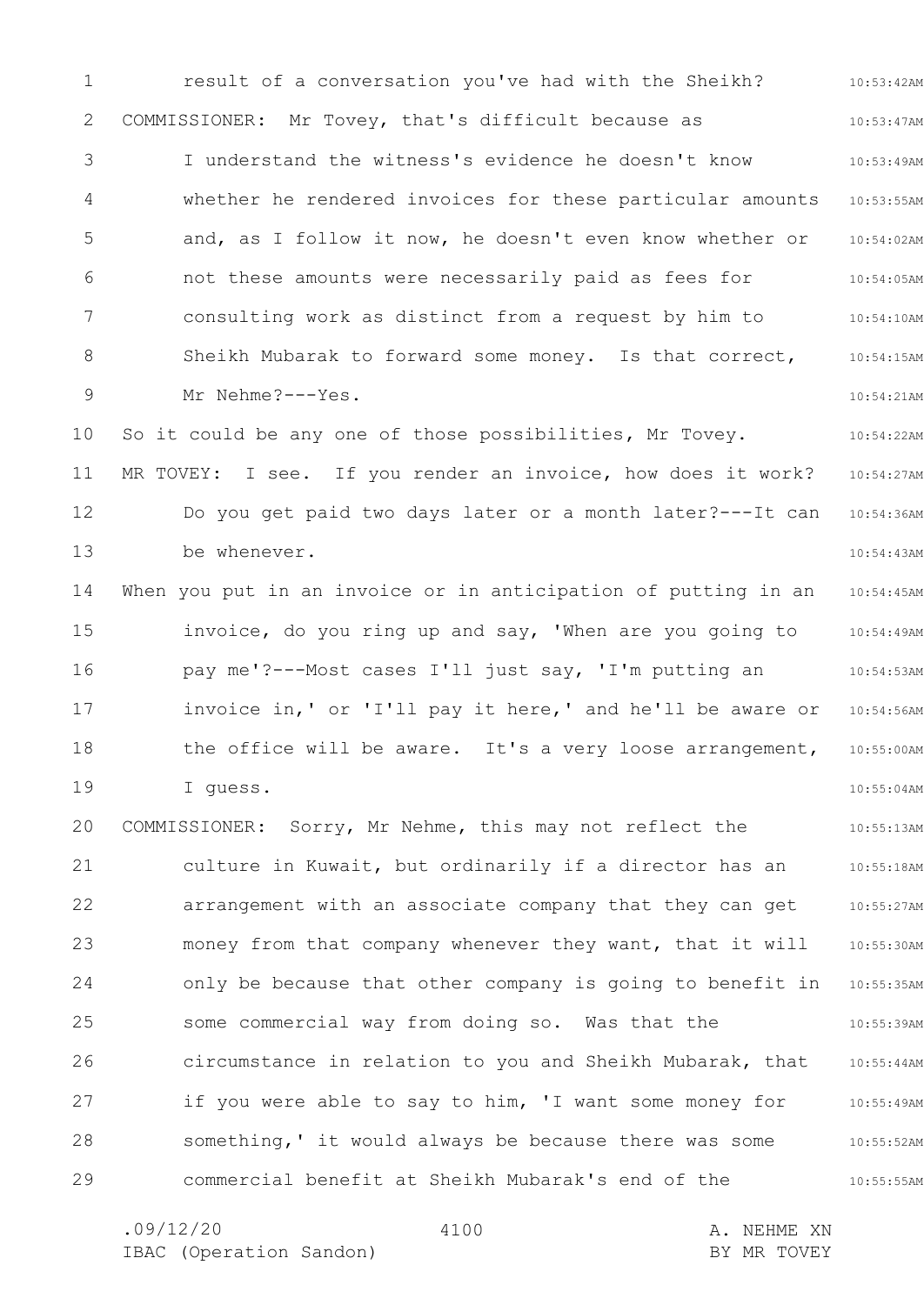1

arrangement?---No.

10:56:00AM

2 3 4 5 6 7 8 9 10 11 12 13 14 15 16 17 18 19 20 21 22 23 24 25 26 27 28 29 So he might just give you money without there being any benefit 10:56:02AM for Action Group Australia if you asked for it?---Correct. 10:56:06AM 10:56:11AM 10:56:18AM 10:56:21AM 10:56:27AM 10:56:33AM 10:56:39AM 10:56:42AM 10:56:47AM 10:56:50AM the Mubarak group? --- It depends. I can't recall. In most 10:56:54AM 10:57:05AM 10:57:13AM 10:57:15AM 10:57:21AM 10:57:27AM 10:57:30AM 10:57:37AM organisation? --- I worked in Kuwait with the group as well, 10:57:45AM 10:57:49AM some great commercial activity between us. But we're very 10:57:54AM 10:57:57AM 10:57:58AM 10:58:05AM 10:58:07AM 10:58:10AM 10:58:12AM And could that have been the explanation in 2016 for these funds?---I'm not sure, Commissioner. Again, I'd need to go back. No, I honestly don't know. Just to be clear, Commissioner, on several occasions if I requested funds, whether it be for personal use or whatever, he was always there to support me and my family, and always has been. Right. And when you made such a request, was it on the basis that it was yours then to keep or was it in the expectation that you would have to return those funds to cases - most cases it was done as a good gesture, there's a relationship there. Yes?---I can't recall - I honestly don't recall, Commissioner. All right. Is part of - I mean, some might think that's a strange sort of working relationship, Mr Nehme, but is it in part explained because you were very successful in achieving sound commercial gains for his so there's been a long history there, and there's been diverse in what we do. Yes?---We're in oil and gas, we're in construction, we're in all different sectors. So there's a relationship there and there's also a cultural thing there which is hard to explain, Commissioner. All right. Yes, Mr Tovey.

.09/12/20 4101 A. NEHME XN IBAC (Operation Sandon) and the set of the BY MR TOVEY 4101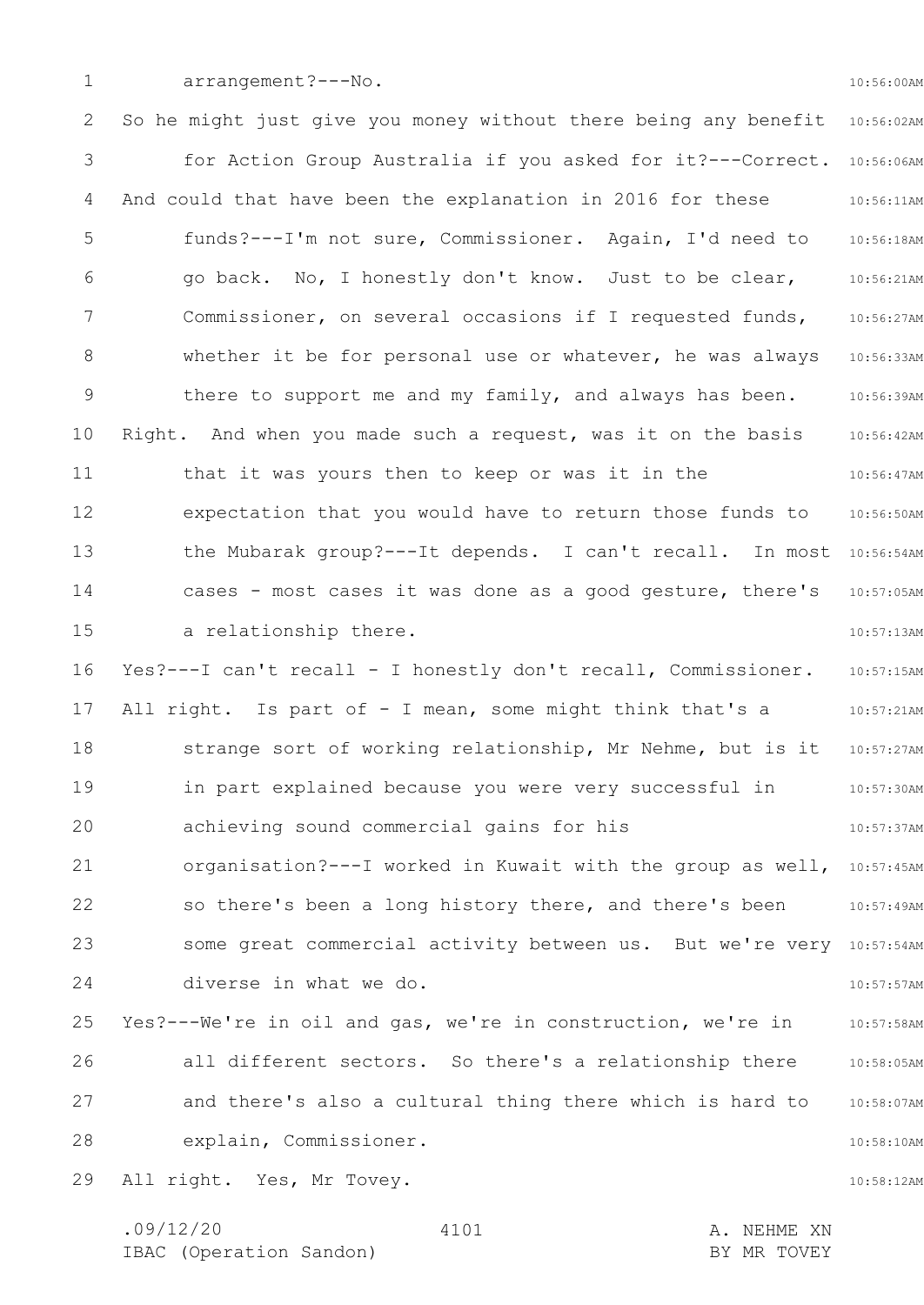1 2 3 4 5 6 7 8 9 10 11 12 13 14 15 16 17 18 19 20 21 22 23 24 25 26 27 28 29 MR TOVEY: I think I was asking you about invoices. You just 10:58:21AM 10:58:27AM 10:58:30AM 10:58:34AM 10:58:40AM 10:58:40AM arrangements with anybody in respect to money becoming 30:58:50AM available to you on specific days?---Sorry, can you repeat 10:58:57AM 10:59:03AM 10:59:04AM 10:59:09AM 10:59:16AM So that didn't happen, is that what you say?---My understanding 10:59:25AM 10:59:32AM 10:59:40AM 10:59:41AM 10:59:49AM Did you discuss with anybody the availability of money into the 10:59:51AM future?---I would have discussed with Sheikh or the office 10:59:56AM 11:00:02AM Yes?---But I can't tell you when. It just would have been - we 11:00:07AM 11:00:13AM 11:00:15AM 11:00:19AM 11:00:30AM 11:00:35AM 11:00:42AM 11:00:47AM 11:00:51AM put in an invoice and it would be paid whenever it was paid; is that the situation?---Pretty well, or no invoice and I would still take the money. The money would still transact. Before this money was given to Aziz, did you make any that? Yes. At the time of or before making the arrangements with Aziz, did you make arrangements for somebody to provide money to you on specific days?---I don't recall, no. what you're asking, Mr Tovey, is did I make arrangements with anyone  $-$ Yes, for money to be available on specific days in the future?---No. Not that I'm aware, no. I need some money. speak a lot. It would have been a general discussion. Did he tell you that money might be available to you on specific dates in the future?---No. How was it arranged that the money was paid into the NGOC account on the days on which it happened to be paid in?---Sorry, your question again, Mr Tovey? There were four payments into the NGOC account which were on-paid to Aziz?---Yes.

.09/12/20 4102 A. NEHME XN IBAC (Operation Sandon) and the set of the BY MR TOVEY 4102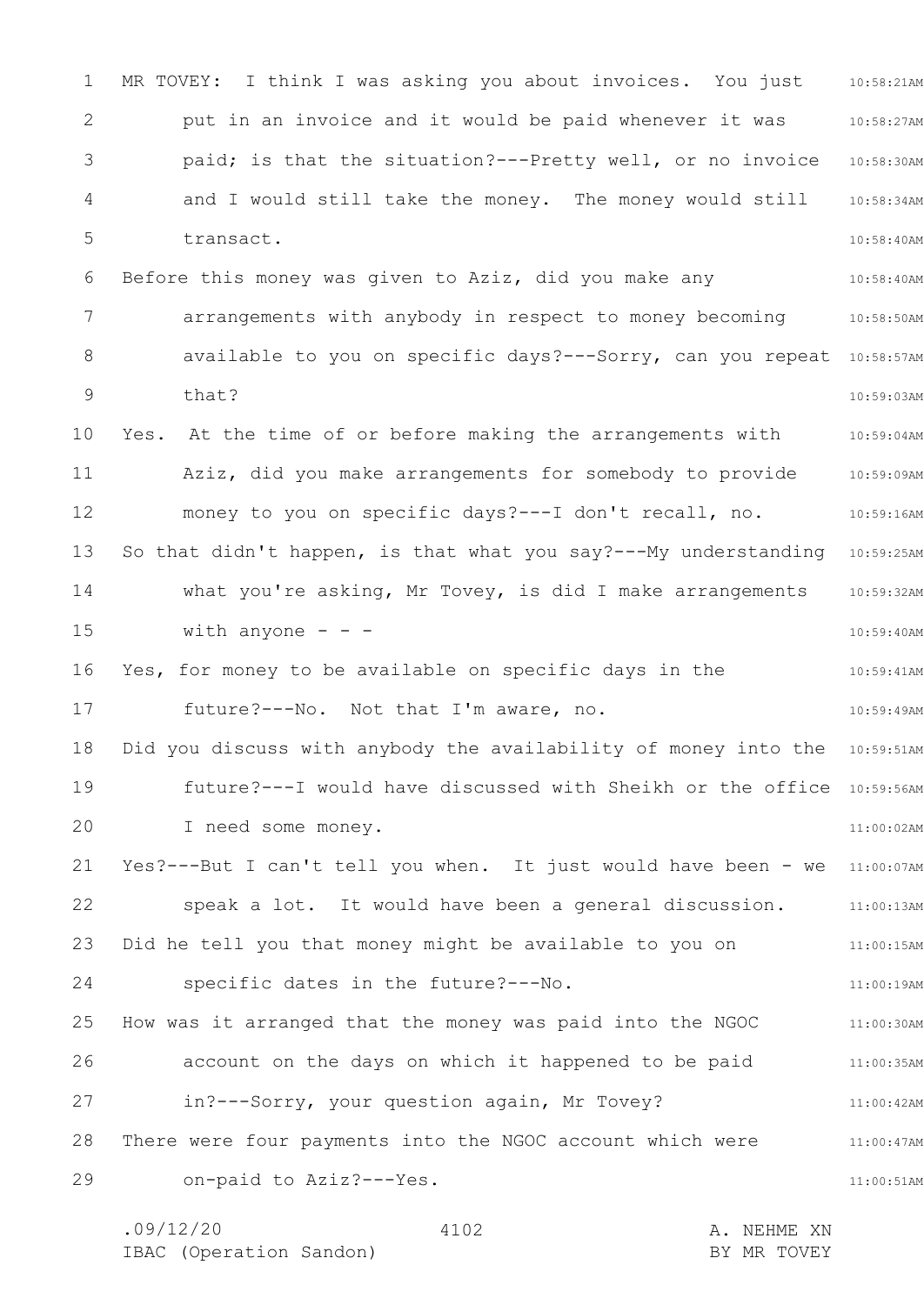1 Or to Armanious?---Yes.

2 3 4 5 6 7 8 9 10 11 12 13 14 15 16 17 18 19 20 21 22 23 24 11:00:57AM 11:01:01AM I would have transferred it and if that was money I'm owed 11:01:08AM I would then transfer it into Nehme Group and deal with it 11:01:11AM 11:01:15AM 11:01:16AM 11:01:19AM you correctly, you have no memory of how you actually went 11:01:22AM 11:01:29AM 11:01:32AM 11:01:35AM 11:01:42AM 11:01:45AM 11:01:49AM 11:01:56AM 11:01:58AM 11:02:02AM 11:02:08AM consulting fees that you were owed; you are unable to say 11:02:16AM whether you rendered invoices for consulting fees; you are 11:02:19AM 11:02:22AM 11:02:24AM 11:02:28AM How was it arranged that those payments would be made on those specific dates?---The money, for example, if it was here as I wish to do. COMMISSIONER: I'm sorry, I don't - there shouldn't be any mystery about your evidence, Mr Nehme. If I've followed about getting these particular payments. They could have been consulting fees. They could have been simply a request you made of Sheikh Mubarak for some money. So I take it you can't really answer Mr Tovey's question as to how it came about that these moneys were paid on these particular dates, can you?---I'm not understanding the question clearly. Please correct me if I'm wrong. If I've understood your evidence, as you sit here now you are unable to say whether those various payments were made as a result of unable to say whether these might have been payments that you just asked Sheikh Mubarak to make to you?---That's correct.

25 26 27 28 11:02:28AM 11:02:36AM 11:02:39AM 11:02:43AM So then the answer to Mr Tovey's question some time ago now must be, 'I don't know how it came about that these payments were made on these particular dates'?---Yes, sure.

29 11:02:43AM And that takes us back to Mr Tovey's original question, which

.09/12/20 4103 A. NEHME XN IBAC (Operation Sandon) and the set of the BY MR TOVEY 4103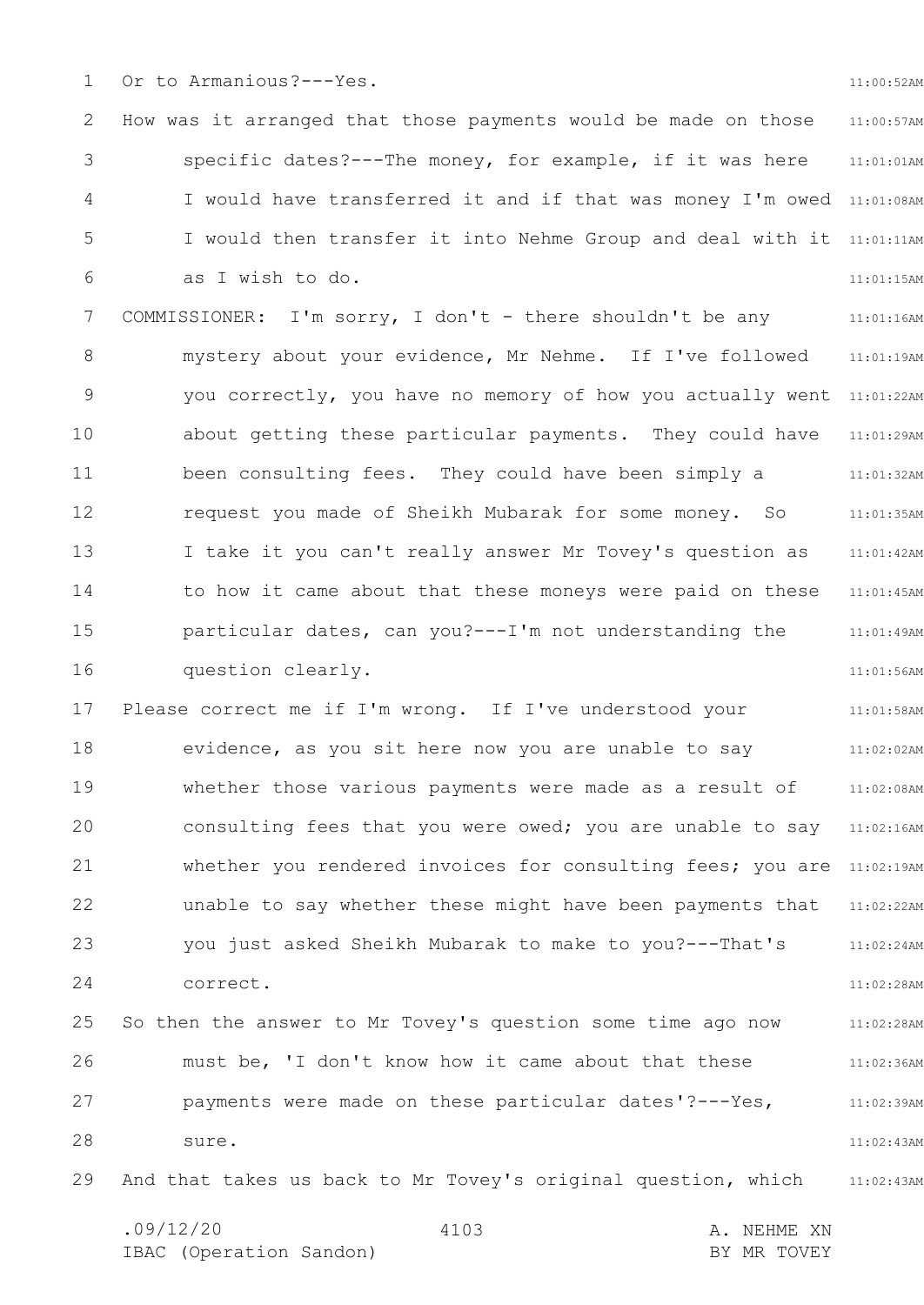1 2 3 4 5 6 7 8 9 10 11 12 13 14 15 16 17 18 19 20 21 22 23 24 25 26 27 28 29 11:02:50AM 11:02:55AM 11:02:59AM 11:03:03AM 11:03:08AM 11:03:12AM 11:03:19AM issue that I lent Mr Aziz money. I'm not quite sure where 11:03:23AM 11:03:27AM 11:03:31AM 11:03:33AM 11:03:41AM 11:03:44AM 11:03:52AM 11:03:59AM 11:04:10AM SO 11:04:18AM 11:04:36AM 11:04:40AM 11:04:48AM 11:04:54AM ask you this question first: had you made any arrangements 11:05:02AM 11:05:07AM 11:05:10AM 11:05:17AM 11:05:27AM are aware, having been through Mr Aziz's evidence, that he 11:05:35AM 11:05:39AM concerning his matrimonial problems. You're aware of that 11:05:47AM was: given you've been following Mr Aziz's evidence and the exploration of this issue with him, why didn't you make it your business to come here with the answers to these questions? You must have realised that your credibility in relation to why you've made these payments would be in issue. Did you not realise that?---I still can't and am still struggling to understand why it is an the issue is, and I got paid back. So I'm not quite sure where the issue is, Commissioner. Well, perhaps we'll explore the evidence and maybe I'll return to your state of mind about whether you understood what the issues were a little later?---Sure. MR TOVEY: You see, you received amounts of \$21,000 on - sorry, Mr Aziz was given by you \$21,000 on 30 September of 2016. On 27 October he's given \$140,000. On 15 November he's given  $$75,000$ . And on 25 November he's given  $$15,000$ . these are different payments of different amounts made on different days. What I asked you before was at the time that this arrangement was made with Mr Aziz to pay Mr Aziz, why didn't you just give him - perhaps I should to get specific amounts of money on specific days in the future?---No. Thank you. One other thing before I get started on some other matters and we'll come back to this much later on. You was referred to a draft affidavit relating to matters

4104

.09/12/20 4104 4104 A. NEHME XN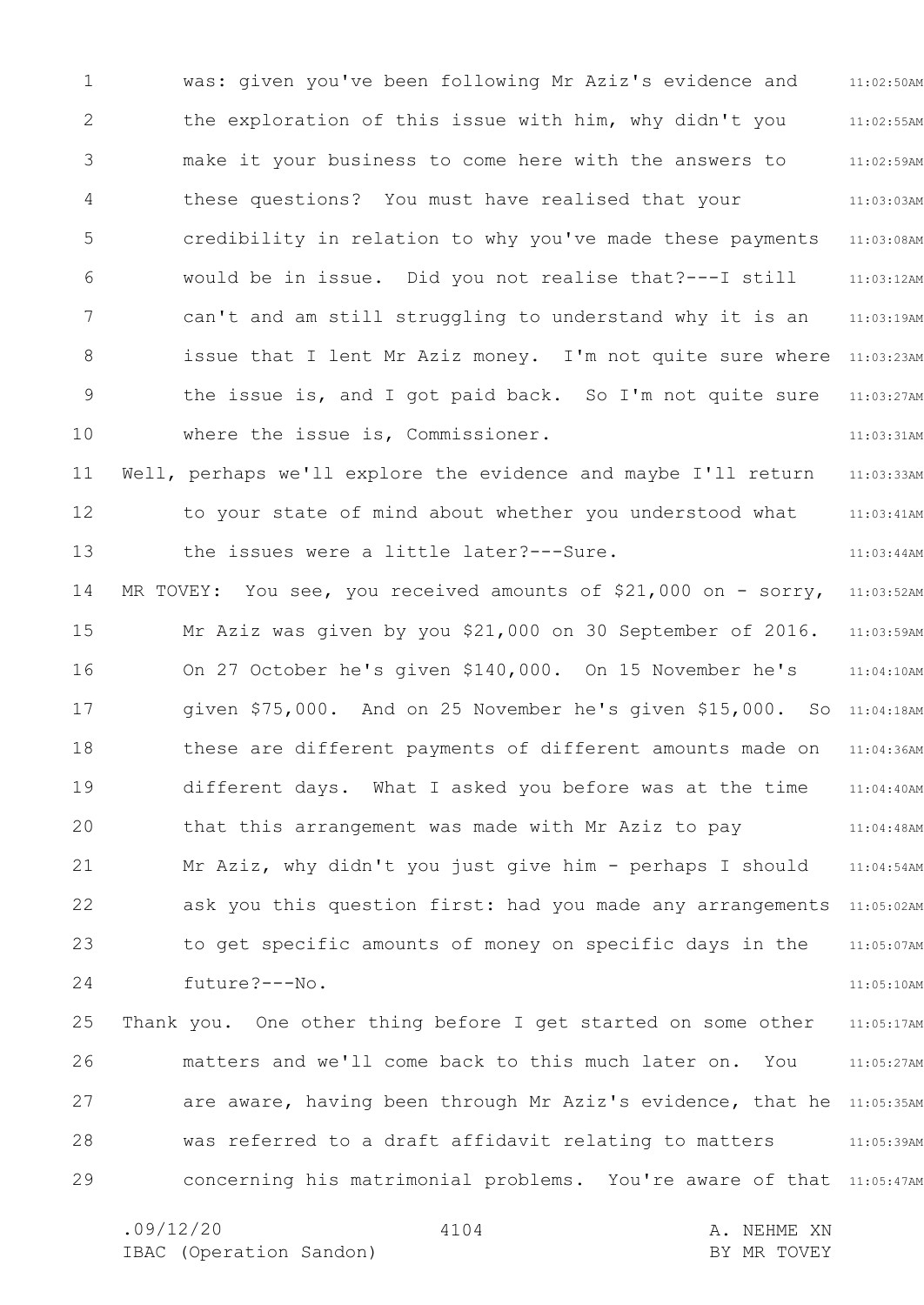1 2 3 4 5 6 7 8 9 10 11 12 13 14 15 16 17 18 19 20 21 22 23 24 25 26 27 28 29 11:05:54AM 11:05:56AM 11:06:01AM 11:06:07AM 11:06:16AM 11:06:18AM whether - perhaps whether you recall at this stage whether 11:06:24AM 11:06:26AM 11:06:33AM 11:06:36AM 11:06:39AM copy, I can't confirm that was the same one that I signed. 11:06:44AM 11:06:49AM 11:06:53AM the affidavit you signed was in substance different to the 11:06:57AM 11:07:02AM 11:07:08AM 11:07:11AM 11:07:18AM 11:07:23AM 11:07:30AM 11:07:33AM 11:07:39AM 11:07:44AM 11:07:46AM 11:07:53AM 11:07:53AM of that affidavit had been put in the affidavit by Mr Aziz 11:07:59AM 11:08:05AM .09/12/20 4105 A. NEHME XN 4105 draft affidavit and its contents?---Yes, I am. Did you ultimately sign that affidavit?---Yes, I did. Did you sign it in that form?---In which form? In the form of the draft that was provided in evidence?---Do you have a copy of the signed  $- -$ I'll take you back to it, but I'm just asking you or not the affidavit you ultimately signed had contained the same information as the draft affidavit that Mr Aziz was asked about in evidence?---I don't have the signed copy. I've seen the draft. But unless I see the signed Okay. COMMISSIONER: Mr Nehme, do you have any reason to think that draft that Mr Aziz has referred to in evidence?---Commissioner, I know I was given an early draft which I wasn't prepared to sign, and I didn't want to get too involved in his matrimonial issues. But if someone has a copy of the signed affidavit  $- -$ The short answer is you don't know whether the affidavit you signed is in the same form as the draft?---Correct. MR TOVEY: There was, you've told us, a draft affidavit that you refused to sign?---Yes. Was that an affidavit presented to you by Mr Aziz? --- Yes, it was. So am I correct - and tell me if I'm wrong - that the contents on his own initiative and presented to you for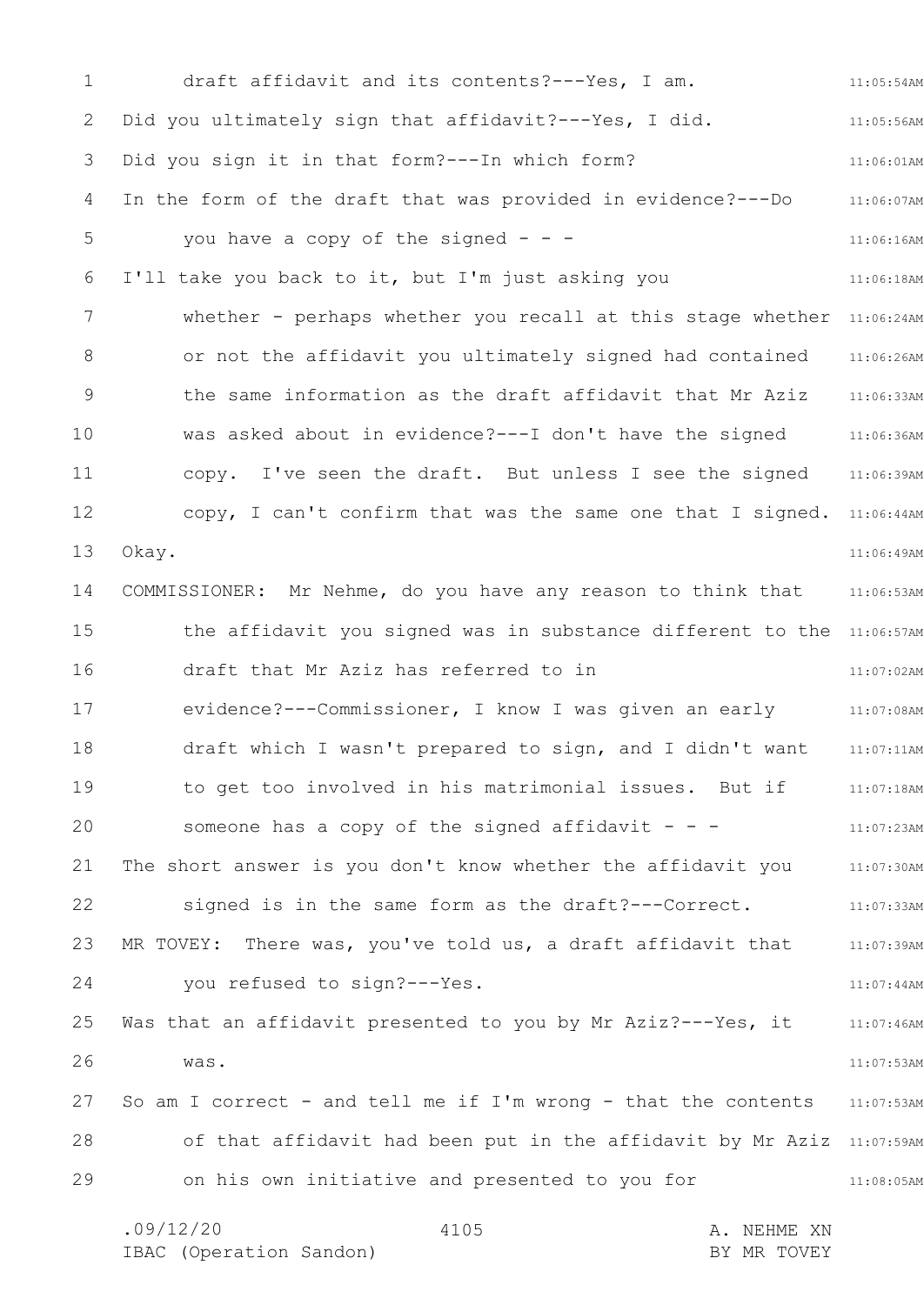1 2 3 4 5 6 7 8 9 10 11 12 13 14 15 16 17 18 19 20 21 22 23 24 25 26 27 28 29 11:08:08AM In any event - perhaps I'll just approach it from the other end 11:08:14AM 11:08:19AM 11:08:23AM 11:08:27AM 11:08:34AM 11:08:37AM number of issues, personal issues, that I wasn't aware of, 11:08:43AM 11:08:46AM 11:08:48AM 11:08:52AM 11:08:57AM 11:09:06AM said a number of things in private session which you might 11:09:08AM 11:09:11AM 11:09:14AM 11:09:25AM 11:09:31AM 11:09:43AM 11:09:50AM 11:09:53AM 11:09:54AM 11:10:06AM 11:10:09AM 11:10:18AM from a bank account?---He had told me in the past of where 11:10:22AM 11:10:27AM 11:10:30AM And where did he say it had come from?---Westpac Berwick where 11:10:32AM signature?---I'm not sure whether he put that in or not. - was a document which Mr Aziz had prepared on your instructions or which he had prepared and sought you to agree with?---Not on my instructions. He prepared. And when he came to you with this document, what was it that you disagreed with?---From memory, Mr Tovey, there were a so I couldn't sign it. And what issues were they?---I can't remember off-hand, to be honest. I honestly can't remember. You understand that in seeing Mr Aziz's evidence and heard him cross-examined about what he said in private session - he be taken to later on - but one of the things he said in private session related to the repayment of the \$250,000. Now, your affidavit it would appear has been provided to the Family Court to show that \$250,000 was paid to you - sorry, was repaid to you in cash. Sorry, 230 was repaid to you in cash. You're aware of that allegation being made?---Yes. The thing is that the account that Mr Aziz gave in private makes that explanation absolutely impossible; you understand that from what you've seen?---No, I don't. Did he ask you to sign an affidavit that this money had come the money had come from. Yes?---So where the money had come from.

.09/12/20 4106 A. NEHME XN IBAC (Operation Sandon) and the set of the BY MR TOVEY 4106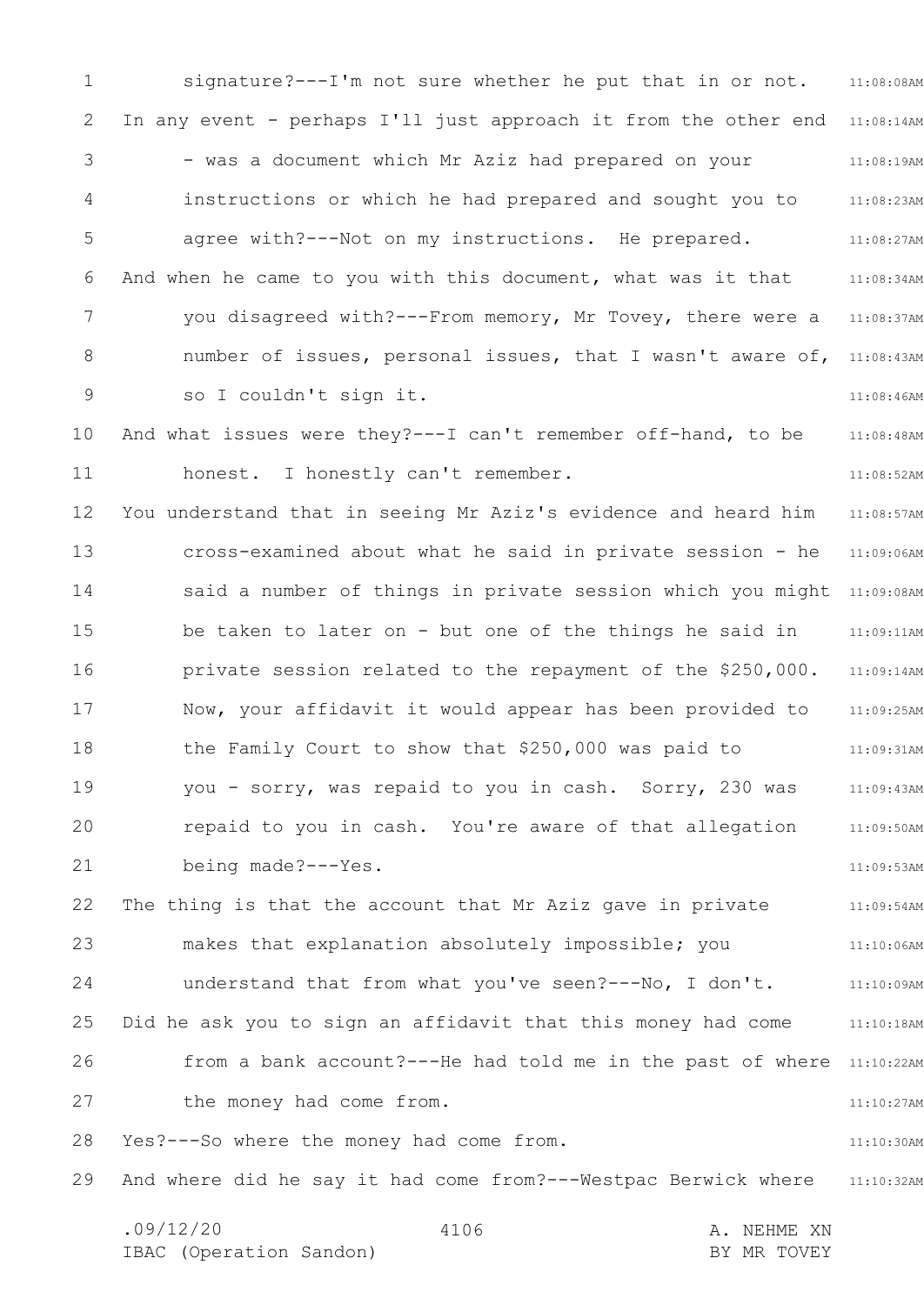1 2 3 4 5 6 7 8 9 10 11 12 13 14 15 16 17 18 19 20 21 22 23 24 25 26 27 28 29 11:10:37AM 11:10:40AM 11:10:47AM 11:10:52AM 11:10:59AM 11:11:06AM 11:11:10AM 11:11:13AM 11:11:15AM 11:11:17AM 11:11:22AM 11:11:26AM 11:11:29AM 11:11:34AM 11:11:38AM 11:11:41AM 11:11:54AM 11:11:58AM 11:12:02AM 11:12:04AM that?---I signed an affidavit where he told me in the past 11:12:08AM 11:12:11AM What was the context of him telling you that he had taken the 11:12:15AM money out of the bank? What difference did it make to you 11:12:17AM where he got the money from?---It's just in context of his 11:12:20AM marital situation that we often discussed, but none of my 11:12:24AM 11:12:28AM COMMISSIONER: Mr Nehme, you made it your business by involving 11:12:31AM yourself in the way in which you did with Mr Aziz, and you 11:12:35AM he withdrew the funds. And when did he tell you that?---In one of several conversations earlier. I can't recall exactly when, Mr Tovey. Now, it's absolutely beyond argument that that didn't happen. MS BORG: Commissioner, what didn't happen? That it didn't come out of that particular account or that the 230,000 wasn't given or both? COMMISSIONER: Yes, Mr Tovey. MR TOVEY: It's absolutely beyond argument that the 230,000 didn't come out of a bank account and indeed that all the money he did take out of the bank account was used in another way, not leaving any money that could be used towards the 230,000. Do you understand that to be the case?---I've no idea. All right. So the question to you is that you were asked to corroborate that he took the money out of the bank; you understand that by signing an affidavit to that effect or that you'd been told that. Did you in fact sign an affidavit suggesting that you had been told that he had taken money out of Westpac Berwick. business.

4107

IBAC (Operation Sandon) and the set of the BY MR TOVEY

.09/12/20 4107 A. NEHME XN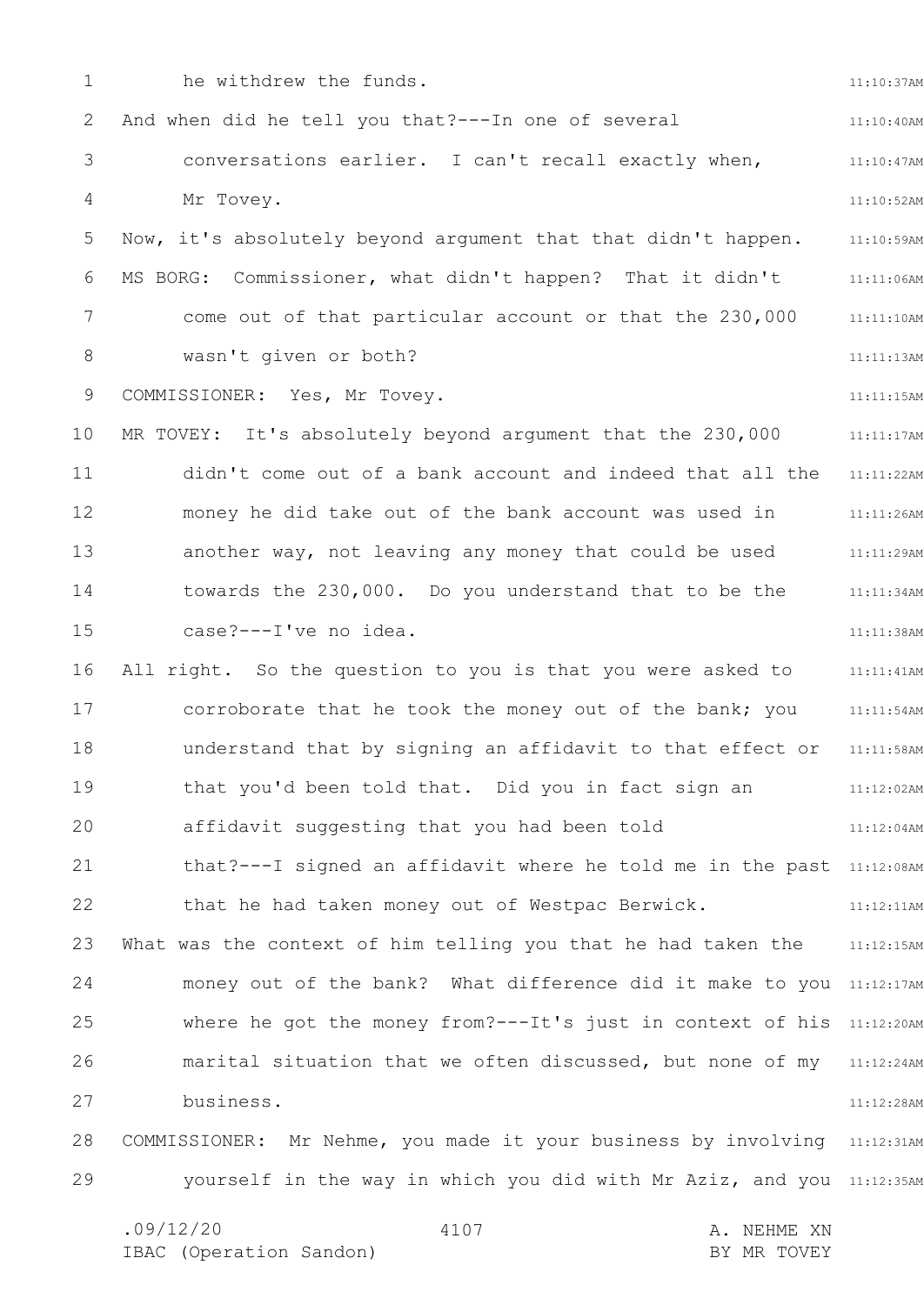1 2 3 4 5 6 7 8 9 10 11 12 13 14 15 16 17 18 19 20 21 22 23 24 25 26 27 28 29 11:12:39AM 11:12:42AM 11:12:45AM 11:12:53AM 11:12:57AM 11:13:00AM 11:13:04AM 11:13:08AM 11:13:12AM 11:13:16AM 11:13:19AM 11:13:23AM 11:13:25AM 11:13:34AM 11:13:37AM 11:13:45AM 11:13:49AM 11:13:51AM 11:13:53AM 11:13:59AM came from you accurately set out in your affidavit and in 11:14:03AM 11:14:08AM 11:14:14AM 11:14:17AM 11:14:21AM 11:14:24AM 11:14:30AM Yes. At the time that he gave you back the money as you say, 11:14:32AM was there any reason for him to tell you the source of the 11:14:38AM understood that you were providing an affidavit which was going to be used in his Family Court proceedings to explain how he had dealt with various moneys, did you not?---All I was told, Commissioner, was he had withdrawn funds out of the Westpac at Berwick - - -No, just grapple with my question. You understood Mr Aziz was coming to you to seek your support by swearing an affidavit that would address or provide part of the explanation for what he'd done with various moneys, which in turn would be introduced to the Family Court proceedings in which he was having disputation with his wife?---Yes. So you must have determined that anything that you could say about what he did with the money, where it came from and what he did with it that you had knowledge of was accurate?---Accurate on his advice to me of where he withdrew the funds from. Yes?---I took it on word. Yes. So we can take it that there is no doubt in your mind that the explanation he gave you for where those funds the draft that was provided to you?---Yes. MR TOVEY: Was there any circumstance at the time which made you think that there was a possibility that he was lying to you as to the source of the funds?---No. To your knowledge did he have any reason to tell you as to the source of the funds?---Sorry, could you repeat that?

.09/12/20 4108 A. NEHME XN IBAC (Operation Sandon) and the set of the BY MR TOVEY 4108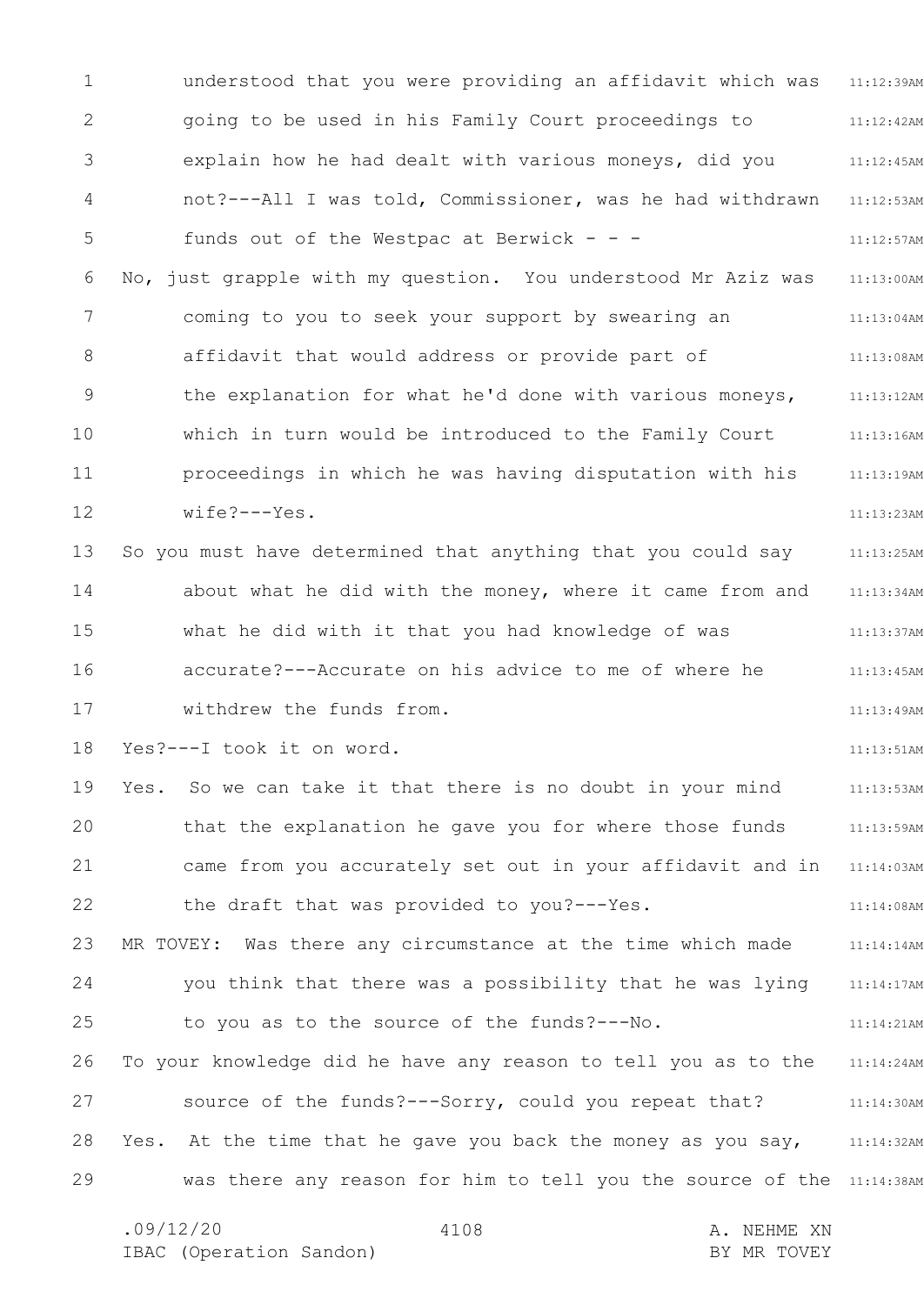1 2 3 4 5 6 7 8 9 10 11 12 13 14 15 16 17 18 19 20 21 22 23 24 25 26 27 28 29 11:14:41AM 11:14:42AM 11:14:47AM 11:14:50AM 11:14:53AM 11:14:57AM 11:14:59AM 11:15:03AM 11:15:06AM 11:15:14AM 11:15:18AM 11:15:26AM 11:15:26AM 11:15:31AM 11:15:33AM Did you ever seek an explanation from Mr Aziz for why he would 11:15:39AM 11:15:44AM 11:15:48AM 11:15:52AM 11:15:54AM 11:15:59AM 11:16:04AM 11:16:07AM You've spoken to him, I think - - -?---I've spoken to him, yes, 11:16:11AM 11:16:16AM 11:16:16AM 11:16:19AM And you understand, do you, that Mr Aziz by his own admission 11:16:26AM now acknowledges he falsely claimed to begin with that he 11:16:32AM .09/12/20 4109 4109 A. NEHME XN 4109 funds - -  $-$  -?---No. That you were aware of? COMMISSIONER: I'm sorry, and just to clarify, the funds were paid in cash, were they?---Yes, they were. Is that something you normally do, receive - how much was it?---230,000. Is that something you normally do, receive a cash amount of \$230,000 from someone?---No. How often has that happened in your life?---Nowhere near in that amount of money. \$230,000 in cash?---How often does that happen, Commissioner, you're asking? Well, anything - any sum of money of that order. It's quite extraordinary, isn't it ?---In cash or in - - -Yes, paid in cash?---Yes, it is extraordinary. But - - do that?---I did say to Mr Aziz, 'I transferred you the money directly out of my account, so why can't I get a transfer back in?' Yes?---And he just kept saying, 'I've got it in cash. Here it is.' Do you understand - I mean, you've followed Mr Aziz's evidence carefully, haven't you?---No. yes. About this issue?---About the whole - everything, not just this, but we've had general discussions, yes.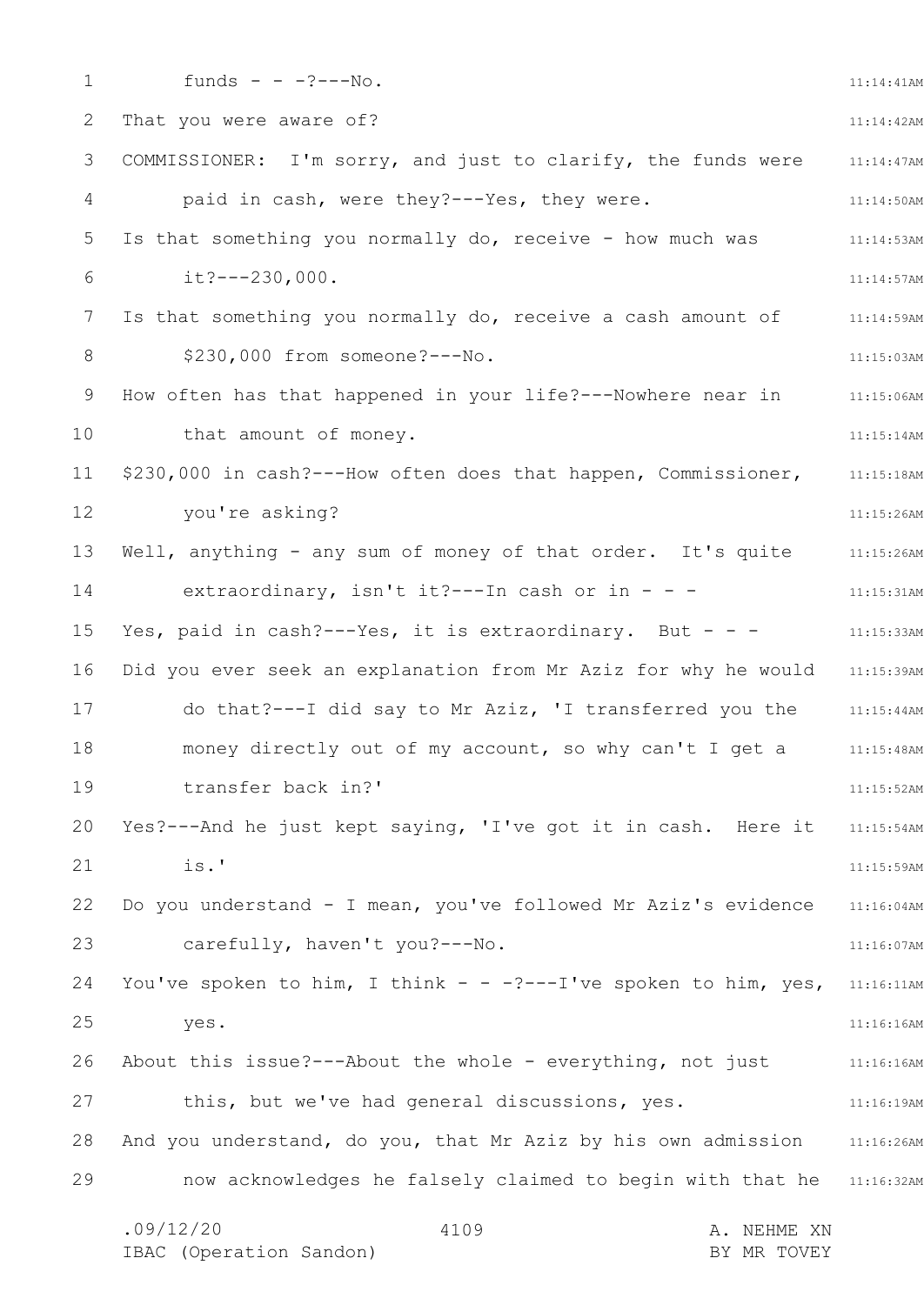1 2 3 4 5 6 7 8 9 10 11 12 13 14 15 16 17 18 19 20 21 22 23 24 25 26 27 28 29 11:16:37AM that the balance of the \$600,000 that he withdrew in cash 11:16:46AM 11:16:52AM 11:16:56AM 11:17:01AM 11:17:06AM 11:17:09AM 11:17:16AM 11:17:18AM 11:17:19AM 11:17:26AM cash to you. You didn't follow that? ---No. Commissioner, 11:17:31AM 11:17:38AM 11:17:43AM 11:17:46AM 11:17:49AM 11:17:56AM 11:18:02AM 11:18:07AM 11:18:10AM 11:18:12AM 11:18:19AM 11:18:29AM 11:18:32AM 11:18:36AM 11:18:40AM 11:18:48AM 11:18:48AM 11:18:52AM .09/12/20 4110 A. NEHME XN 4110 gave 600,000 - that he only gave Mr Woodman \$370,000 and went to you. Did you understand that that was his explanation?---Yes. And did you also follow his evidence that he's acknowledged that explanation was false, that in fact he didn't give Mr Woodman \$370,000, he gave him \$600,000?---I haven't followed that, Commissioner, no. You haven't followed that? --- No. You see, that's said to be - that \$230,000 that he says was part of the 600,000 is his explanation for the source of I was only made aware of this IBAC hearing when my name was mentioned and it was only through The Age who called me at the time to say this hearing was occurring. So I haven't followed this, just to be  $- -$ You haven't followed Mr Aziz's evidence in relation to you?---We've discussed with my legal team some of the evidence, yes, but it hasn't been discussed of where the money came from, no. So you haven't been told that the explanation which Mr Aziz proffered for the source of money to go to you was false? You've not understood that?---I haven't understood that, no, but - no. And that's not been explained by your legal representatives? MS BORG: Mr Commissioner, if I could interrupt here? COMMISSIONER: Yes. MS BORG: Mr Aziz also gave evidence that irrespective of his explanation of the  $$600,000 - -$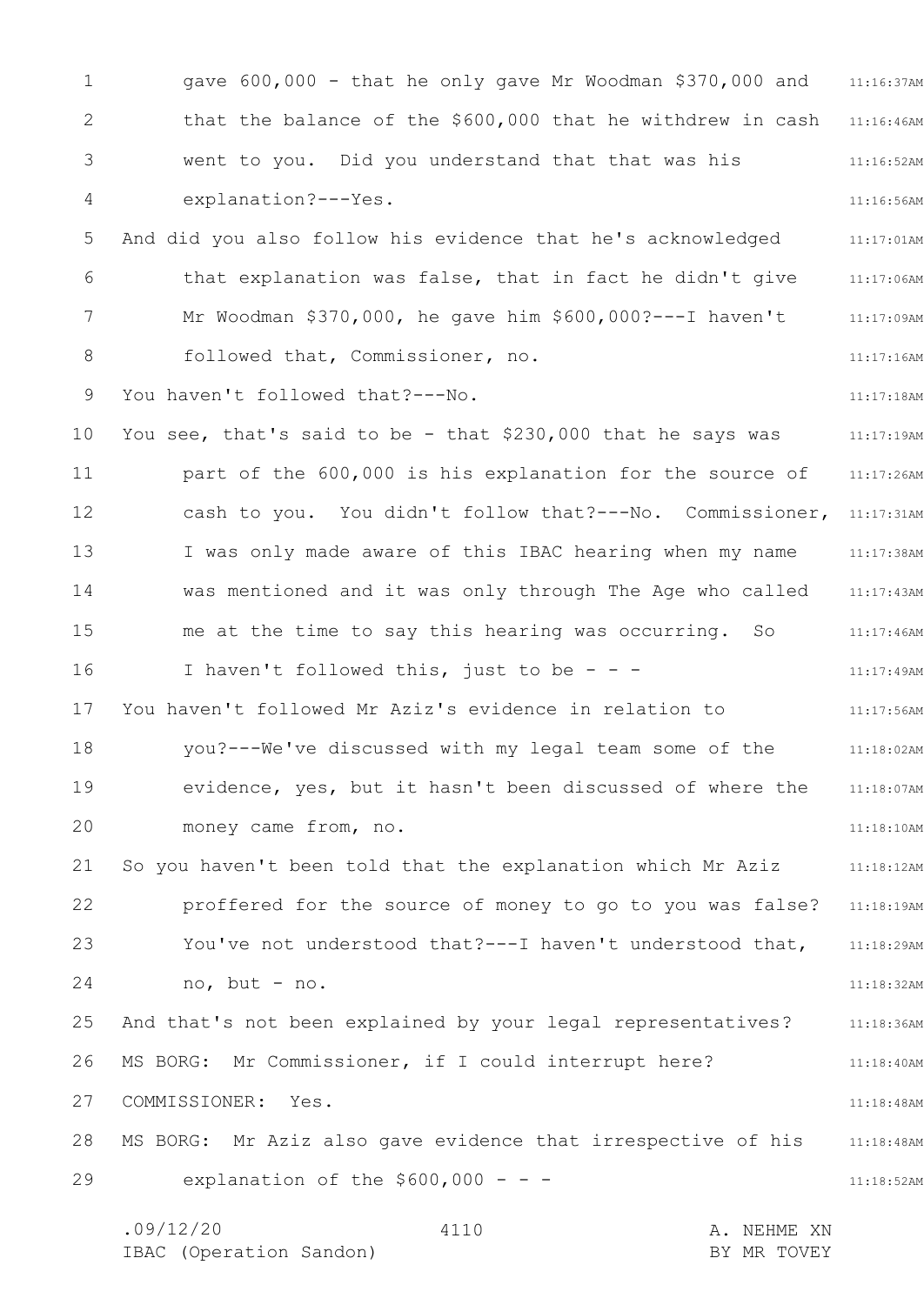1 2 3 11:18:55AM 11:18:59AM 11:19:03AM COMMISSIONER: Ms Borg, Ms Borg, I don't want you referring to other evidence Mr Aziz has given. Do you have an objection?

4 5 6 7 8 9 10 11 12 13 14 15 11:19:04AM 11:19:09AM 11:19:14AM 11:19:20AM 11:19:24AM 11:19:30AM how he used that. But he never resiled from the fact that 11:19:36AM 230,000 was paid to Mr Nehme. So it sounds as though, the 11:19:40AM 11:19:48AM 11:19:53AM 11:19:59AM 11:20:04AM MS BORG: Yes, Mr Commissioner. Out of fairness, it sounds as though the Commissioner is saying that Mr Aziz now says that the \$230,000 was bogus, which is not what his evidence was. His evidence was that he always maintained he gave the 230,000 to Mr Nehme, but he lied about where that 230,000 came from and he lied about the 600,000 and way the Commissioner has put it to Mr Nehme, that Mr Aziz has now said that he never paid the 230,000. So I just want to be fair to Mr Nehme that that's not what was said by him.

16 17 18 19 20 21 22 23 24 25 26 27 28 29 11:20:05AM Ms Borg, that's not what I put to the witness. What I was 11:20:08AM 11:20:11AM that the source of funds which he initially said explained 11:20:16AM 11:20:20AM I was asking your client whether he understood and whether 11:20:27AM 11:20:30AM 11:20:34AM 11:20:42AM 11:20:44AM 11:20:48AM 11:20:55AM 11:20:59AM COMMISSIONER: That's not what I put to the witness, Ms Borg. putting to the witness was that Mr Aziz has acknowledged the \$230,000 that had gone to Mr Nehme was false, and you had made clear to him that that was an issue that he has to address. Mr Nehme, I ask you again: did you not understand when you came here to give evidence that you would have to deal with the fact that the explanation which Mr Aziz provided for the \$230,000 in cash that he says and you say you received, that the explanation for the source of those moneys was false; did you not understand that?---No.

4111

11:21:04AM

.09/12/20 4111 A. NEHME XN IBAC (Operation Sandon) and the set of the BY MR TOVEY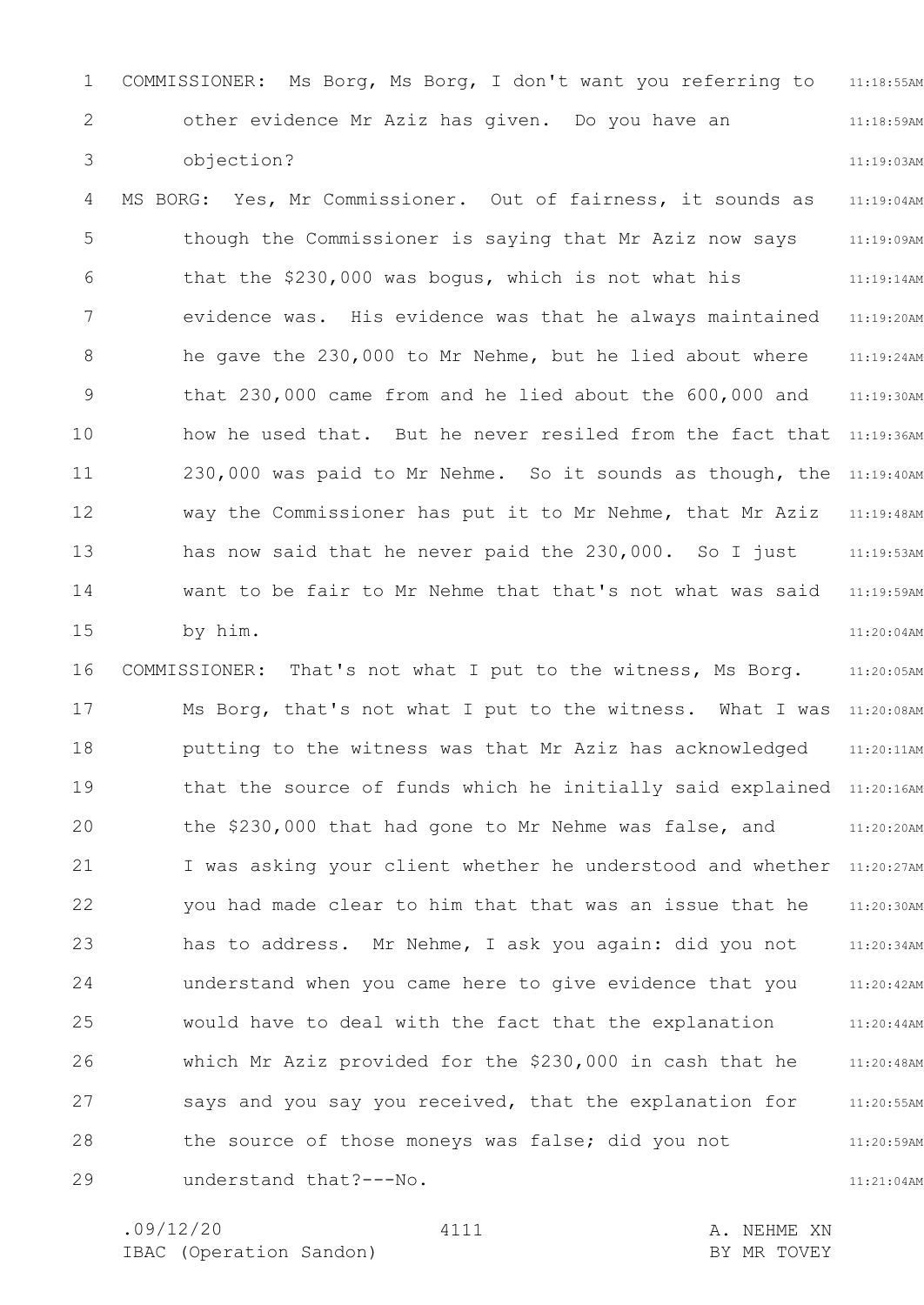1 2 3 4 5 6 7 8 9 10 11 12 13 14 15 16 17 18 19 20 21 22 23 24 25 26 27 28 29 11:21:05AM 11:21:10AM 11:21:15AM MS BORG: Mr Commissioner, if I could refer you to page 3073 of 11:21:16AM 11:21:21AM 11:21:27AM 11:21:29AM 11:21:32AM 11:21:34AM 11:21:36AM 11:21:39AM 11:40:11AM 11:40:21AM 11:40:25AM 11:40:31AM 11:40:36AM 11:40:42AM 11:40:49AM 11:40:58AM 11:41:05AM 11:41:12AM 11:41:16AM Mr Woodman, therefore the \$230,000 couldn't have come from 11:41:22AM 11:41:29AM have come from some other source. Were you not aware that 11:41:36AM 11:41:42AM private and then public examination?---Commissioner, I was 11:41:45AM 11:41:49AM 11:41:53AM Yes, Mr Tovey. I see the time. We might take a break for 10 minutes at this stage and Ms Borg can speak to Mr Nehme. the transcript, lines 7 to 11, during the break, please. COMMISSIONER: What page was that? MS BORG: 3073. COMMISSIONER: Is that Mr Aziz's evidence? MS BORG: Yes, Mr Commissioner. COMMISSIONER: Thank you. We'll adjourn until 11.30. (Short adjournment.) COMMISSIONER: Are we ready to proceed? Mr Nehme, I'm just concerned that, if what you say is correct, you haven't been alerted to some critical parts of Mr Aziz's evidence given during the public hearing. It appears your counsel is certainly alive to the issue. Do you now understand that it was Mr Aziz's contention initially that he gave Mr Woodman \$370,000 out of \$600,000 in cash that he had withdrawn from his account and that the \$230,000 balance was cash that he gave you, and he was forced to acknowledge during the course of his evidence that that was false, that he had given the whole \$600,000 to that volume of cash and that therefore the \$230,000 must that was the consequence of the evidence that he gave in only aware what Mr Aziz told me of where the funds came from.

4112

.09/12/20 4112 4112 A. NEHME XN IBAC (Operation Sandon) and the set of the BY MR TOVEY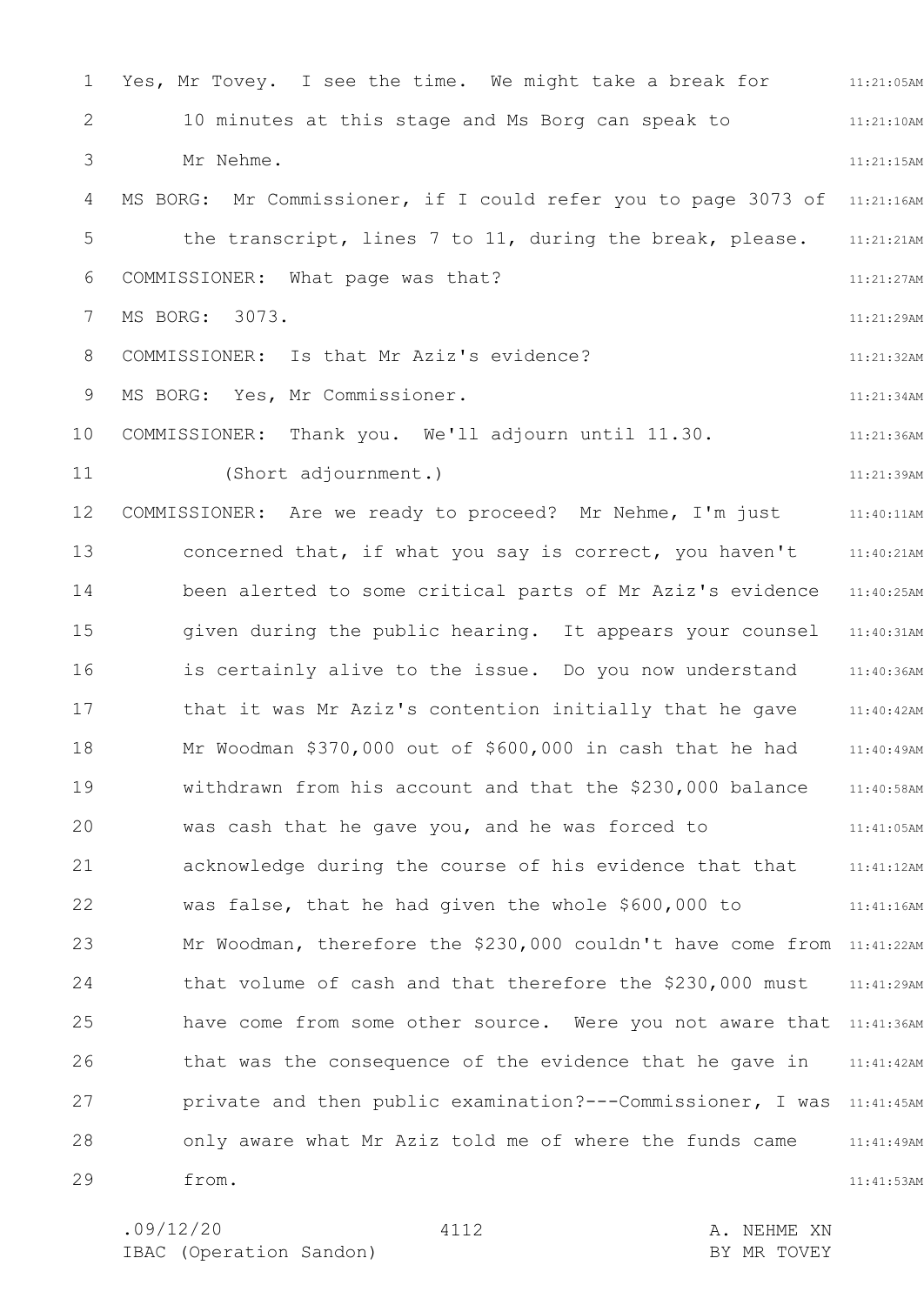1 2 3 4 5 6 7 8 9 10 11 12 13 14 15 16 17 18 19 20 21 22 23 24 25 26 27 28 29 11:41:54AM 11:41:59AM Yes. As I'm trying to point out to you, his evidence disclosed 11:42:01AM 11:42:05AM 11:42:09AM 11:42:10AM 11:42:24AM stands creates a fundamental problem for you, and that is 11:42:30AM 11:42:36AM 11:42:44AM 11:42:49AM 11:42:52AM 11:42:56AM 11:43:01AM 11:43:05AM 11:43:13AM 11:43:17AM 11:43:19AM 11:43:23AM 11:43:26AM 11:43:33AM 11:43:34AM 11:43:39AM Yes. So you had paid him considerably more than that, hadn't 11:43:46AM you? --- I've since found out by an IBAC member as recent as 11:43:51AM last Friday that there was an extra \$21,000 which I wasn't 11:43:57AM aware of, I'm now being made aware of, that was paid about 11:44:02AM 11:44:06AM No doubt Mr Tovey will have some questions about that. But the 11:44:13AM .09/12/20 4113 A. NEHME XN IBAC (Operation Sandon) and the set of the BY MR TOVEY 4113 And he told you that it was all withdrawn out of the Westpac account?---That's correct. that that was false?---I was only going on what he told me, Commissioner. Yes. Yes, Mr Tovey. MR TOVEY: As a matter of fairness, the evidence as it now that Mr Aziz didn't have access to 250,000 or 230,000. There never was 230,000 in his hands, which makes it impossible for him to have given that to you in cash. Now, that's evidence against both him and you; you understand that. Now, in the light of that you want to maintain, do you, that you in fact got 230,000 in cash from him?---Yes, I did. And did you pay that back into the NGOC account from which you'd taken it?---No, I didn't. How was it accounted for?---I counted it when he delivered it to my office. How was the 230,000 or the 250,000 accounted for in the books of account? COMMISSIONER: Can we get clarity, Mr Tovey. Was it \$230,000 in cash that he gave you or 250,000?---230. a month earlier.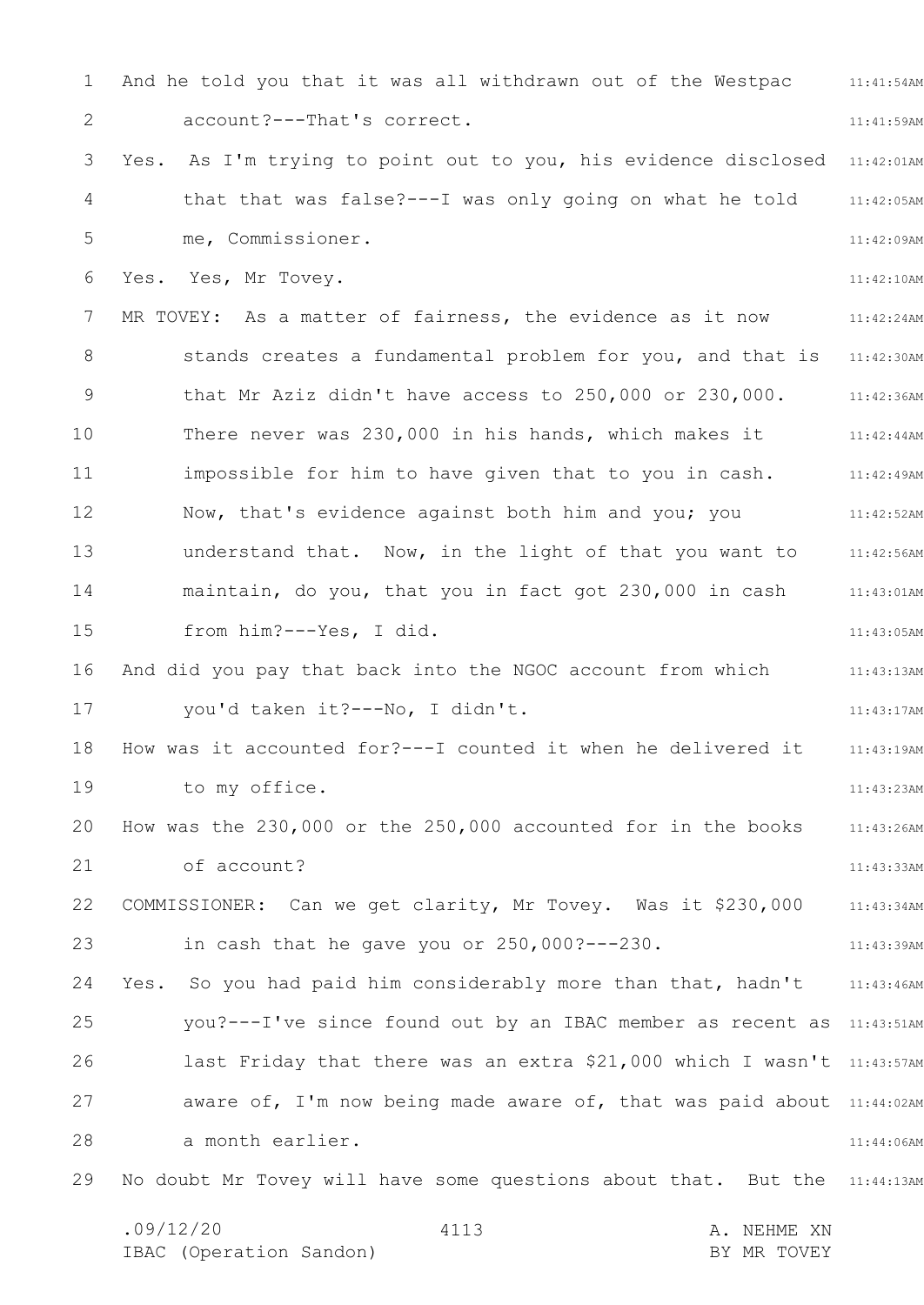1 2 3 4 5 6 7 8 9 10 11 12 13 14 15 16 17 18 19 20 21 22 23 24 25 26 27 28 29 \$230,000 that he gave you in cash, as you've explained 11:44:16AM 11:44:21AM 11:44:24AM 11:44:28AM 11:44:29AM 11:44:43AM MR TOVEY: And how long did it stay in your safe?---I'm not  $11:44:44$ AM sure exactly, Mr Tovey, but a while. I can't tell you 11:44:46AM 11:44:50AM 11:44:52AM 11:44:59AM 11:45:00AM 11:45:04AM 11:45:11AM And what was - sorry, I don't want to go unnecessarily into  $11:45:11$ AM your family affairs. Do you still have the same wife as 11:45:16AM 11:45:20AM 11:45:23AM 11:45:26AM 11:45:36AM 11:45:36AM 11:45:41AM 11:45:42AM No, how much did you give her? How much was she given to use 11:45:47AM 11:45:52AM 11:45:55AM MR TOVEY: 230,000?---Your question is how much did she get to 11:45:56AM use? We don't have a policy within our marriage of who 11:46:01AM uses what. It's a very open - she had access to it. 11:46:04AM .09/12/20 4114 A. NEHME XN 4114 you're not in the habit of receiving large sums of money like that. You didn't pay it into any account?---No, I didn't. No. What did you do with it?---Put it in my safe at home. Yes, Mr Tovey. exactly. What are we talking about? Are we talking about - was it used by you?---Yes. Was it used by  $- - -$ ?---Sorry, and family. Used by your wife?---Everyone. My wife has access to everything, yes. you had then?---At this stage, yes. And what's her name?---Geordie. And how much did she receive out of the \$250,000?---The 230,000? Sorry, the 230,000?---How much did she receive? Is that your question? Yes ?---It all went into the safe. out of the \$250,000? COMMISSIONER: 230,000, Mr Tovey.

IBAC (Operation Sandon) BY MR TOVEY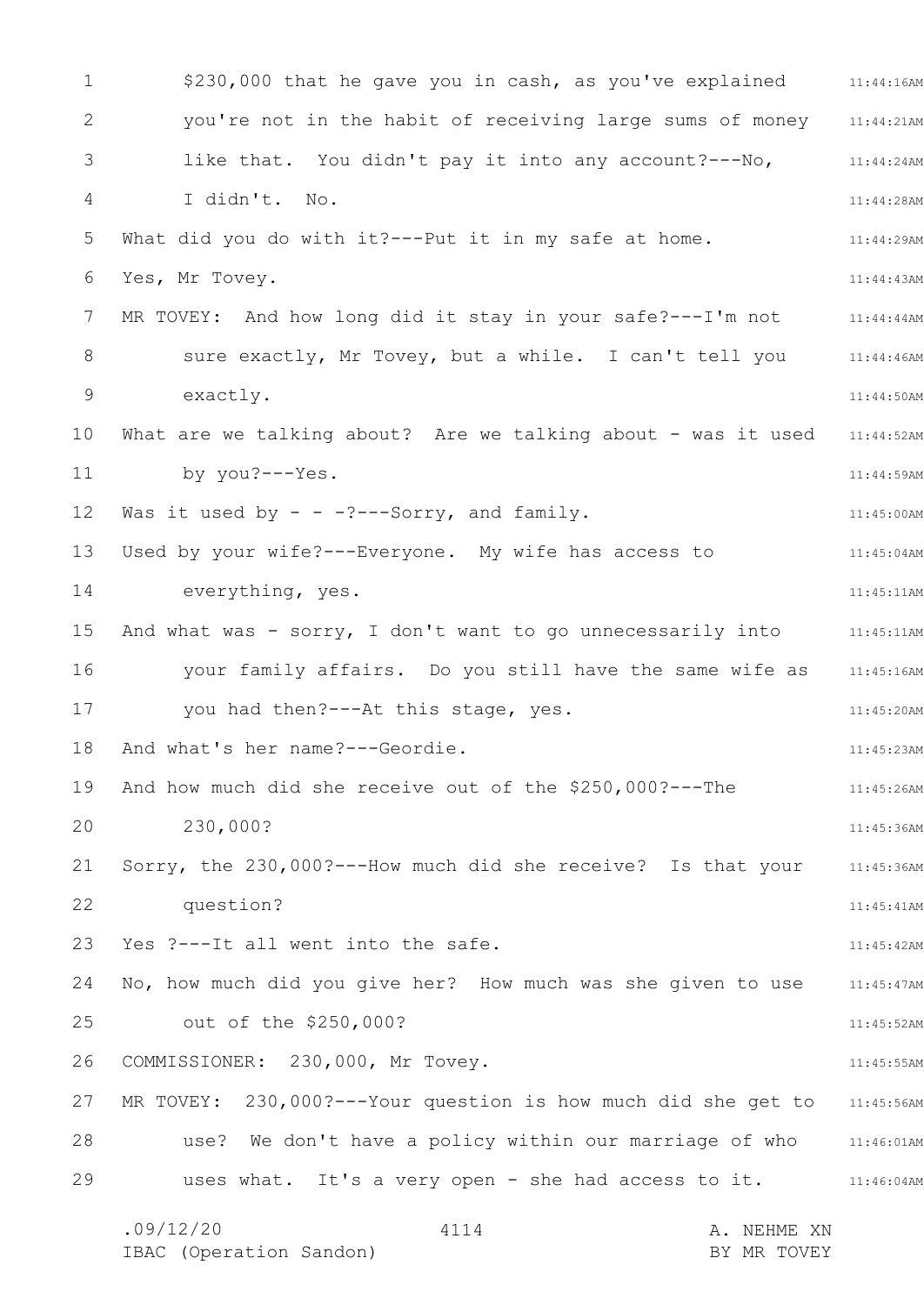1 2 3 4 5 6 7 8 9 10 11 12 13 14 15 16 17 18 19 20 21 22 23 24 25 26 27 28 29 11:46:11AM 11:46:13AM 11:46:18AM 11:46:24AM 11:46:30AM 11:46:43AM 11:46:45AM 11:46:50AM 11:46:56AM 11:47:01AM 11:47:07AM 11:47:12AM 11:47:17AM 11:47:20AM expenditure on any large item where it might be able to be 11:47:25AM 11:47:31AM 11:47:35AM 11:47:41AM 11:47:46AM 11:47:49AM 11:47:53AM 11:47:55AM 11:48:00AM 11:48:03AM 11:48:08AM 11:48:11AM 11:48:11AM 11:48:16AM 11:48:21AM .09/12/20 4115 A. NEHME XN 4115 COMMISSIONER: No, but this would have been a strange level of access. As I follow your evidence, you're not in the habit of holding at home sums of cash like this. How was it dealt with?---She was aware of where it came from as a loan repayment and it was sitting in the safe to be used. Yes. MR TOVEY: So your wife used some. What else was it used for? Did you buy any - did you buy yourself a Rolls Royce or something?---No. Was it used to buy products?---It was used to - from my memory used for a lot of things. I can't tell you exactly because it was used for a lot of everyday living, spending. We went overseas. I just want to know whether there was any traceable piece of demonstrated that you paid in cash during that period immediately following the so-called receipt of the \$250,000. Was there a TV? Was there something that you might be able to put your finger on as demonstrating that you were paying large amounts of cash for items or for services?---I don't recall. Somebody who could corroborate that?---I don't recall a large item, Mr Tovey. COMMISSIONER: Mr Nehme, you're clear that you didn't pay any portion of this amount into a bank account?---Very clear, correct. So when you travelled overseas, presumably there were travel agent and tickets to be paid for. You paid for that in cash, did you?---Not the tickets, no, but we took cash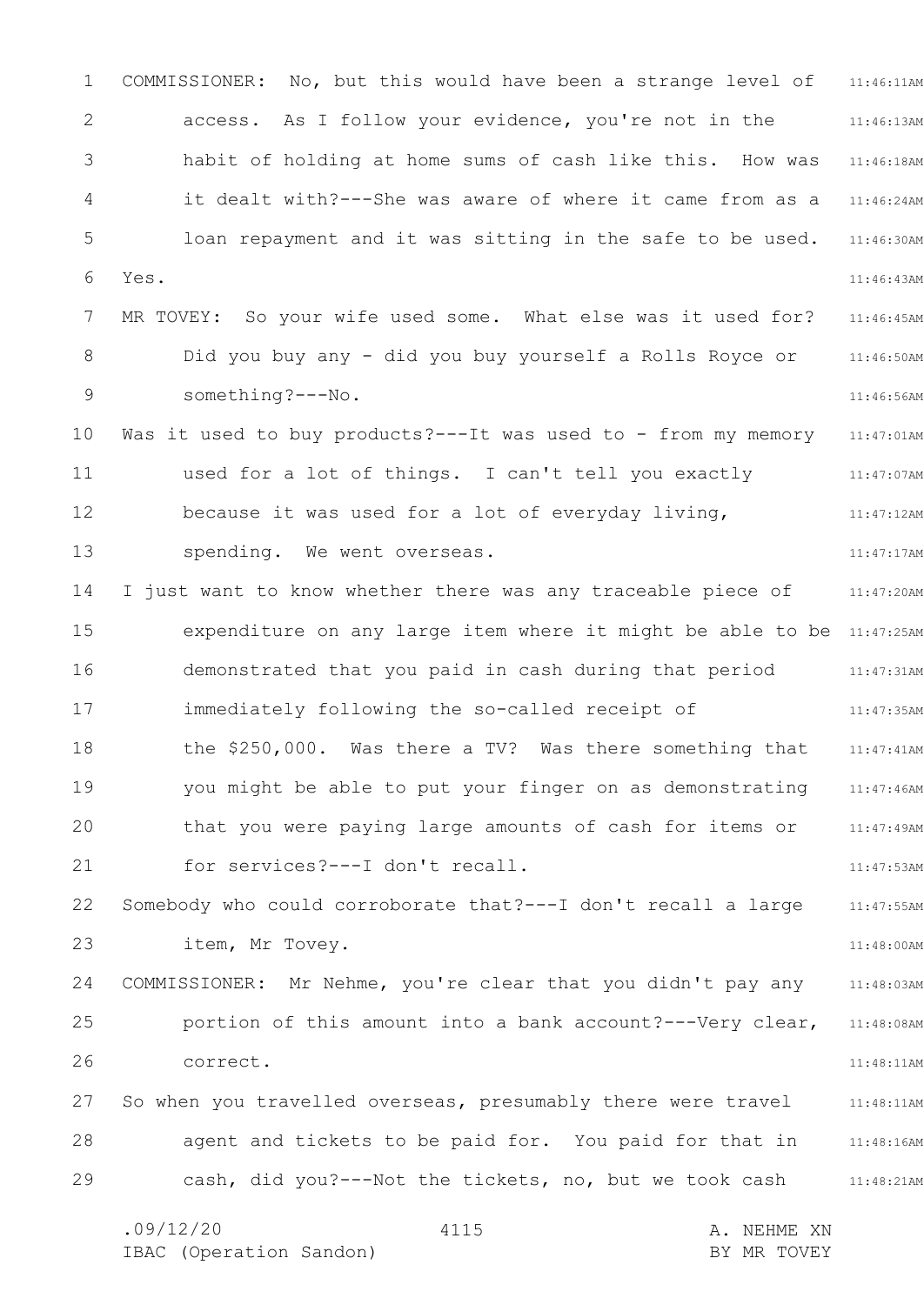1 2 3 4 5 6 7 8 9 10 11 12 13 14 15 16 17 18 19 20 21 22 23 24 25 26 27 28 29 with us overseas for spending money. So the tickets were 11:48:25AM 11:48:31AM 11:48:36AM didn't pay for any of the costs associated with travelling 11:48:42AM 11:48:45AM 11:48:49AM 11:48:52AM MR TOVEY: So your recollection is that all this cash was  $11:48:59$ AM 11:49:01AM 11:49:05AM 11:49:13AM 11:49:19AM I can't think of anything that I could put my hand on now 11:49:22AM 11:49:27AM 11:49:31AM purchased retail, ordinarily a retailer would have to make 11:49:34AM 11:49:41AM 11:49:44AM 11:49:49AM 11:49:50AM 11:49:55AM accounted for as a loan? --- It was accounted for as a loan. 11:50:03AM Accountants to look after all my financial affairs. The mass of  $11:50:08$ AM 11:50:12AM 11:50:14AM 11:50:16AM 11:50:20AM And you say that those accounts will demonstrate an asset in 11:50:21AM 11:50:28AM .09/12/20 4116 A. NEHME XN 4116 paid, from memory, on EFT or credit card, from memory. But the cash - you mentioned that you travelled overseas. You overseas, that's the travel agent or the tickets. That was paid for from an account, was it?---That's correct. So you simply took some cash with you?---Yes. disbursed either overseas or in a way which would be totally untraceable?---I don't know what I have that's traceable or - it was just - I'm trying to think, Mr Tovey, of any large items that you asked before. and say, 'This is one thing.' COMMISSIONER: Any substantial amount, Mr Nehme, that would be some record of the method of payment, would they not?---That's correct. Yes, Mr Tovey. MR TOVEY: When you gave Mr Aziz this money, how was it accounted for in books of account in NGOC? Was it Was that Pitcher Partners?---Sorry? Was that Pitcher Partners?---That's correct. All right. And the accounts for that year have been done?---Yes, they have. the balance sheet being a loan of \$230,000 to

IBAC (Operation Sandon) BY MR TOVEY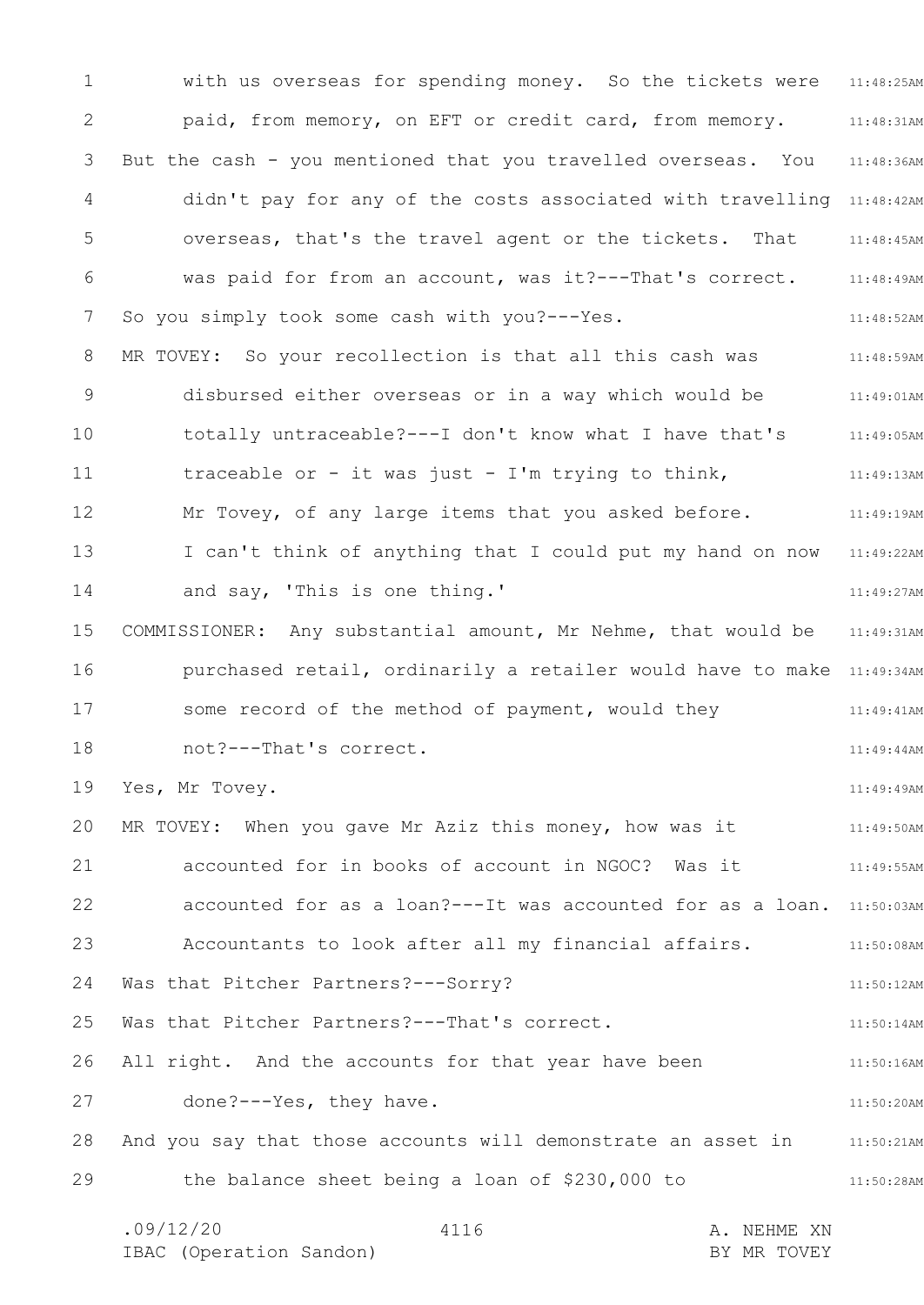1 2 3 4 5 6 7 8 9 10 11 12 13 14 15 16 17 18 19 20 21 22 23 24 25 26 27 28 29 11:50:35AM 11:50:40AM 11:50:43AM 11:50:44AM 11:50:49AM 11:50:54AM 11:50:57AM Mr Nehme?---I'm quite embarrassed about it, to be honest. 11:50:58AM 11:51:03AM 11:51:05AM 11:51:08AM 11:51:12AM 11:51:15AM 11:51:18AM that I was denying that I knew that there was 21,000 paid. 11:51:22AM 11:51:29AM 11:51:36AM 11:51:40AM MR TOVEY: That's the question, though, isn't it? If documents 11:51:41AM are being made contemporaneously and not retrospectively, 11:51:44AM how can it be possible that you're missing a payment which 11:51:50AM is being made precisely at the time as the document is 11:51:54AM 11:51:57AM not?---Sorry, can you - I don't understand the question. 11:52:01AM 11:52:04AM 11:52:10AM 11:52:15AM 11:52:20AM 11:52:27AM Mr Aziz?---To the best of my knowledge. COMMISSIONER: 250,000, Mr Tovey. MR TOVEY: 230,000. WITNESS: It's actually 230, only because we've just found out through IBAC of the 21. MR TOVEY: How did you miss the 21? COMMISSIONER: You have no explanation for that 21,000, MR TOVEY: I'd suggest - - -COMMISSIONER: You've not given any sign of embarrassment thus far?---Commissioner and Mr Tovey, I am embarrassed about it because until I was made aware through IBAC and a member of IBAC last Friday of where the transaction occurred in my accounts, I wasn't aware of it. Prior to So I was only made aware of it as recent as last Friday and it was an error, an absolute error, a human error on my part. being drawn up? That's the problem for you, is it We'll go to it later on. So, let's get to just where we've been recently. We know that Mr Aziz didn't withdraw any funds to pay you, even though first of all that was his assertion on oath and in affidavits and your assertion corroborating him in an affidavit. We know those

4117

.09/12/20 4117 A. NEHME XN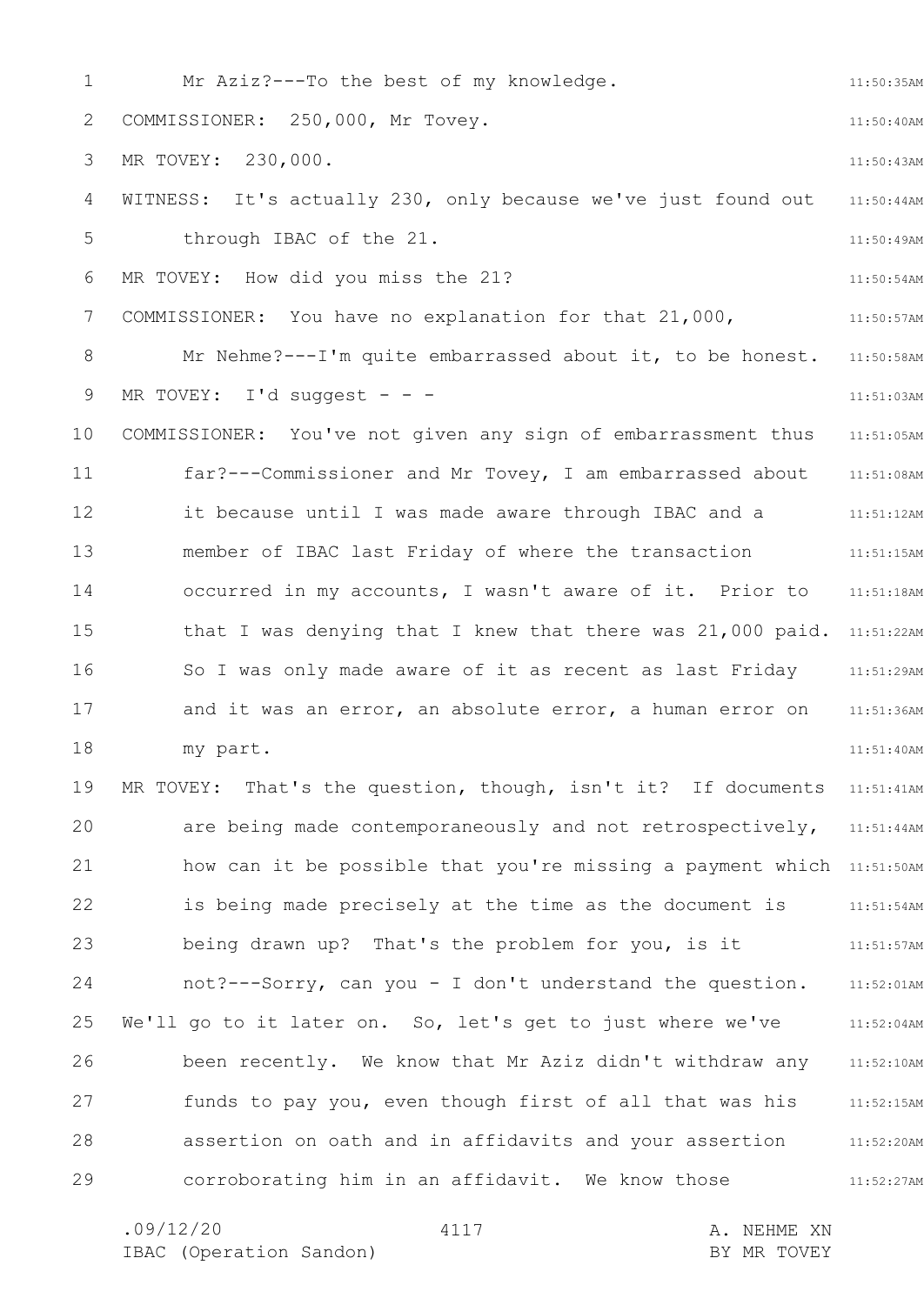1 2 3 4 5 6 7 8 9 10 11 12 13 14 15 16 17 18 19 20 21 22 23 24 25 26 27 28 29 assertions to be untrue; all right? We also know that the 11:52:30AM 11:52:35AM couldn't have been paid \$250,000. We now have you saying 11:52:39AM 11:52:46AM 11:52:51AM 11:52:55AM the money came back to you. Although it was a loan to 11:52:58AM 11:53:04AM it went into your safe in cash, and it was disbursed in a 11:53:08AM 11:53:13AM 11:53:18AM 11:53:23AM 11:53:29AM 11:53:34AM 11:53:38AM 11:53:43AM 11:53:48AM 11:53:50AM 11:54:01AM 11:54:08AM By whom?---A gentleman by the name of Dr Faraj who was a friend 11:54:10AM 11:54:19AM And what was the context of you meeting him?---We just had a 11:54:23AM coffee, had a chat, a general chat. Dr Faraj said he was 11:54:27AM 11:54:35AM 11:54:39AM 11:54:44AM him about?---I think it was more in general at the time, 11:54:48AM and then we came up - more in general, and then as things 11:54:56AM overwhelming evidence is that he had no funds and you that the money - -  $-2$ ---230,000, Mr Tovey. Sorry?---230,000. 230,000. We now know from what you're telling us that you say your company, it was never repaid to the company because way which was impossible to corroborate because all those disbursements, so far as you're aware, were cash taken overseas or other payments which can't be identified. Is that where we are?---Yes. And you've been advised as to the jeopardy you stand in in respect of ultimately  $-$  -  $-$ COMMISSIONER: Mr Tovey, I don't think that will be helpful (indistinct) Mr Nehme has received. MR TOVEY: Let's go back then to 2013, Mr Nehme. As of 2013 did you already know Mr Aziz?---I was introduced to him around 2012. who I met who knew Mr Aziz at the time. a councillor at Casey and 'You should meet him and have a chat,' which we did with a coffee. And at that stage was there some issue you wanted to chat with

.09/12/20 4118 A. NEHME XN IBAC (Operation Sandon) and the set of the BY MR TOVEY 4118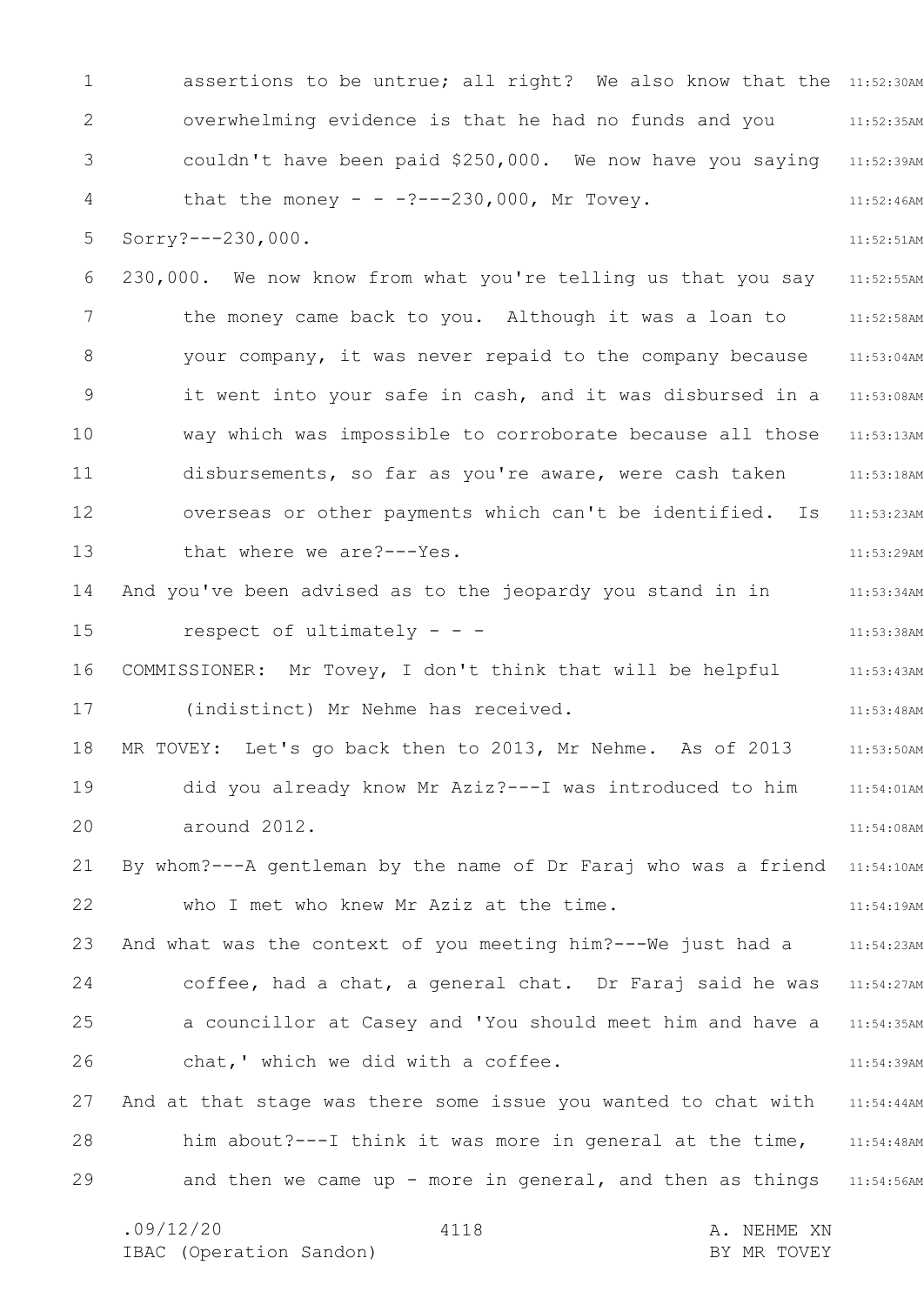1 2 3 4 5 6 7 8 9 10 11 12 13 14 15 16 17 18 19 20 21 22 23 24 25 26 27 28 29 11:55:01AM 11:55:08AM 11:55:18AM yourself with the public evidence Mr Aziz gave as to when 11:55:22AM 11:55:31AM you met was the issue that you wanted to explore with him 11:55:37AM 11:55:42AM 11:55:49AM 11:55:51AM 11:55:59AM No, I don't mean back then. I mean since Mr Aziz gave evidence 11:56:01AM 11:56:08AM 11:56:11AM 11:56:12AM when you met is completely contradicted by his private 11:56:17AM evidence?---No. That's - Commissioner, when I met him, it 11:56:22AM Was somewhere in Docklands where we were introduced for a 11:56:31AM 11:56:36AM 11:56:38AM 11:56:43AM 11:56:43AM 11:56:49AM 11:56:50AM 11:56:57AM 11:57:03AM 11:57:10AM 11:57:14AM time and that when it came to the issues that you were 11:57:19AM having with the Casey Council it became necessary for him, 11:57:23AM .09/12/20 4119 4119 A. NEHME XN 4119 progressed there was a rental determination issue. I assume - sorry, did I cut you off?---No, it's all right. COMMISSIONER: So, I'm sorry, Mr Nehme, have you familiarised he came to meet you and what you indicated shortly after concerning the lease and payments. Have you familiarised yourself with that evidence?---Yes, I have. And have you also talked to Mr Aziz about that evidence?---We would have talked back then, yes, absolutely. or during the time that he gave evidence?---Not in relation to this, no. So you wouldn't be aware of the fact that that explanation for coffee. It wasn't a long meeting. Yes. But thereafter you had a number of discussions with him?---Yes. Concerning your leased premises and problems you were having with the council?---Yes. I don't know if Mr Tovey will be taking you to this, but I'm conscious of the fact that in his private examination Mr Aziz says he knew you long before that time?---No, that's incorrect. And that you had formed a strong friendship long before that

IBAC (Operation Sandon) BY MR TOVEY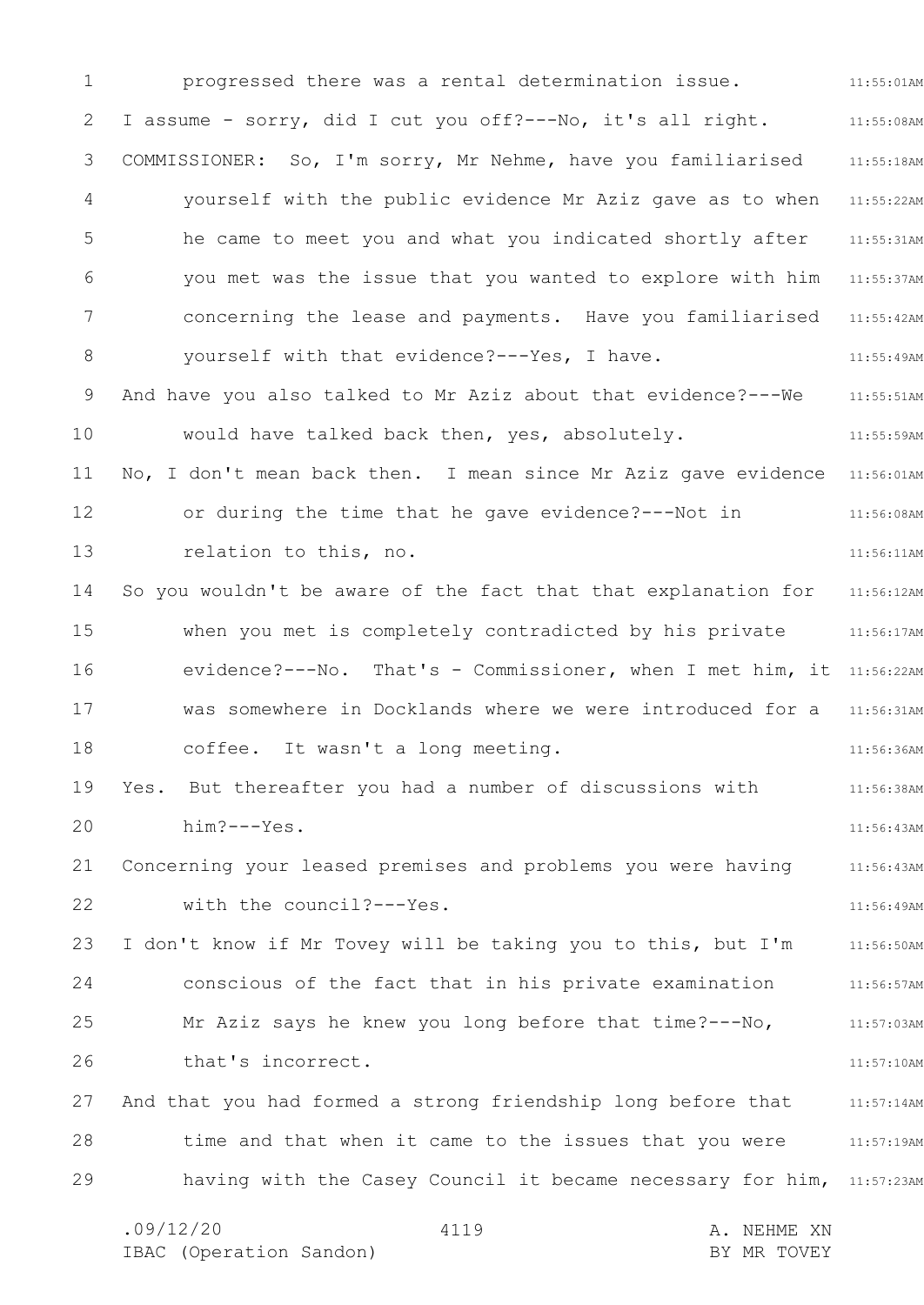1 2 3 4 5 6 7 8 9 10 11 12 13 14 15 16 17 18 19 20 21 22 23 24 25 26 27 28 29 11:57:29AM 11:57:35AM 11:57:38AM the council. All that evidence is false, is it? That you 11:57:42AM 11:57:53AM 11:57:56AM 11:58:00AM 11:58:04AM 11:58:06AM 11:58:08AM COMMISSIONER: No, just a moment, please, Ms Borg. I'm talking 11:58:10AM about the period following the time that you say you first 11:58:13AM 11:58:16AM 11:58:22AM 11:58:28AM know you shortly after becoming a councillor, that you 11:58:34AM formed a strong friendship and that when it came to these 11:58:38AM 11:58:42AM 11:58:46AM distance himself from you because of that friendship?---So 11:58:50AM 11:58:57AM strong friendship in the early days of when we first met, 11:59:03AM but as friendships go on it became stronger. I'm not sure 11:59:06AM what your question is or what you're wanting me to answer, 11:59:13AM 11:59:18AM 11:59:19AM 11:59:22AM 11:59:23AM 11:59:30AM to use his words, it became necessary for him to distance himself from you so as not to create a conflict of interest in terms of issues that you wanted resolved with didn't have a pre-existing strong friendship with Mr Aziz which necessitated Mr Aziz effectively distancing himself from you and from any discussions about council matters?---Which period are you talking, Commissioner, just to be clear? MS BORG: Commissioner - - met Mr Aziz?---So around 2012? And thereafter, yes?---And your question, sorry, Commissioner? My question is Mr Aziz's private evidence was that he came to issues that you then wanted to explore concerning your difficulties with the Casey Council, Mr Aziz had to going back to my strong - I wouldn't consider it as a Commissioner. MS BORG: Commissioner, can I ask for clarification, please? COMMISSIONER: Yes. About? MS BORG: You make reference to Mr Aziz saying he met Mr Nehme well before 2016.

4120

.09/12/20 4120 A. NEHME XN IBAC (Operation Sandon) and the set of the BY MR TOVEY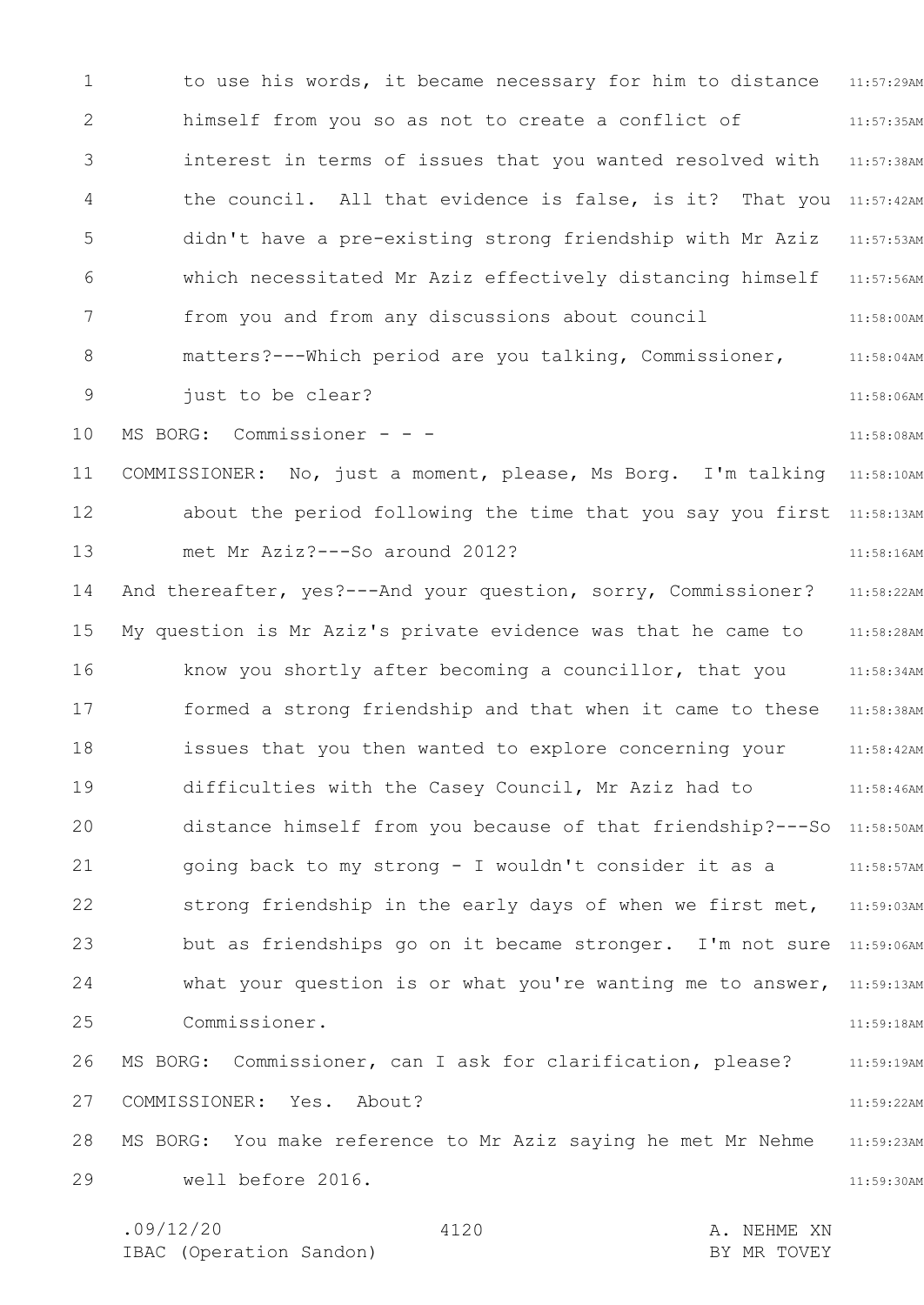1 2 3 4 5 6 7 8 9 10 11 12 13 14 15 16 17 18 19 20 21 22 23 24 25 26 27 28 29 11:59:36AM 11:59:36AM 11:59:42AM 11:59:45AM 11:59:49AM 11:59:52AM MS BORG: No, I have read all his public transcript, but - - - 11:59:53AM COMMISSIONER: No, I'm talking about his evidence in October 11:59:58AM 12:00:00PM 12:00:02PM 12:00:05PM COMMISSIONER: Ms Borg, I'm not interested in what he did in 12:00:07PM 12:00:09PM 12:00:12PM 12:00:15PM MS BORG: No, I haven't, Commissioner. But could I refer the 12:00:17PM 12:00:23PM 12:00:27PM 12:00:43PM 12:00:46PM 12:00:50PM 12:00:53PM COMMISSIONER: All right. Let me put it to you explicitly, 312:00:56PM 12:01:00PM 12:01:04PM 12:01:09PM 12:01:13PM through a mutual friend. I understand that Andrew was 12:01:17PM also a partner in the property development industry and 12:01:21PM COMMISSIONER: Yes. MS BORG: So I'm not sure if you mean 2012 or 2007, which he changed his evidence on. What date is the Commissioner saying  $-$ COMMISSIONER: Ms Borg, have you read Mr Aziz's private transcript? last year. MS BORG: Yes, but he clarifies that in his current evidence. He refers  $-$ his public evidence. I'm interested in what he said during the course of his private examination. Have you not read that? Commissioner to page 2975 of the public hearing transcript, please? COMMISSIONER: Do you have some objection to your client being asked about his earlier testimony? MS BORG: No, I just wanted clarification as to when the Commissioner is putting to him about  $- -$ Mr Nehme, which is in stark contrast to the evidence you're now giving. What he told the Commission was, 'I first met Andrew at around 2007, even before I got elected to local government, and I was introduced to him

4121

.09/12/20 4121 A. NEHME XN IBAC (Operation Sandon) and the set of the BY MR TOVEY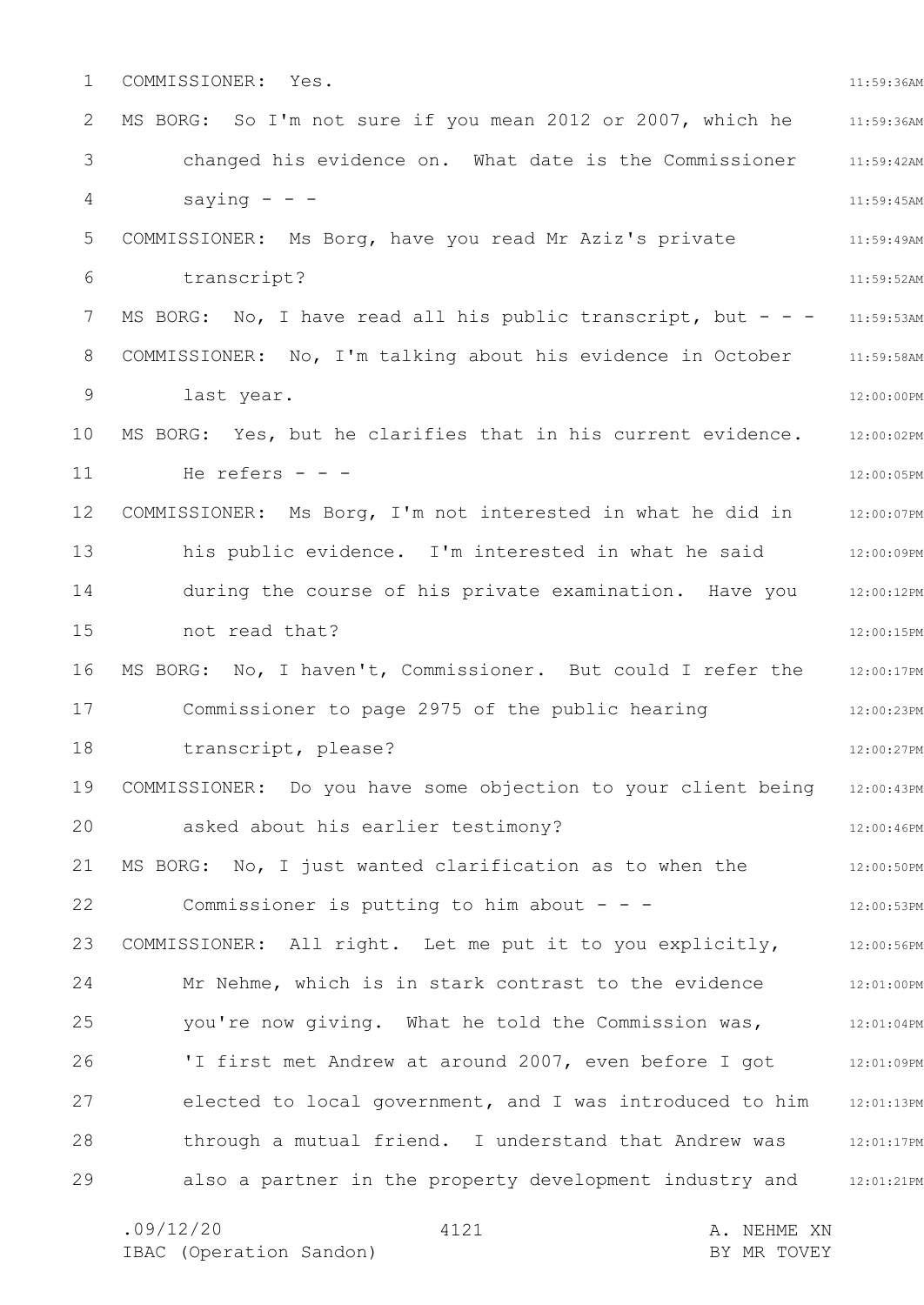1 2 3 4 5 6 7 8 9 10 11 12 13 14 15 16 17 18 19 20 21 22 23 24 25 26 27 28 29 over that time we developed a strong friendship. I had to 12:01:25PM 12:01:29PM 12:01:33PM 12:01:37PM 12:01:43PM 12:01:46PM 12:01:49PM 12:01:52PM 12:01:58PM 12:02:05PM 12:02:09PM 12:02:12PM 12:02:15PM 12:02:17PM 12:02:22PM 12:02:25PM 12:02:29PM 12:02:37PM 12:02:39PM 12:02:45PM 12:02:49PM 12:02:53PM 12:02:57PM 12:03:01PM 12:03:07PM 12:03:11PM 12:03:14PM 12:03:20PM completely irreconcilable accounts, which I adverted to at 12:03:24PM .09/12/20 4122 A. NEHME XN 4122 distance myself from Mr Nehme because there were some dealings that he had specifically with the City of Casey and that wasn't a hostile distancing, that was a professional distancing in order to avoid any perception or real conflict of interest, and we just became close friends over that period of time and we used to have family dinners together. Then in 2013 Mr Nehme assisted me, and this was a mistake in the wording of the search warrants, in that it had mentioned documents relating to Medicare and Mr Nehme, it should actually be documents related to Medibank and Mr Nehme. When we were establishing our practice we were trying to achieve preferred provider status with the private health funds,' and then he goes on to talk about how you assisted him with that. So what do you say as to that, Mr Nehme, that you've known Mr Aziz since 2007, that you had a strong friendship and that when it came to his issues with the Casey Council Mr Aziz had to distance himself? MS BORG: Commissioner, I'm sorry to interrupt again, but the evidence is changed. Mr Aziz - - -COMMISSIONER: No, Ms Borg, that's not a helpful interjection. MS BORG: It's a question of fairness to Mr Nehme. COMMISSIONER: No, Ms Borg, I'm concerned with putting to your client the evidence that Mr Aziz gave the Commission on oath. MS BORG: And he also gave it on oath on the 17th of  $- -$ COMMISSIONER: Ms Borg, the fact that Mr Aziz gives two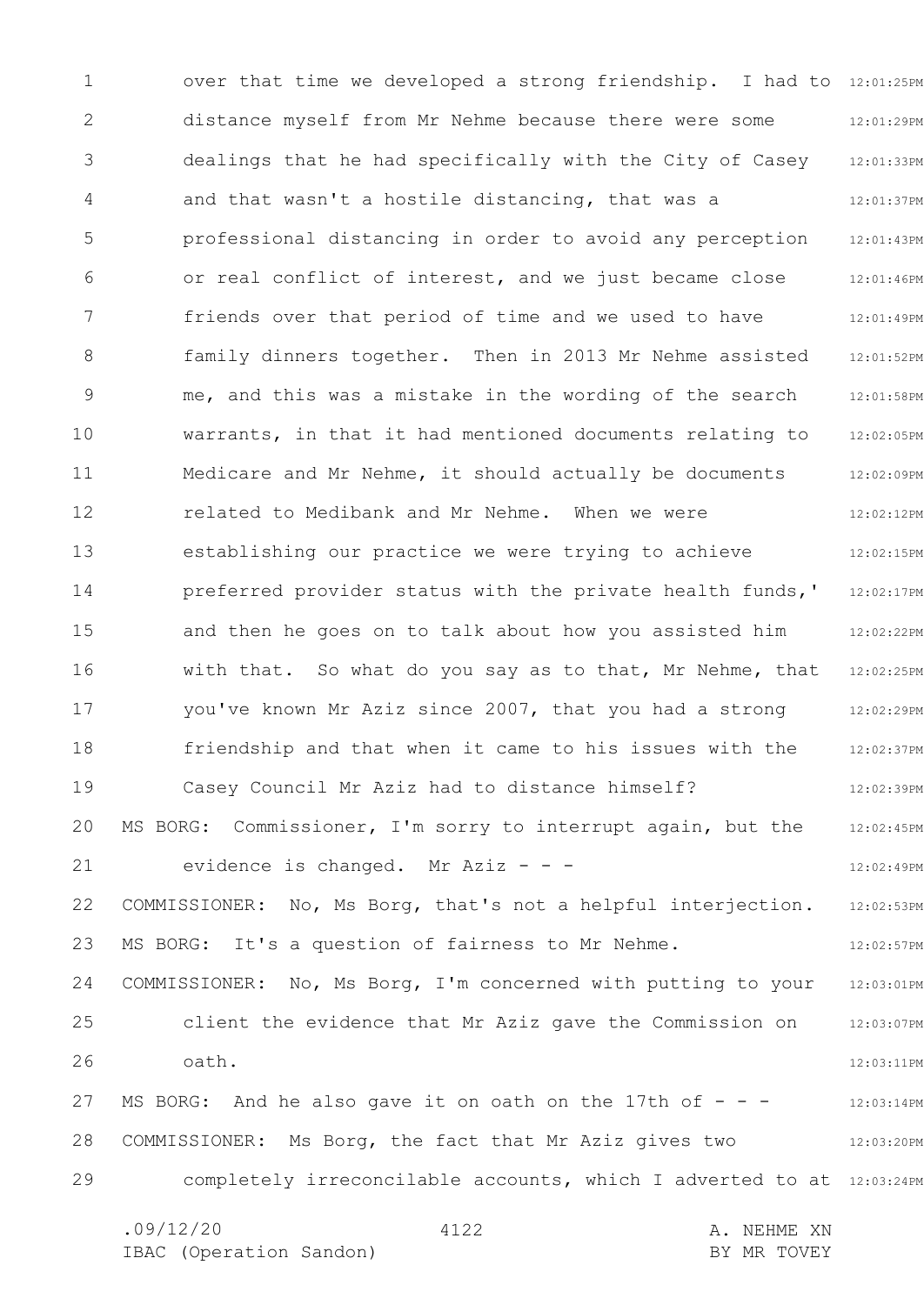1 2 3 4 5 6 7 8 9 10 11 12 13 14 15 16 17 18 19 20 21 22 23 24 25 26 27 28 29 12:03:29PM 12:03:31PM 12:03:31PM COMMISSIONER: All right. Well, I'm sorry, I don't accept that 12:03:33PM 12:03:37PM 12:03:38PM 12:03:41PM 12:03:42PM 12:03:44PM 12:03:48PM 12:03:56PM has given contradictory accounts; do you understand that? 12:03:59PM 12:04:03PM quite inconsistent with an earlier one is not a reason for 12:04:06PM 12:04:10PM 12:04:15PM MS BORG: I follow what the Commissioner is saying. But out of 12:04:17PM 12:04:20PM 12:04:23PM COMMISSIONER: I don't accept that, Ms Borg. If you want to in 12:04:25PM 12:04:30PM 12:04:34PM 12:04:38PM 12:04:40PM 12:04:42PM 12:04:47PM the nature of the relationship which developed before you 12:04:53PM 12:04:57PM 12:05:00PM .09/12/20 4123 A. NEHME XN 4123 the commencement of this evidence, is not a reason to object. MS BORG: It is, with respect. that's so. MS BORG: May I at least get on the transcript what my objection is, please? COMMISSIONER: I have understood your objection and I don't think it's a valid one. Ms Borg  $- -$ MS BORG: I'm sorry, sir. COMMISSIONER: There will be numerous issues in which Mr Aziz And the fact that he's given a later account which is exploring his earlier evidence; do you follow? I'm not sure that you do. fairness the two versions ought to be put to Mr Nehme so he can comment on both of them. re-examination of Mr Nehme explore something else that Mr Aziz says that you think is relevant to his account, then by all means. MS BORG: Thank you. COMMISSIONER: Mr Nehme, do you want now to comment on that evidence that Mr Aziz gave as to when you first met and started exploring with Mr Aziz the problems you were having at the Casey Council?---I don't recall meeting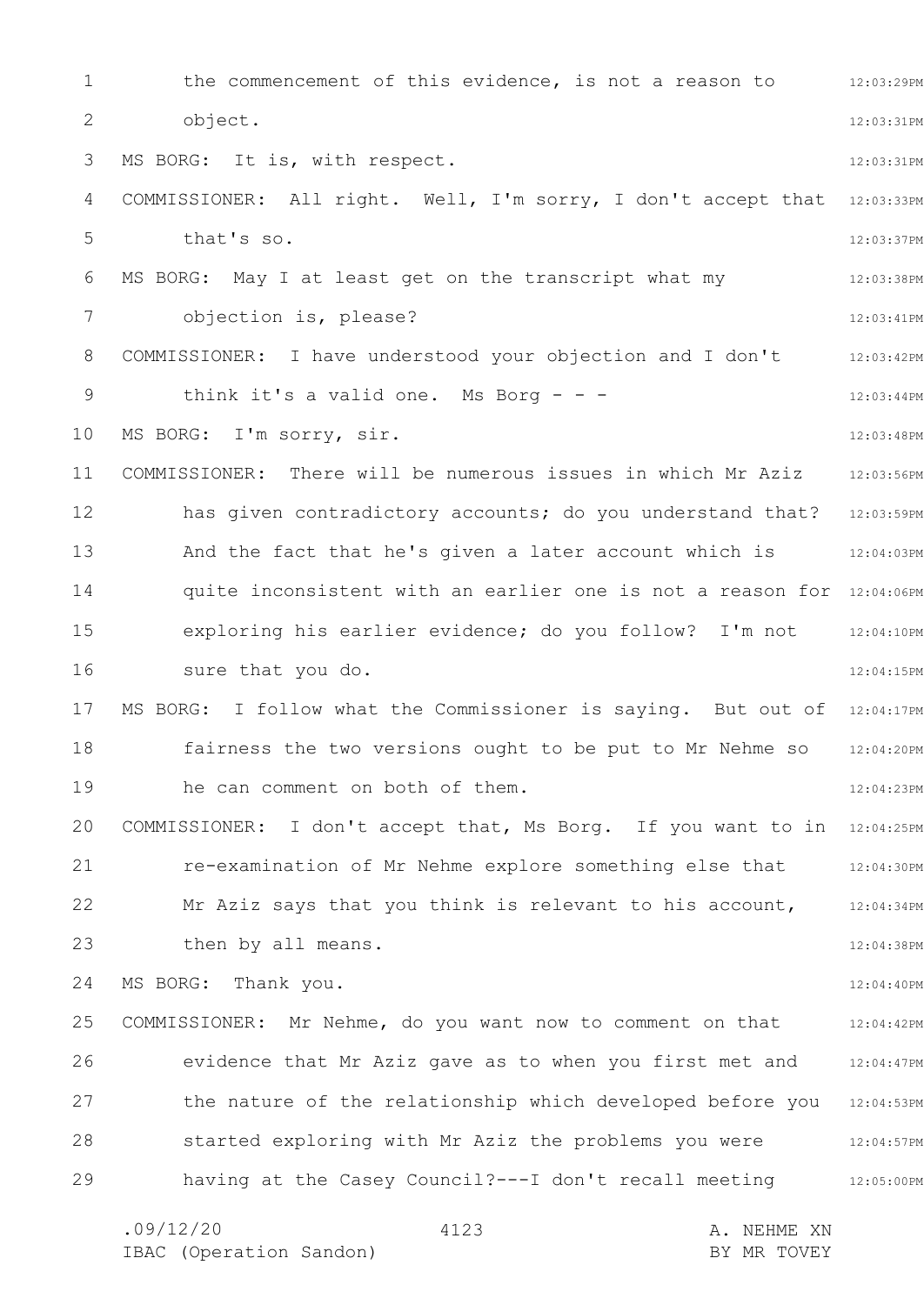1 2 3 4 5 6 7 8 9 10 11 12 13 14 15 16 17 18 19 20 21 22 23 24 25 26 27 28 29 12:05:07PM 12:05:10PM 12:05:18PM 12:05:21PM 12:05:22PM 12:05:25PM 12:05:27PM 12:05:34PM 12:05:38PM 12:05:42PM 12:05:43PM According to Mr Aziz, he says, 'I was having dinner with Andrew 12:05:45PM 12:05:50PM 12:05:54PM 12:05:58PM 12:06:02PM 12:06:06PM 12:06:10PM remember?---I don't recall whether it was over dinner, but 12:06:12PM 12:06:15PM their practice, his wife's practice and his, of wanting to 12:06:21PM 12:06:25PM 12:06:31PM 12:06:34PM 12:06:34PM 12:06:38PM commencing at the council?---I don't recall meeting him in 12:06:44PM 12:06:48PM 12:06:49PM .09/12/20 4124 A. NEHME XN IBAC (Operation Sandon) and the set of the BY MR TOVEY 4124 Mr Aziz in 2007, Commissioner. I recall meeting him in around 2012, as I said, for a coffee through an introduction. But I don't recall meeting him any earlier than that. Do you remember assisting him with a matter concerning Medibank and the dental practice?---Yes, I do. And when did that occur?---I can't confirm the exact date. It was early in the piece. That was probably - I can't confirm the exact date, Commissioner, but it was early  $-$ Early after you say you met him?---Correct. and I was saying to him, you know, he was saying "How's the practice going," and I said, "It's going really good but we're not achieving traction in this area,"' and you then told him about an associate or a friend you had at Medibank who might be able to assist him. Was it over dinner that that discussion first occurred, do you I recall the discussion from Mr Aziz to me about them in achieve Medibank as a provider, and I put two people together and that's the last I ever heard of it, Commissioner. Yes. All right. So you say it's quite wrong to suggest you had a friendship going back to in fact preceding Mr Aziz 2007, no. But you don't recall any dealings with him between 2007 and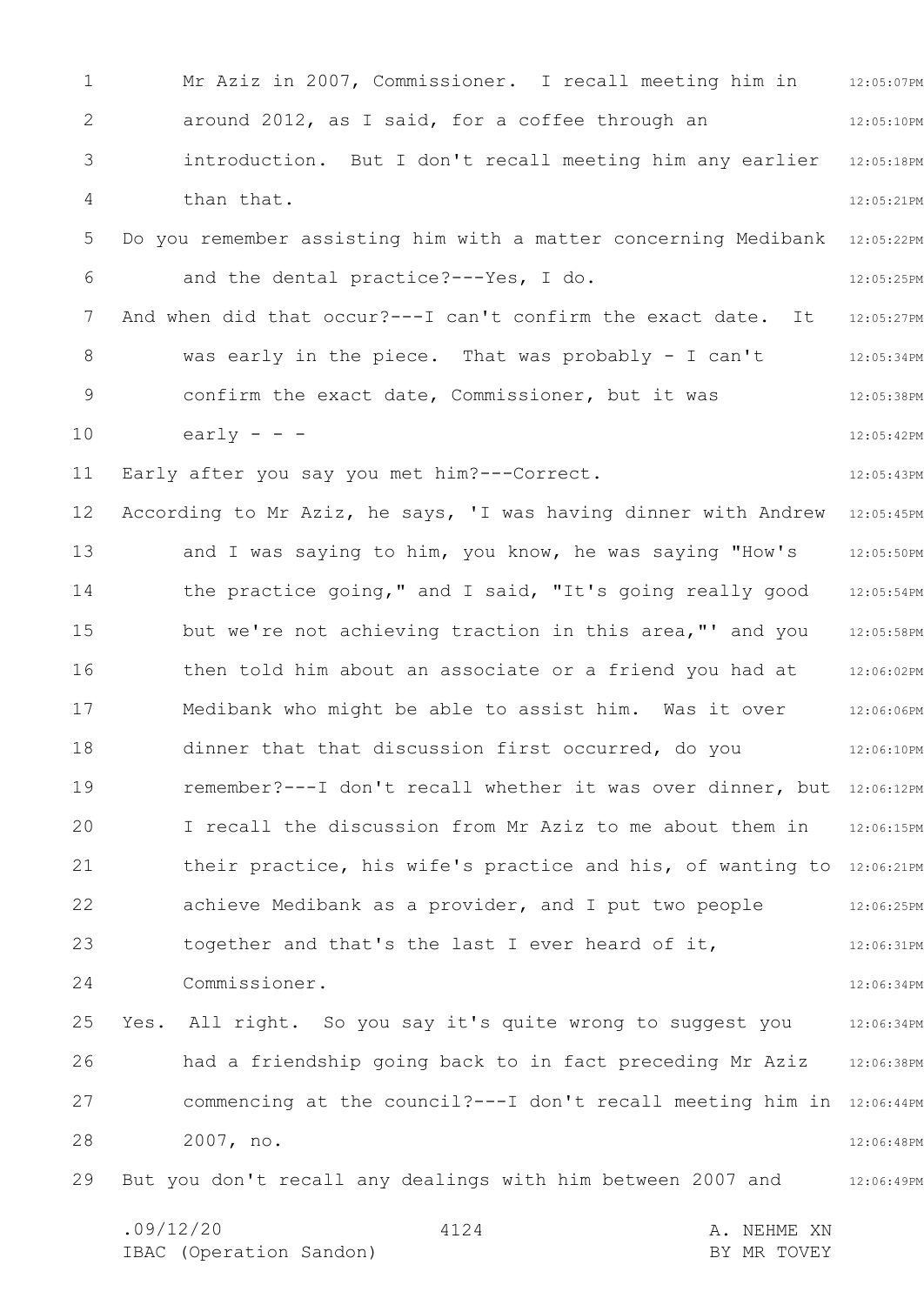1 2 3 4 5 6 7 8 9 10 11 12 13 14 15 16 17 18 19 20 21 22 23 24 25 26 27 28 29 12:06:54PM 12:07:02PM 12:07:22PM you know of any reason why Mr Aziz would specifically give 12:07:28PM evidence that he knew you from the time before he went to 12:07:31PM council if that wasn't true?---No. No, I don't, Mr Tovey. 12:07:37PM 12:07:42PM COMMISSIONER: Sorry, and for the record, at any stage did 12:07:46PM 12:07:49PM 12:07:54PM 12:07:59PM Council?---He did make it very clear to me that in his 12:08:04PM 12:08:08PM 12:08:12PM 12:08:16PM 12:08:21PM 12:08:26PM Mr Nehme?---From memory, just his position and, yes, being 12:08:31PM 12:08:41PM member - I went to him as our ward member with discussions 12:08:49PM 12:08:52PM 12:09:00PM 12:09:04PM 12:09:10PM 12:09:11PM 12:09:19PM 12:09:23PM Yes. What did he say to you was the reason why he was in a 12:09:24PM conflict of interest? What was it about your relationship 12:09:31PM .09/12/20 4125 A. NEHME XN 4125 2012 or 13, none at all?---Off-hand, no. I don't. Yes, Mr Tovey. MR TOVEY: When you first met up with Mr Aziz then - sorry, do All right. Mr Aziz tell you that there needed to be some fences put around your relationship whilst you were wanting to explore problems that you were having at the Casey position there was a conflict of interest. He made it very clear to me, yes, as our ward member. Sorry, when was that?---That was discussed several times, Commissioner. It was on many occasions. And what did he say gave rise to the conflict of interest, in his position he made it very clear that as our ward and he assisted me in people within council to talk to about our issues. I'm sorry, that's not an answer to my question?---Sorry, can you repeat your question? What did he indicate to you gave rise to a conflict of interest?---Can you expand on that question, please, Commissioner?

IBAC (Operation Sandon) BY MR TOVEY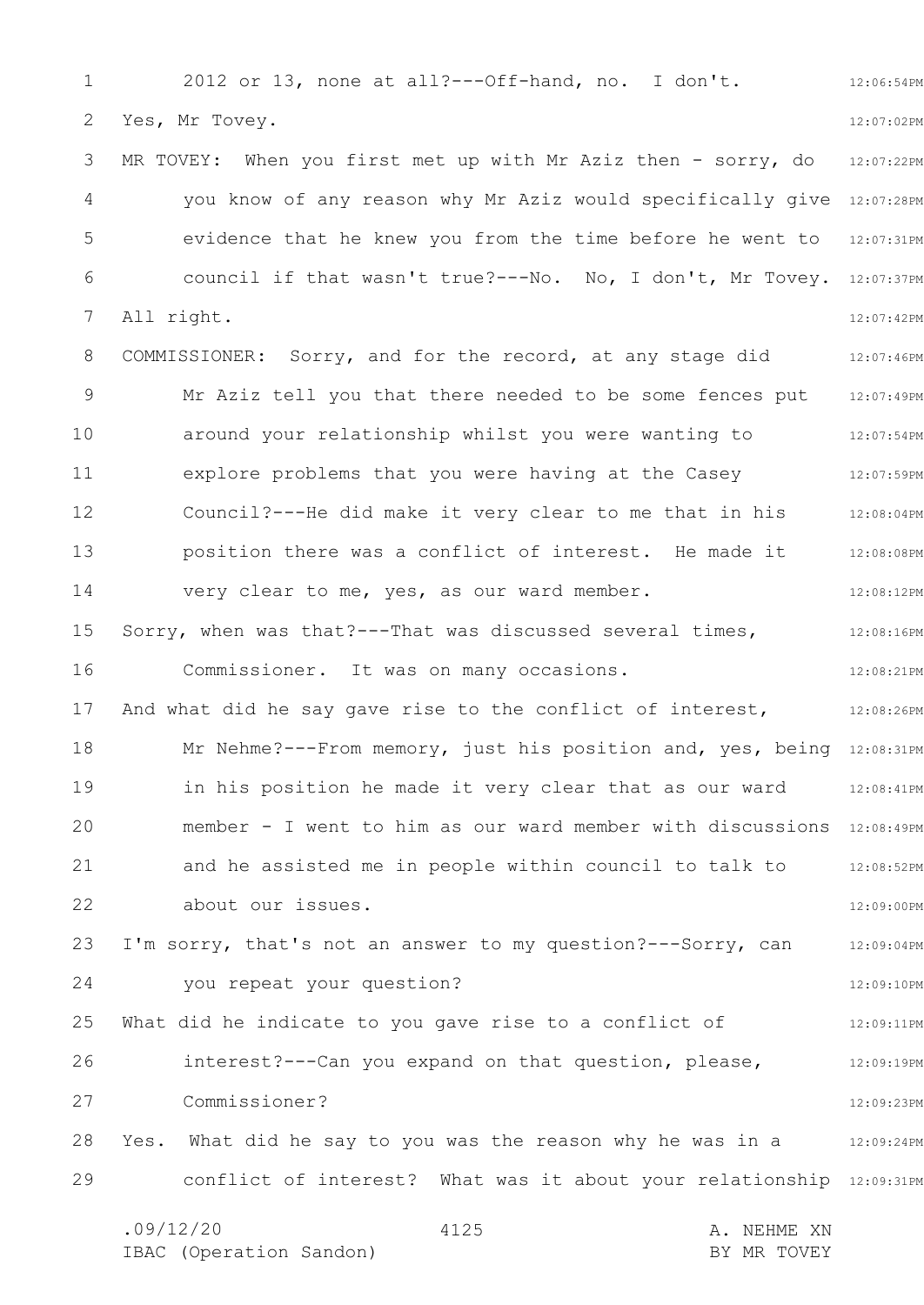1 2 3 4 5 6 7 8 9 10 11 12 13 14 15 16 17 18 19 20 21 22 23 24 25 26 27 28 29 with him that created a conflict of interest?---I think it 12:09:35PM 12:09:44PM ward member and mayor at the time and he was obviously 32:09:48PM 12:09:56PM 12:09:59PM 12:10:10PM 12:10:17PM 12:10:25PM 12:10:29PM 12:10:31PM 12:10:36PM that someone has which collide or conflict. So, one 12:10:39PM 12:10:46PM 12:10:50PM 12:10:55PM 12:11:00PM that?---I don't know what his concerns were, but he always 12:11:05PM 12:11:10PM Yes. Yes, Mr Tovey. Just a moment. Ms Borg, is there someone 12:11:12PM 12:11:26PM 12:11:31PM 12:11:33PM 12:11:36PM COMMISSIONER: All right. I think it's appropriate, and we'll 12:11:40PM 12:11:44PM 12:11:48PM 12:11:55PM 12:11:56PM MS BORG: Because the Commissioner had mentioned his name at 12:11:57PM .09/12/20 4126 A. NEHME XN 4126 was more my understanding, Commissioner, of he being our cautious in his position of what was said, what he could achieve. My interpretation as well, understanding his position. You're an experienced businessman. You've been practising in the commercial area for how long now, Mr Nehme?---Twenty years. So do you understand that when we talk about a conflict of interest, it's where there are two different interests interest that Mr Aziz had was his duties and obligations to the Casey Council. What was the interest that he had which conflicted with that interest? What was the interest concerning you that conflicted with made it very clear to me, Commissioner. sitting to your right that you're liaising with and discussing these issues with? MS BORG: Just the solicitor that you announced earlier in the hearing, Commissioner. That's all. perhaps address this over the luncheon break, that that person also then be on camera. MS BORG: This is Michael Gough. COMMISSIONER: Yes, very good.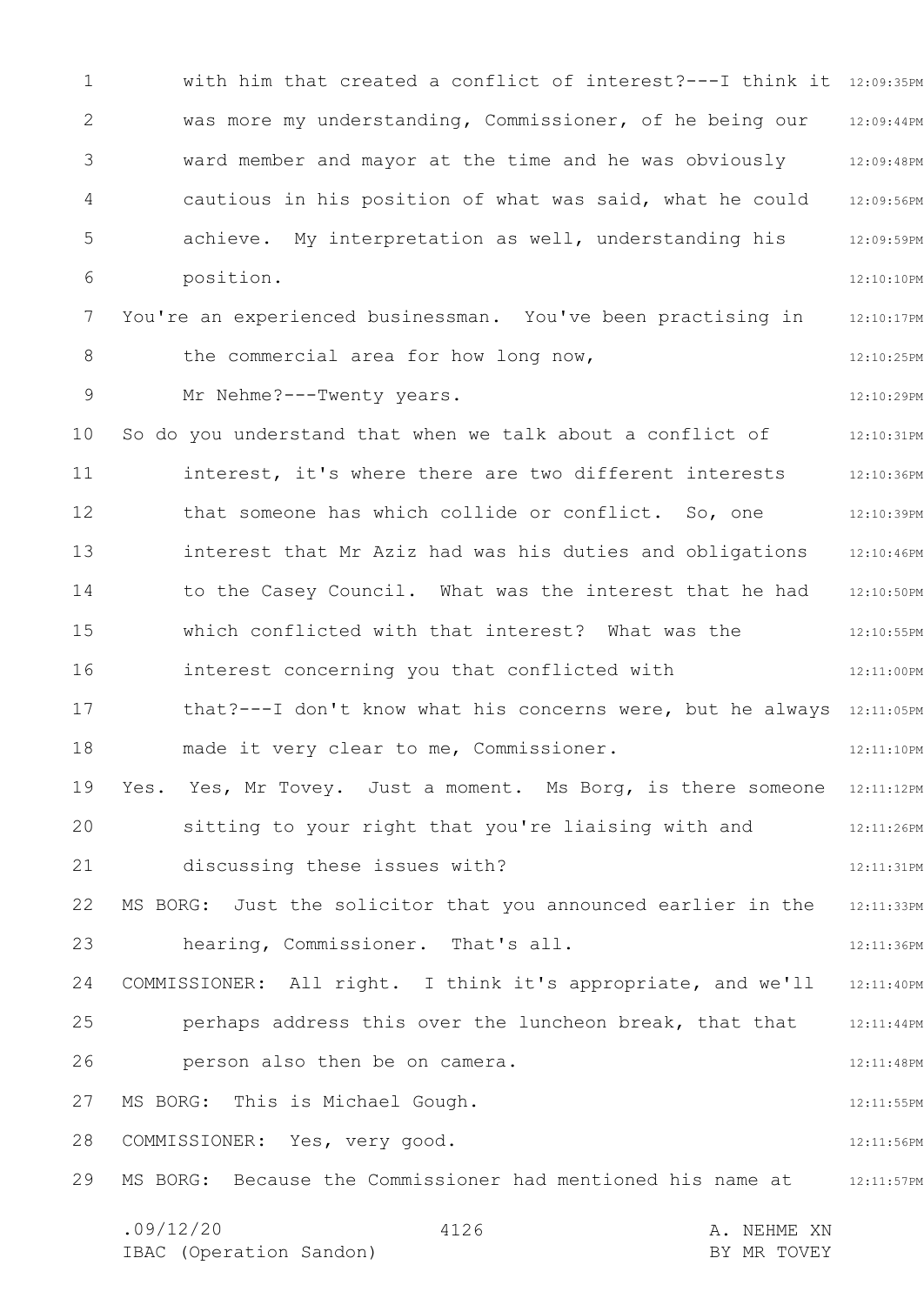1 2 3 4 5 6 7 8 9 10 11 12 13 14 15 16 17 18 19 20 21 22 23 24 25 26 27 28 29 the beginning I didn't then say I'm sitting here  $-$  -  $-$  12:11:59PM 12:12:01PM 12:12:04PM 12:12:04PM 12:12:10PM 12:12:12PM MR TOVEY: In any event, if you didn't meet in 2007, you met in 12:12:18PM around 2012, you were introduced by Dr Faraj, and then as 12:12:26PM 12:12:32PM 12:12:38PM 12:12:41PM 12:12:42PM 12:12:46PM Were other people there who I didn't know. So I attended 12:12:56PM 12:12:59PM In any event, you got to the stage where over a period of and 12:13:03PM 12:13:12PM 12:13:24PM 12:13:28PM 12:13:29PM 12:13:34PM 12:13:39PM 12:13:48PM 12:13:53PM 12:13:56PM 12:14:08PM 12:14:13PM 12:14:24PM 12:14:25PM .09/12/20 4127 4120 A. NEHME XN 4127 COMMISSIONER: That's all right. I just needed to know who it was that you were  $- -$ MS BORG: No, absolutely. He just is camera shy. COMMISSIONER: Very good. Very good. Thank you. Yes. Yes, Mr Tovey. a result of that you have a coffee. Is Dr Faraj present when you have this coffee or do you just meet together?---He was. He was present. There were a number of people present at the time. Who else was present?---Where we attended at the cafe there by myself, and Dr Faraj was there with other people. years, some time between 2012 and now, you became what you'd call close friends, were you?---We became good friends. Did you visit his home?---Yes. With your family?---Not with my family, no. Did he visit your home with his family?---Not my home. We had dinner I remember on an occasion, possibly two occasions, with his family. But not at my home, no. Did you meet his family other than at dinner?---I don't remember. I don't remember, to be honest. Do you know his current wife's name?---His newly married new wife? Yes?---Her name is - is it Rezka or Reza?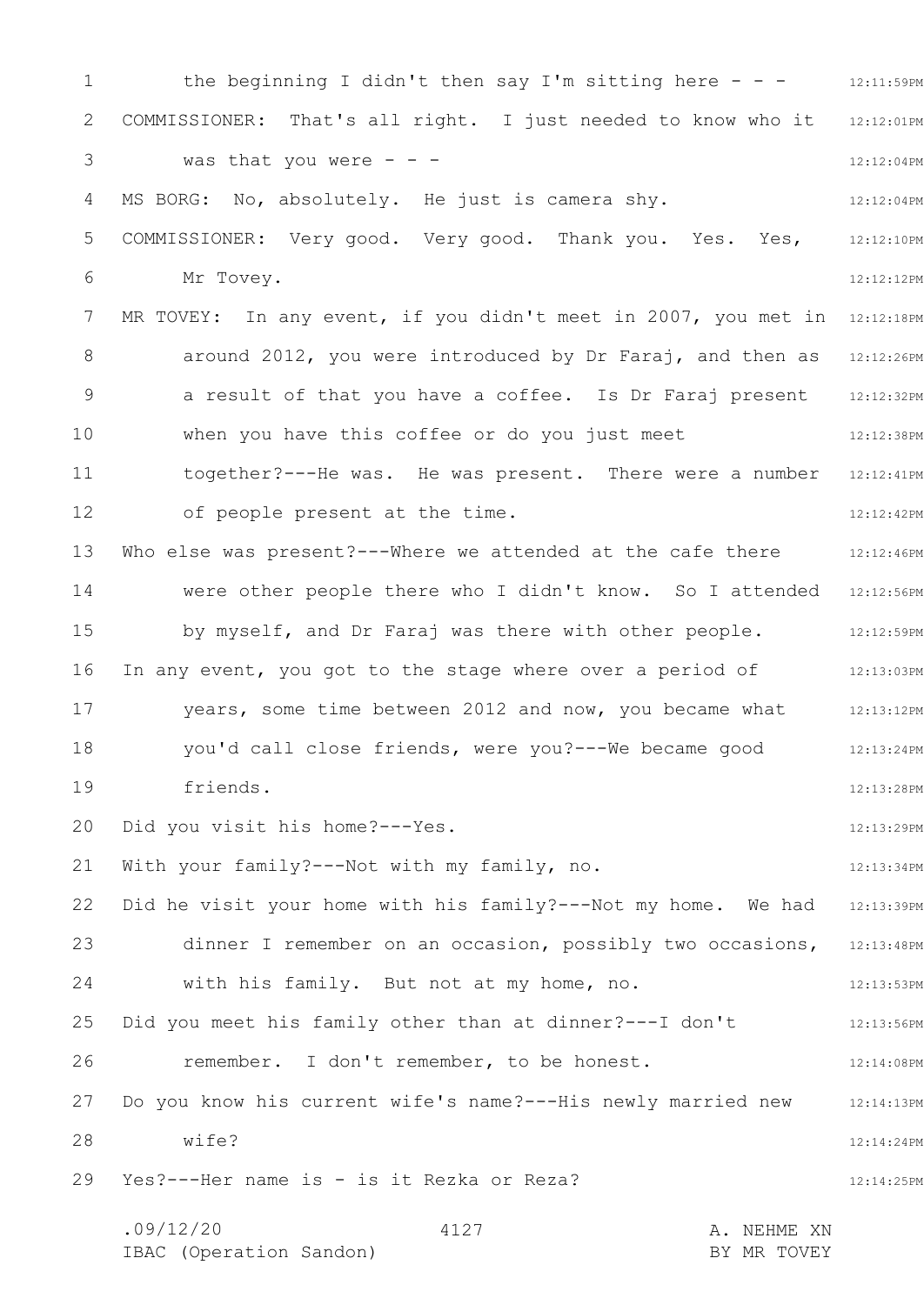1 2 3 4 5 6 7 8 9 10 11 12 13 14 15 16 17 18 19 20 21 22 23 24 25 26 27 28 29 12:14:30PM 12:14:33PM 12:14:37PM She's been with him since 2017. Did your friendship fail at 12:14:41PM 12:14:49PM Mr Tovey, and friends come and go. It didn't fail at all. 12:14:57PM What about his children? What are their names?---I don't know. 12:15:00PM 12:15:05PM 12:15:05PM 12:15:10PM How many children does he have?---From his first marriage, two, 12:15:13PM 12:15:17PM 12:15:18PM 12:15:25PM I don't go into detail of friends and family and how many 12:15:31PM 12:15:35PM 12:15:36PM 12:15:41PM 12:15:45PM And it's a friendship where he doesn't come to your house - if 12:15:47PM 12:15:53PM family?---His family haven't been to my house, no. But we 12:15:57PM 12:16:01PM So if that's the nature of the friendship is it fair to say 12:16:03PM it's a business friendship? --- No, I think it's more - more 12:16:06PM 12:16:09PM On how many occasions has he been to your home?---From my 12:16:11PM 12:16:24PM We know from what he said that one of those occasions was 312:16:30PM .09/12/20 4128 A. NEHME XN 4128 What's her Christian name?---Sorry? What's her Christian name?---I haven't physically met her face-to-face. I don't know. some stage?---No, no. I've got a lot of friends, I can't remember. How old are they?---I'd be guessing if I told you, Commissioner, but - Mr Tovey. a boy and a girl. And how many does he have in total?---Under his new marriage I think there's two more, from memory. But, Mr Tovey, kids and  $-$ All right. So the real situation is so far as you say there's a friendship, it's not a family friendship; it's just a friendship between the two of you?---Correct. he does come to your house, it's not with his have entertained - - than a business friendship. memory at least three times, from memory.

IBAC (Operation Sandon) BY MR TOVEY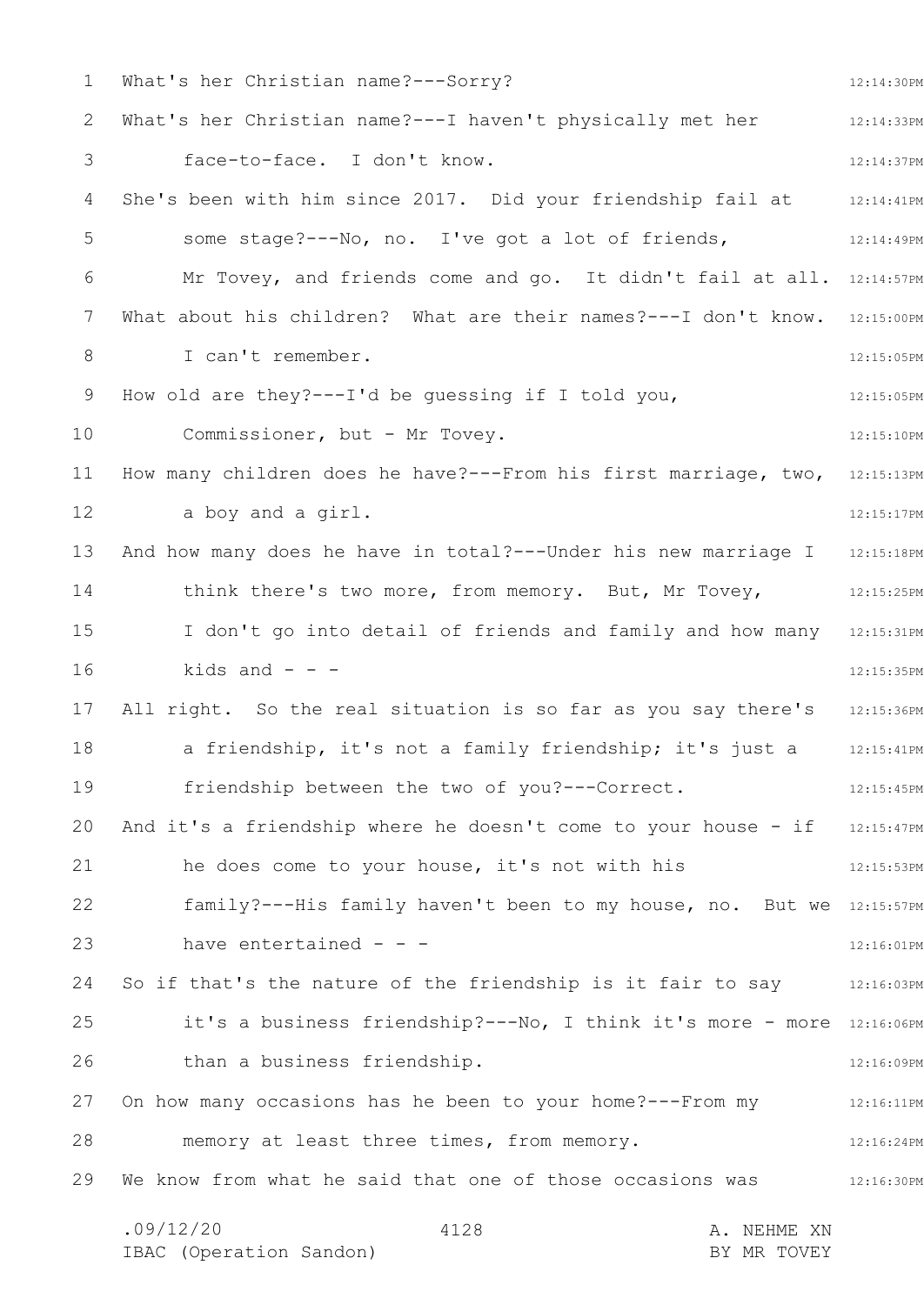1 2 3 4 5 6 7 8 9 10 11 12 13 14 15 16 17 18 19 20 21 22 23 24 25 26 27 28 29 immediately after the warrant was served on him by IBAC he 12:16:36PM went to see you; do you agree with that?---He came to see 12:16:40PM 12:16:45PM 12:16:55PM dragging me through this. So he came to me after my place 12:17:01PM 12:17:08PM 12:17:09PM Within a day?---Day or two days at the most, Mr Tovey. I can't  $12:17:16$ PM 12:17:21PM 12:17:23PM 12:17:30PM 12:17:32PM idea of what it was that IBAC might have been wanting from 12:17:35PM 12:17:39PM 12:17:45PM 12:17:46PM 12:17:49PM 12:17:59PM 12:18:03PM 12:18:06PM 12:18:09PM 12:18:11PM 12:18:19PM 12:18:23PM 12:18:28PM 12:18:31PM didn't experience it. But dragging my family through this 12:18:38PM 12:18:41PM and all that and the media, he just kept apologising for 12:18:45PM me on that occasion after IBAC went through my property, and he came to see me in absolutely apologising for was searched. How long after?---A dayish. remember exactly how many  $- -$ And did you have any idea what IBAC were after?---At which point are you talking? When you were discussing this with Mr Aziz did you have any you?---IBAC told me when they raided our house what they were after. Did you relate that to Mr Aziz?---Yes, I did. And what did he say to you?---All I recall is him apologising for putting me and my family through this. He was more worried about my family and what they were put through. What was said exactly and what did you say?---I can't recall exactly what was said, Mr Tovey. How long was he there?---I can't recall. No, can't recall. COMMISSIONER: What was he apologising for, Mr Nehme?---For dragging myself and my family through this. My children were dragged through the raid, which was a horrible experience. Geordie was away at her mother. So she whole thing. And then after the event of obviously IBAC

4129

.09/12/20 4129 A. NEHME XN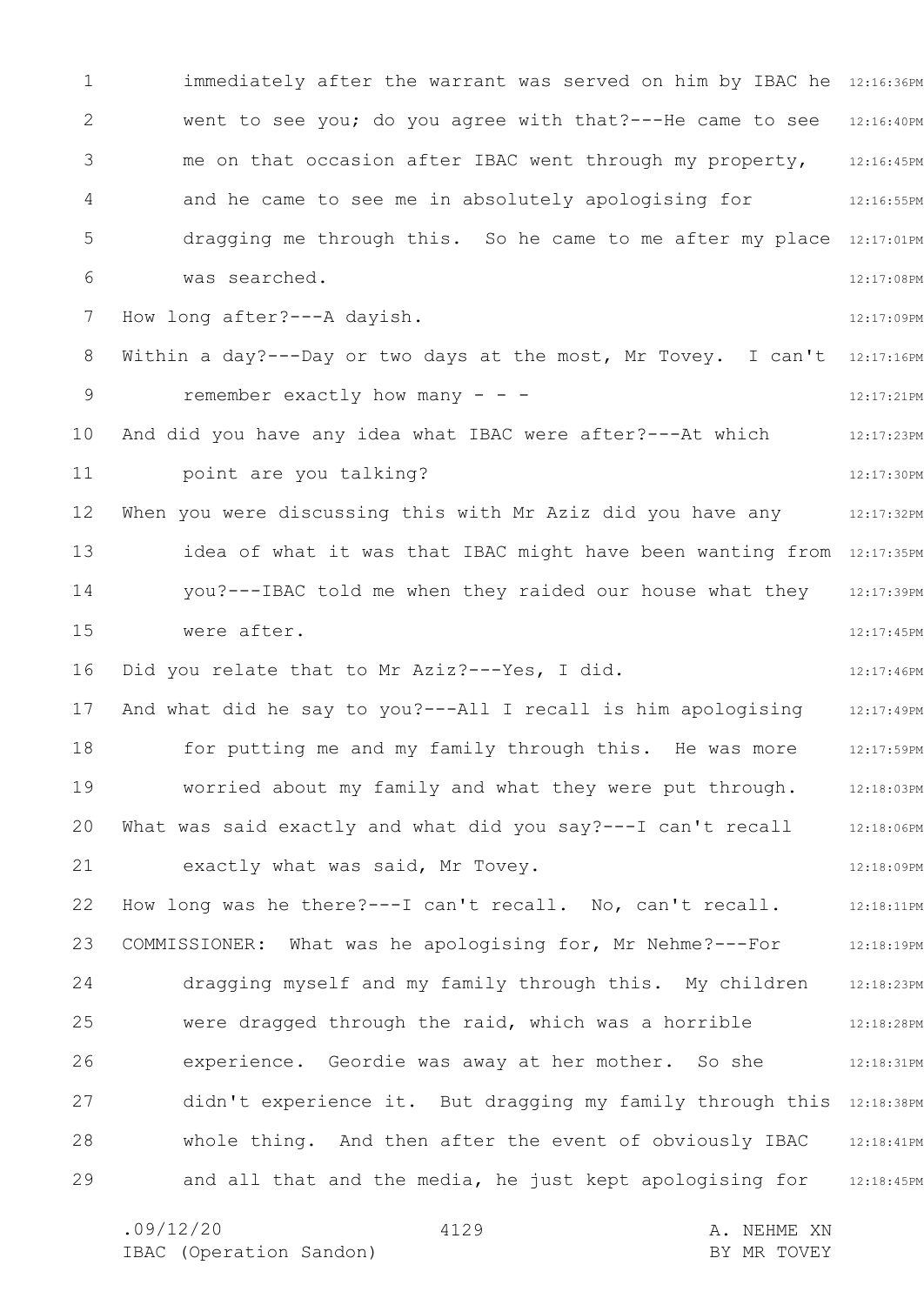1 2 3 4 5 6 7 8 9 10 11 12 13 14 15 16 17 18 19 20 21 22 23 24 25 26 27 28 29 12:18:50PM 12:18:53PM 12:18:59PM 12:19:02PM 12:19:03PM 12:19:15PM 12:19:22PM 12:19:26PM 12:19:29PM 12:19:35PM 12:19:38PM 12:19:42PM 12:19:48PM 12:19:50PM 12:19:56PM 12:20:01PM 12:20:06PM 12:20:13PM Well, I'm trying to understand what you mean, 'I didn't want to 12:20:14PM 12:20:18PM 12:20:24PM 12:20:26PM 12:20:28PM 12:20:31PM 12:20:34PM 12:20:35PM 12:20:41PM No, it's not just the money that you lent him, is it, Mr Nehme? 12:20:46PM 12:20:50PM .09/12/20 4130 A. NEHME XN 4130 dragging my family through the mud. Yes, but what did he say he had done for which he owed you an apology?---He didn't say he had done anything apart from dragging me through. How had he done that?---How had he done that? In IBAC and media made it aware to everyone of what had occurred. So by then it was through the media, through IBAC, people knew about it, and he just kept apologising for this occurrence and dragging my family through it. But you never had any discussions with him, are you saying, about what he did  $- -$  -?---No, because from my point of view, apart from being devastated what we had just been through, I actually didn't care what he did and I didn't want to know. You didn't want to know. Do you mean to say you were not concerned whether or not any of the allegations that were being aired might be true?---What do you mean, Commissioner? know'?---Well, my life is about my family, Commissioner, not about what other people are doing. What he's done is his business and not mine. Yes?---But, unfortunately, myself and my family have been dragged through his affairs, which is what we struggle with. Because of the arrangements that you made with him?---Because of the loan, the money I lent him. It's the role he played in facilitating the commercial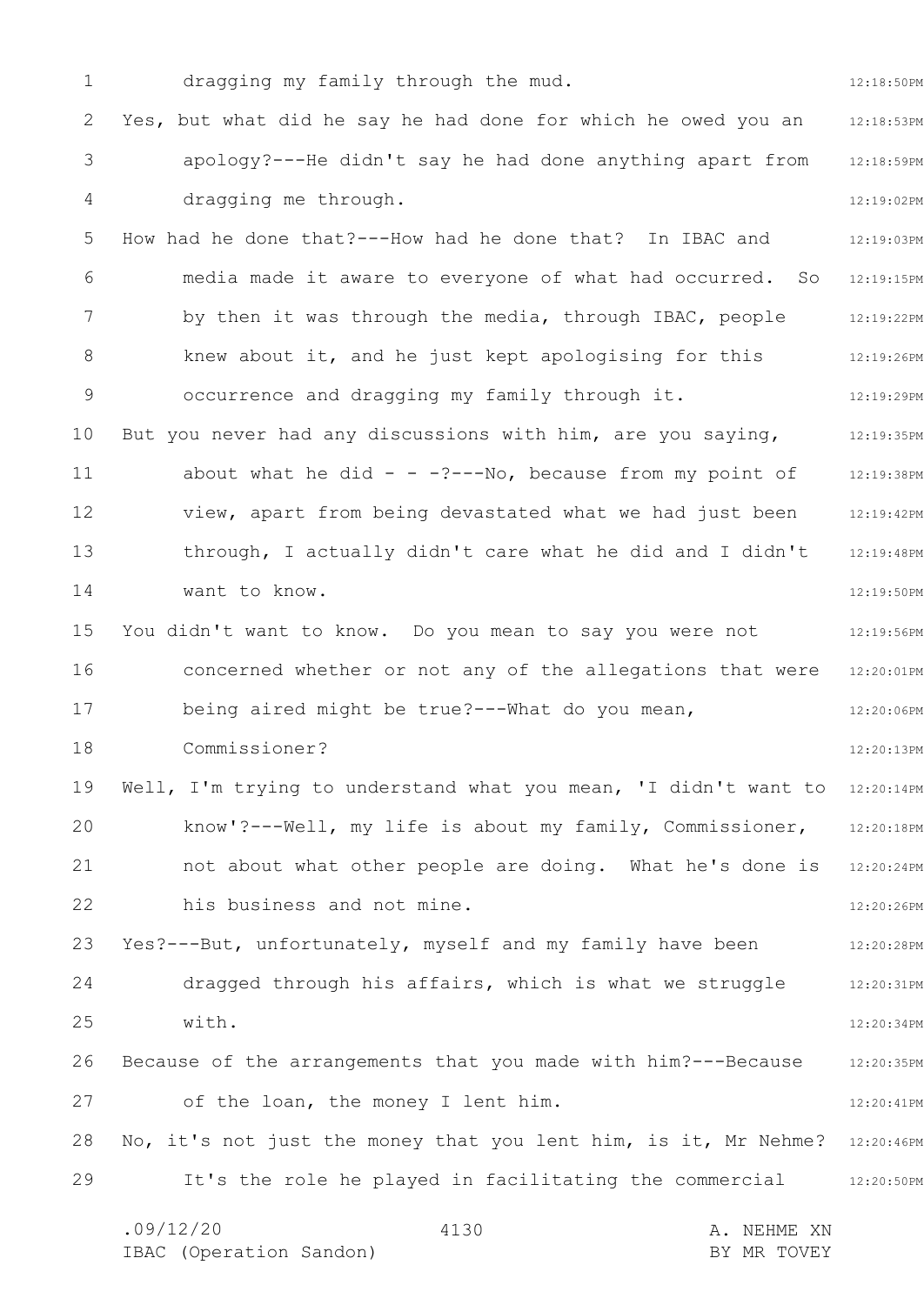1 2 3 4 5 6 7 8 9 10 11 12 13 14 15 16 17 18 19 20 21 22 23 24 25 26 27 28 29 12:20:53PM 12:20:57PM 12:21:02PM 12:21:03PM 12:21:07PM 12:21:13PM 12:21:22PM 12:21:26PM 12:21:29PM 12:21:36PM 12:21:37PM 12:21:42PM 12:21:46PM 12:21:51PM 12:21:55PM 12:21:56PM 12:21:58PM 12:22:01PM 12:22:02PM 12:22:04PM In any event I want to focus on this conversation you had where 12:22:08PM 12:22:12PM 12:22:16PM 12:22:19PM 12:22:20PM 12:22:25PM 12:22:34PM 12:22:38PM Why did you think that?---Well, it was IBAC that made it clear 32:22:38PM .09/12/20 4131 A. NEHME XN IBAC (Operation Sandon) and the set of the BY MR TOVEY 4131 objective that you wanted?---I disagree, Commissioner. Yes, all right?---Absolutely disagree. Yes. MR TOVEY: If we go to this occasion where he's come around after the warrants have been served, he's there for an indeterminant length of time and he's apologising. What was it that he was apologising for?---I repeat again, Mr Tovey, dragging my family through the mud, through the media and the exposure of this and what we had to be put through through the IBAC investigation which wasn't something we had ever incurred and hope will never incur again. Having your house raided is not  $- -$ I understand your trauma, your unease at having been raided. It's not good for anybody?---I've got three young children - - - Yes. But he's come around to your house  $- -$  -?---Let me finish, Mr Tovey,  $- - -$ What you're saying is not an answer to my question?---I'm giving you the facts. It's not good for anyone. you apologise. All right. So you feel very upset that you have been raided by IBAC; is that right?---That's absolutely correct. Yes. He's apologising; is that right?---Correct. Yes. So far as you're concerned the only issue that you're aware of is a loan that he gave you - that you gave him?---That's correct.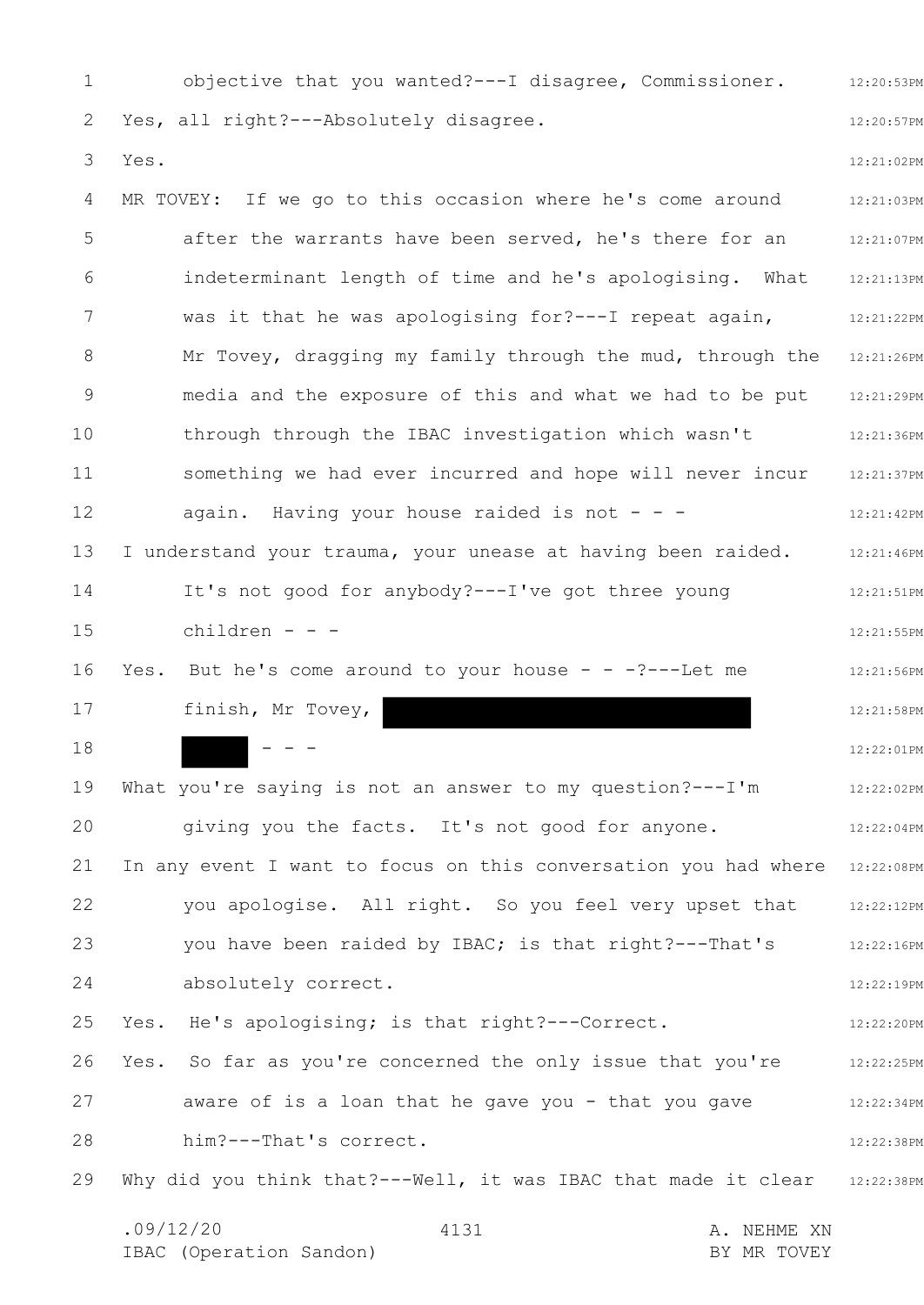1 2 3 4 5 6 7 8 9 10 11 12 13 14 15 16 17 18 19 20 21 22 23 24 25 26 27 28 29 to me on the day they raided the house that was the issue. 12:22:48PM 12:22:54PM 12:22:59PM 12:22:59PM 12:23:06PM 12:23:10PM 12:23:16PM 12:23:18PM 12:23:22PM 12:23:25PM 12:23:29PM 12:23:32PM 12:23:34PM 12:23:37PM 12:23:39PM 12:23:43PM 12:23:45PM 12:23:49PM 12:23:52PM 12:23:55PM 12:23:58PM 12:24:03PM 12:24:06PM 12:24:10PM 12:24:13PM 12:24:17PM 12:24:24PM 12:24:26PM 12:24:33PM All right?---There was nothing else raised from IBAC at the time when the 14 people raided our house that they were  $- -$ Surely then you discussed the loan with him when he came around and said, 'Look, that's what IBAC was asking me about'?---It would have been discussed. But, again, it was irrelevant in my head, Mr Tovey, because I was paid back. Did you ask him, 'What is there about the loan that might have attracted IBAC's interest'?---No. Did you make that enquiry?---No. Did you think there was something about the loan - clearly there was something about the loan that attracted IBAC's interest. Did you know what it was already before you spoke to him?---No. No, not at all. Well, in that case you knew IBAC had an interest in that. He's apologising. Why didn't you ask him why IBAC might have an interest in that loan?---He kept apologising about dragging my family through the mud, through the media and the IBAC process. That's what he was apologising about. Can I suggest to you the reason you didn't ask him because you knew the loan was in fact either a payment in the nature of a bribe or a thank you?---That's absolutely incorrect, Mr Tovey. And I'll repeat again, you keep mentioning a bribe, absolutely not, and I'll keep saying that because that's a fact. I understand your position. Did you ask him where the 230,000 he repaid you came from?---When did I - are you asking

4132

.09/12/20 4132 A. NEHME XN IBAC (Operation Sandon) and the set of the BY MR TOVEY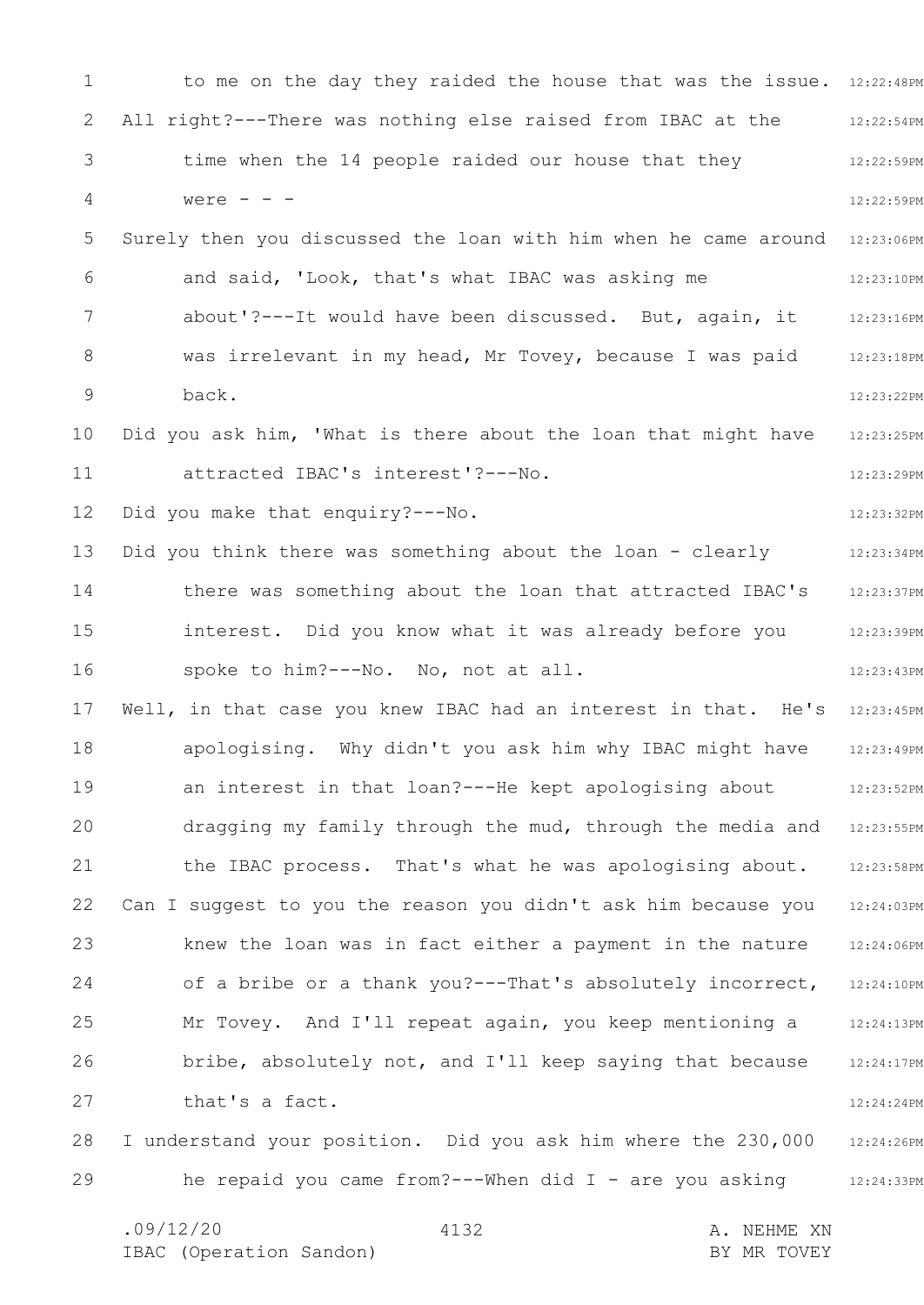1 2 3 4 5 6 7 8 9 10 11 12 13 14 15 16 17 18 19 20 21 22 23 24 25 26 27 28 29 12:24:39PM Yes, once you were aware that IBAC was investigating the loan - 12:24:40PM 12:24:43PM 12:24:46PM 12:24:52PM 12:24:57PM 12:24:58PM And didn't the fact that IBAC had raided your house make you and  $12:25:03PM$ have some suspicions about the \$230,000 which he insisted 12:25:10PM 12:25:16PM 12:25:21PM 12:25:26PM 12:25:34PM according to you a repayment of \$230,000 in cash?---Which 12:25:38PM 12:25:46PM Yes. But in those circumstances did you discuss that with  $12:25:47$ PM 12:25:50PM 12:25:55PM 12:25:58PM 12:25:59PM source of the \$230,000 was, whether there was any illicit 12:26:01PM 12:26:08PM 12:26:14PM 12:26:17PM 12:26:23PM 12:26:27PM 12:26:31PM 12:26:32PM 12:26:37PM when I asked him? - - ?---Can you just clarify are you saying - - - Did you ask Aziz - did you ask Aziz where the \$230,000 he paid you in cash came from?---At my house on that day you're talking, just to be clear? Yes?---No, because he told me before where it came from. on repaying in cash?---Sorry, can you repeat that? Yes. Look, as a businessman and as a rational human being, having been raided by IBAC, did it concern you that IBAC are concerned about the loan, and the loan involves I got paid back. Mr Aziz when he came around?---I can't recall the discussion of what we had when around there. It was  $more - - -$ Did you ask him what the source - did you ask him what the aspect to the money that you had in your safe?---No. And the reason I'd suggest that that conversation didn't take place is because there was no 230,000 repayment?---I disagree with you, Mr Tovey. There was, and it was - there was the payment and I disagree with your comment once again. So there were three occasions he came to your house. That was one occasion. What were the other two

| .09/12/20 |                         | 4133 |  | A. NEHME XN |             |  |
|-----------|-------------------------|------|--|-------------|-------------|--|
|           | IBAC (Operation Sandon) |      |  |             | BY MR TOVEY |  |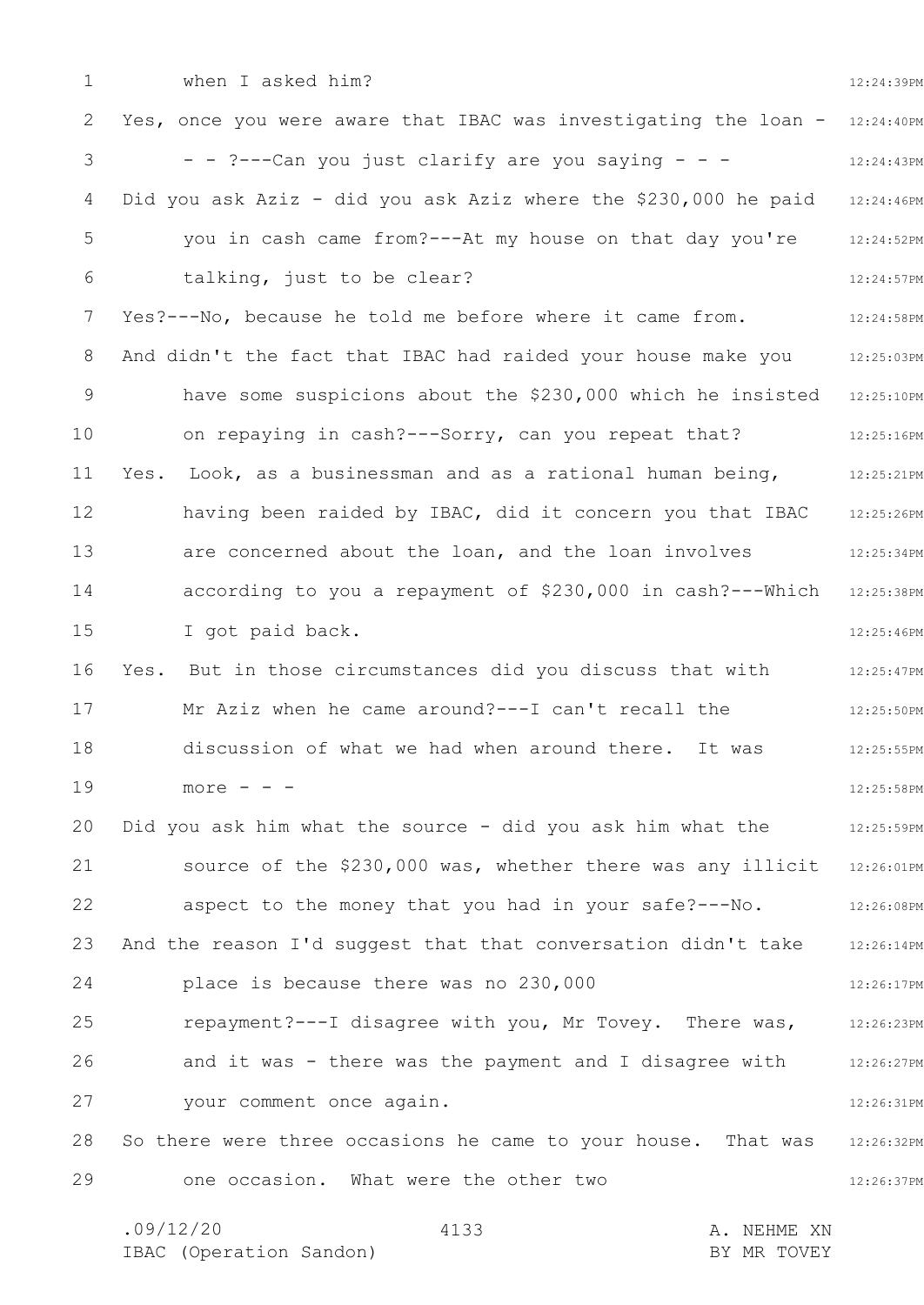1 2 3 4 5 6 7 8 9 10 11 12 13 14 15 16 17 18 19 20 21 22 23 24 25 26 27 28 29 occasions? --- I don't remember exactly. I'm just going 12:26:42PM 12:26:45PM 12:26:48PM Whereabouts were you located? I don't want you to give your 12:26:48PM private address, but what suburb?---Deepdene. That's all 12:26:52PM 12:26:58PM 12:27:02PM 12:27:08PM 12:27:14PM 12:27:19PM 12:27:22PM 12:27:29PM Sorry, before the raids? --- I can't remember exactly when, to be 12:27:31PM 12:27:36PM 12:27:37PM 12:27:40PM 12:27:47PM 12:27:55PM 12:28:00PM 12:28:07PM 12:28:11PM And what about the first time he came?---Can't recall. I don't 12:28:13PM 12:28:17PM I mean, was this in 2019? Was it 2018? Was it 2012?---No, it 12:28:17PM wasn't - no, it wasn't 2012. I can't recall exactly when. 12:28:29PM 12:28:34PM raid - sorry, prior to that one was when he returned the 12:28:45PM funds, the money, and I can't recall the time before that. 12:28:49PM 12:28:52PM from a long memory of three different occasions where he attended. right; everyone else has given our private address, Mr Tovey. As IBAC have. As the media have. So did he come to your house in Deepdene?---Yes, he did. And that was on two occasions. When was the last occasion he went to your house in Deepdene before he came after the raids?---Sorry, when was the last time before or after you're asking, sorry? honest, but  $- -$ I mean, was it a year before, two years before?---I can't recall. I can't recall, Mr Tovey. What was it about?---Absolutely no idea. It may have been - I don't know. I'd be lying if I said. I don't know. He was a friend. I don't recall - you know, friends come over and I can't tell you what a lot of the discussions are. recall. The last time he came to my house was after the I would be guessing. I'd be guessing, Mr Tovey.

.09/12/20 4134 A. NEHME XN IBAC (Operation Sandon) BY MR TOVEY 4134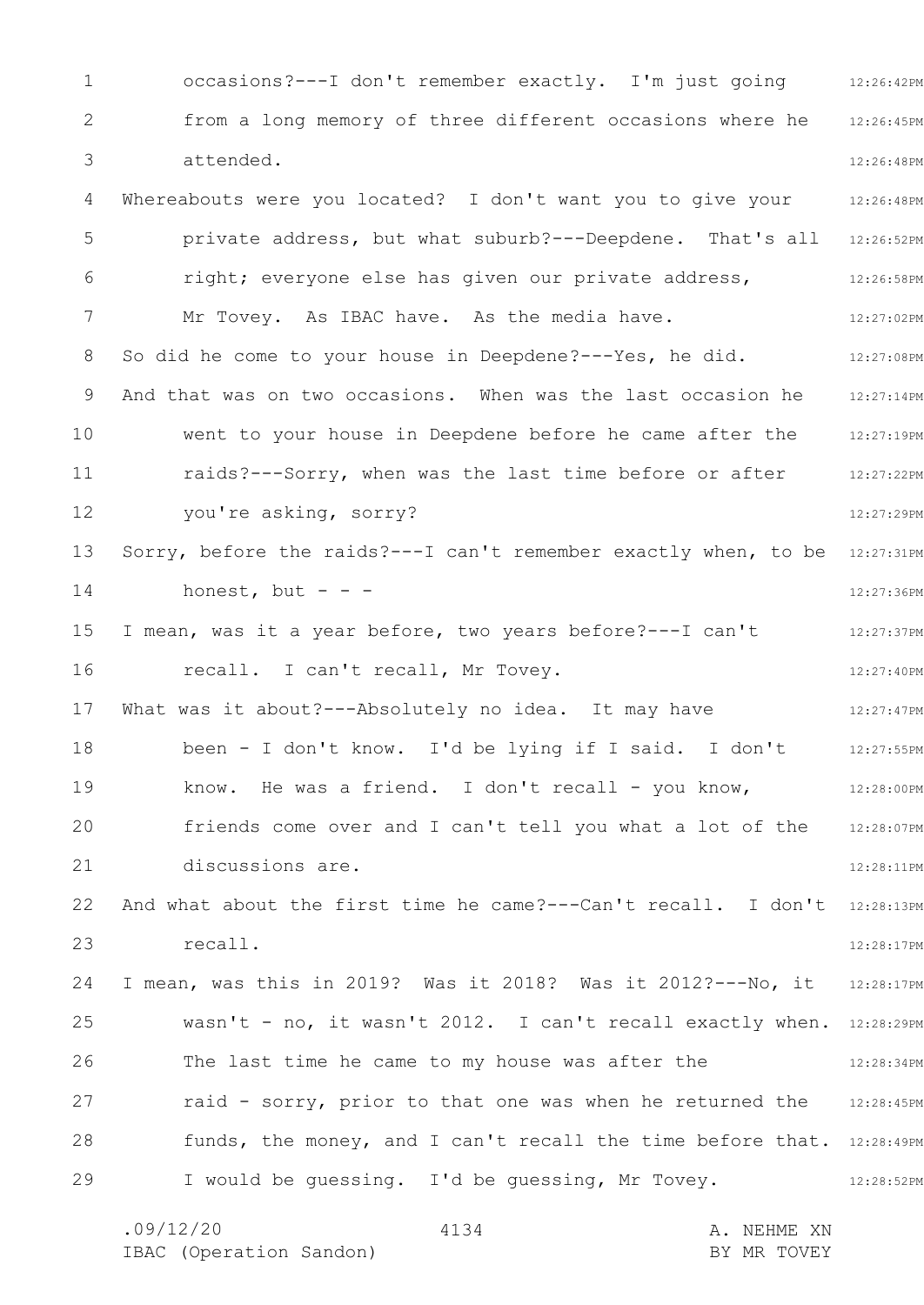1 2 3 4 5 6 7 8 9 10 11 12 13 14 15 16 17 18 19 20 21 22 23 24 25 26 27 28 29 So, in any event, when Aziz came to your house after the raid 12:29:04PM on his house you were aware - you were both aware that one 12:29:10PM 12:29:20PM 12:29:24PM 12:29:29PM I want you to focus on the conversation that you had with Aziz. 12:29:31PM 12:29:39PM 12:29:42PM 12:29:46PM 12:29:50PM 12:29:55PM doubt an unpleasant matter to have officers come into your 12:30:01PM 12:30:07PM 12:30:10PM 12:30:12PM 12:30:18PM 12:30:21PM 12:30:26PM 12:30:29PM 12:30:33PM 12:30:36PM 12:30:39PM 12:30:42PM 12:30:45PM 12:30:49PM 12:30:59PM 12:31:04PM 12:31:06PM I wanted clarity. You didn't thereafter ask Mr Aziz for 12:31:09PM .09/12/20 4135 4130 A. NEHME XN 4135 of the issues that IBAC would be interested in was the loan; is that the situation?---IBAC made me aware when they raided the house of what they were looking for. Did that conversation relate to the loan?---I didn't have a conversation re the loan. It was when he visited my house after it was raided it was more apologising, in my recollection, of what we had just been dragged through. COMMISSIONER: You keep referring to that, Mr Nehme. While no house, how many officers do you say there were?---From memory at least 12. What about does six sound more realistic?---No. I suggest to you - - -?---Not from my recollection. As I understand it when the raid took place I'm informed there were six IBAC officers?---No, there were a lot more than that because there were people out the front in vans downloading, coming back and forth. There were a number of people - there were people sitting at our kitchen table. There were people going through private photos. There were people everywhere going through the whole house, going through garage, cars, everything. Yes. And you didn't thereafter tackle Mr Aziz about what this could all be about?---Well, as far as I was concerned, Commissioner, I - - -No, I'm not interested in what you're concerned about.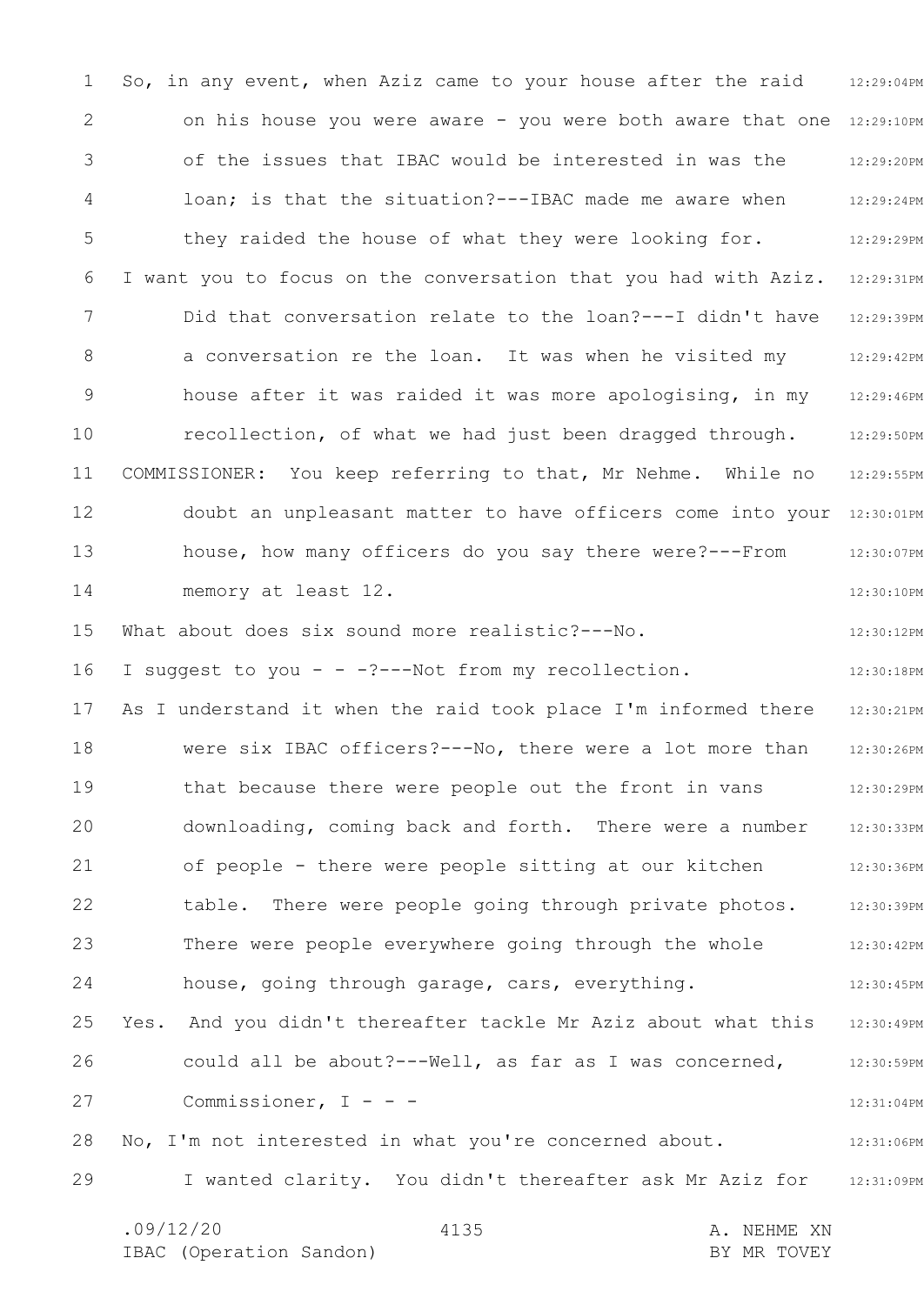1 2 3 4 5 6 7 8 9 10 11 12 13 14 15 16 17 18 19 20 21 22 23 24 25 26 27 28 29 any explanation for why IBAC would be interested in  $12:31:14PM$ 12:31:18PM So there are one of two explanations for that. One of them 12:31:22PM might be that you already knew?---I knew from IBAC of what 12:31:27PM 12:31:33PM 12:31:35PM exploring your relationship with Mr Aziz?---They made that 12:31:39PM 12:31:44PM 12:31:46PM 12:31:50PM MR TOVEY: See, the problem with that explanation, sir, is your 12:31:52PM house wasn't raided until after Mr Aziz attended there 12:31:55PM 12:32:00PM 12:32:06PM Yes. At the time that Aziz came to your house you hadn't been 12:32:08PM 12:32:12PM Sorry, at the time Aziz visited your house it was before you 12:32:13PM had been raided?---No, it was after we had been raided and 12:32:21PM he had been raided, and IBAC told me I was the last one to 12:32:25PM 12:32:29PM 12:32:32PM 12:32:41PM Excuse me. Could I be excused just for a second please,  $12:32:45PM$ 12:32:49PM 12:32:50PM MR TOVEY: I want to put to you again the proposition that when 12:33:28PM 12:33:32PM raided?---My recollection he came after we were raided. 12:33:37PM 12:33:42PM .09/12/20 4136 A. NEHME XN 4136 you?---No, I didn't ask him. they were after. No, no, you already knew why IBAC would be interested in aware when they visited our house. Yes?---They made it very clear why they were there. Yes. following the raid on his house; do you understand?---Sorry, can you repeat that? raided?---Yes, I had been. be raided on their list. So - - -?---Everyone had been raided. That's what I was told by IBAC. Mr Commissioner? COMMISSIONER: Yes. Aziz came to your house it was before you were COMMISSIONER: You've now introduced the words 'my

IBAC (Operation Sandon) BY MR TOVEY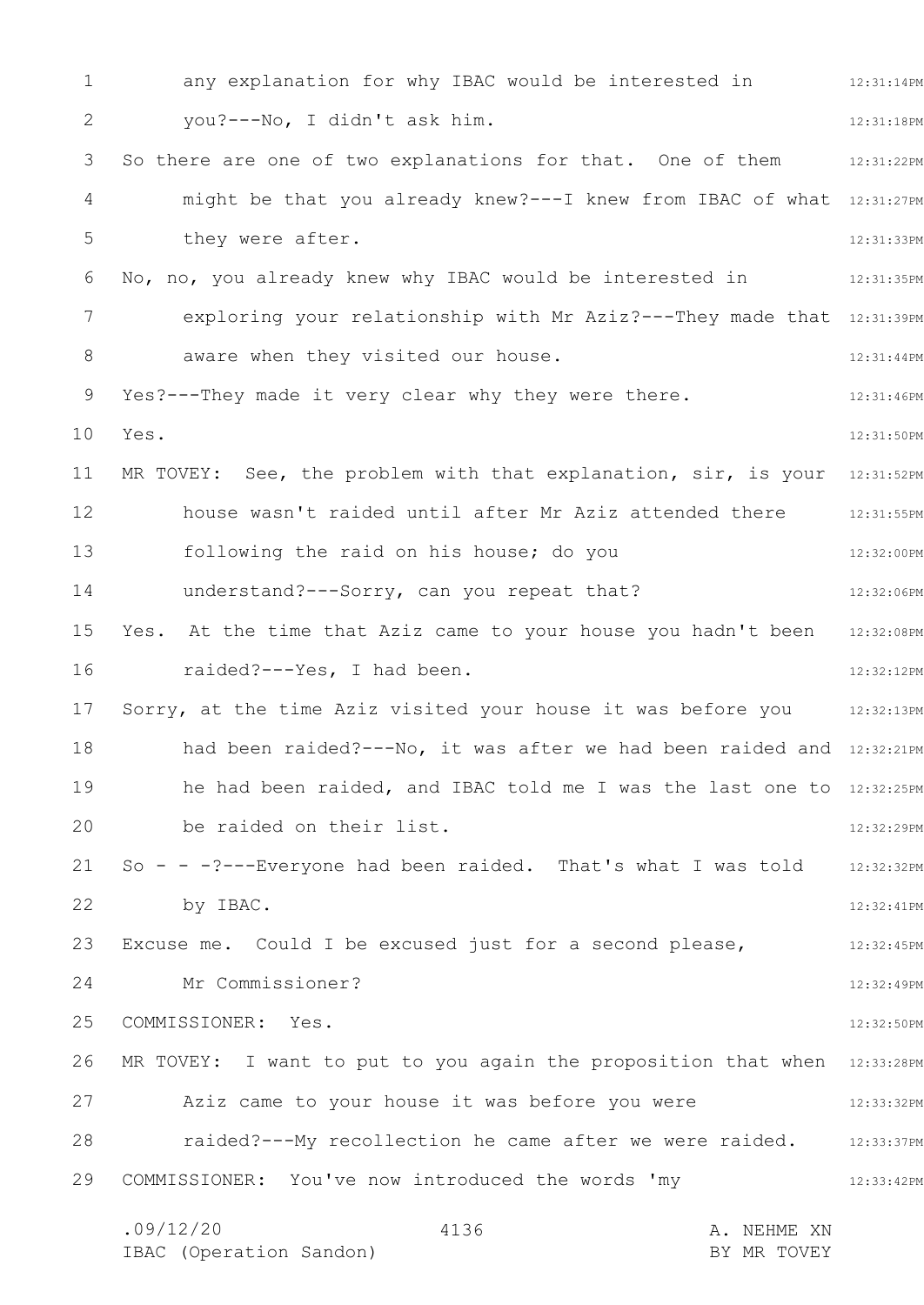1 2 3 4 5 6 7 8 9 10 11 12 13 14 15 16 17 18 19 20 21 22 23 24 25 26 27 28 29 recollection'?---I'm pretty certain, Commissioner, that it 12:33:45PM 12:33:50PM 12:33:53PM 12:33:56PM 12:34:15PM 12:34:19PM 12:34:21PM So Aziz has been there two times and you can't recall anything 12:34:26PM 12:34:44PM 12:34:47PM 12:34:51PM 12:34:58PM 12:35:04PM 12:35:09PM You had forgotten that when we were just discussing his visits. 12:35:14PM You had forgotten the fact that a man has brought \$230,000 12:35:20PM 12:35:26PM 12:35:27PM 12:35:30PM 12:35:33PM 12:35:37PM 12:35:39PM 12:35:45PM 12:35:51PM shopping bags, and brought in - they were in \$10,000 lots. 12:35:57PM And I didn't individually count, I just trusted that those 12:36:05PM 12:36:09PM 12:36:12PM 12:36:14PM was after we were raided. Yes, Mr Tovey. MR TOVEY: Anyway, getting back to meetings between you, did you meet at your office as well as your house at Deepdene?---My office is my house at Deepdene. Is that the only office you have?---Yes, it is. that happened on either of those occasions other than it was simple friendship; is that right?---Correct. You can't recall any reason for any of those visits?---From memory, no. No. Where did you deliver the - sorry, where did he deliver to you the \$230,000?---To my house. in cash to your house. COMMISSIONER: I don't think that's correct, Mr Tovey?---I did say to you - sorry, Commissioner. Yes, the witness has already referred to that visit as being one of the occasions. MR TOVEY: I'm sorry, in that case I withdraw that question. How was the money brought? Was it in a briefcase?---No, it was brought in, from memory, two or three bags, amounts were correct in the bundles, and I just put them out, counted them in front of him. And in what denominations?---Hundreds and 50s.

.09/12/20 4137 4137 A. NEHME XN IBAC (Operation Sandon) and the set of the BY MR TOVEY 4137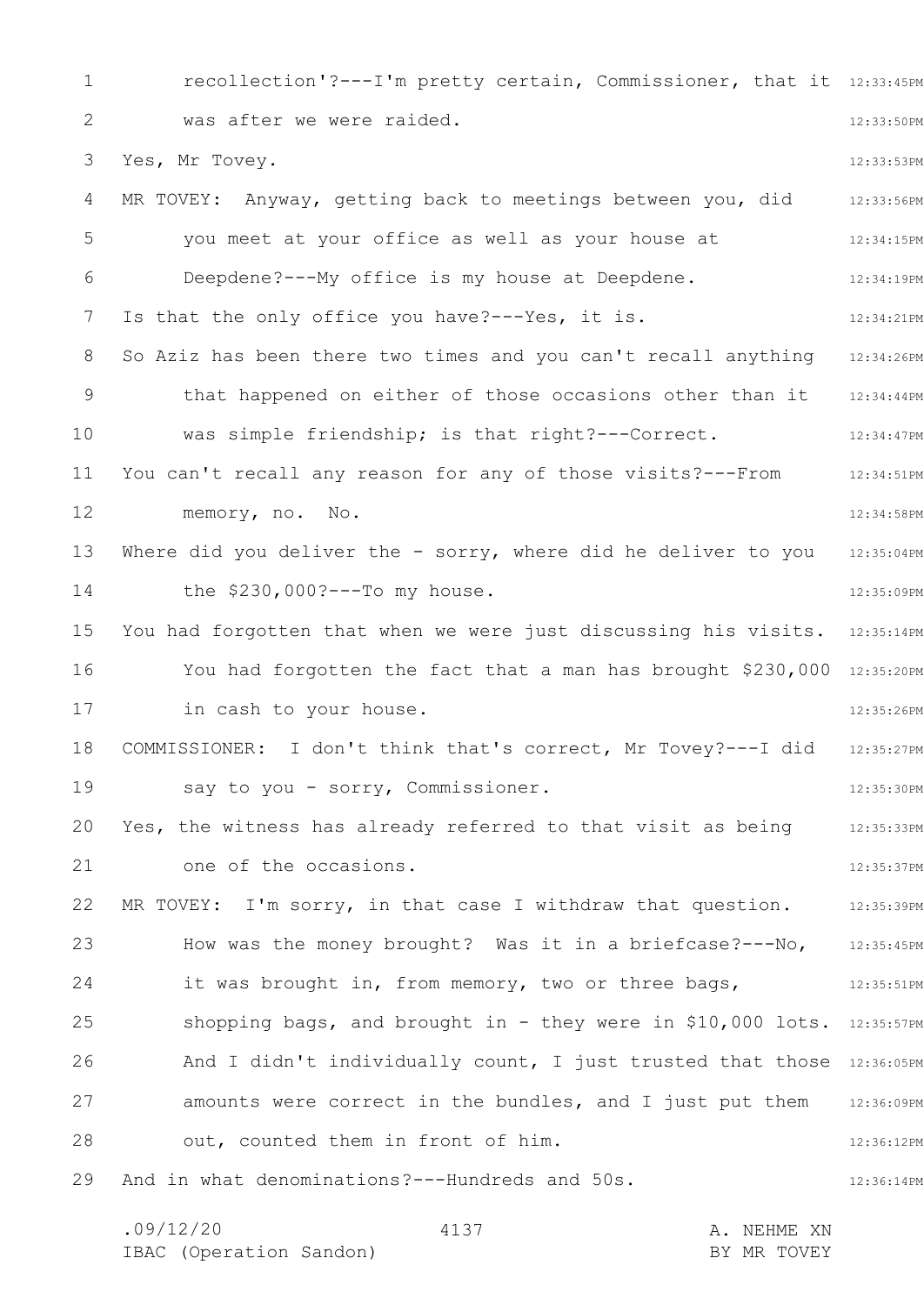1 2 3 4 5 6 7 8 9 10 11 12 13 14 15 16 17 18 19 20 21 22 23 24 25 26 27 28 29 12:36:22PM 12:36:26PM 12:36:32PM 12:36:36PM matrimonial issues and everything else that he did tell me 12:36:40PM in the past. In fact that was one of the discussions I do 12:36:43PM 12:36:51PM 12:36:54PM 12:36:59PM 12:37:01PM 12:37:09PM 12:37:15PM did he volunteer that to you at any stage?---He told me it 12:37:18PM 12:37:22PM 12:37:26PM 12:37:31PM 12:37:33PM 12:37:37PM 12:37:41PM 12:37:46PM 12:37:50PM 12:37:58PM 12:38:03PM 12:38:09PM 12:38:16PM 12:38:21PM 12:38:26PM 12:38:30PM 12:38:35PM And was there any conversation at the time that he delivered this money as to where it had come from?---I don't recall the conversation, but all I was happy about at the time was getting my money back because I was aware of his recall at that time. It was more about him getting the money out due to his matrimonial issues, and I was just happy to get my money back. I wasn't happy about receiving it in cash, but I just wanted my money back. So you didn't ask him then when the one - where the money came from. Did you ever ask him where the money came from or came from the \$600,000 that he withdrew from Westpac at Berwick, and on two occasions I recall where he kept saying that's where the money came from. From the \$600,000?---That's correct. And he mentioned the 600,000, did he?---That's correct. Thank you. COMMISSIONER: Mr Nehme, I just want to come back for a moment to your evidence which is I think something less than certain that Mr Aziz came to your place after the raid on your place. As I understand it the raid on your place occurred some days after Mr Aziz's raid, and you in fact told the IBAC investigators when they came to your place that Mr Aziz had visited you a couple of days earlier following the raid on his place. Might that be correct?---My recollection, Commissioner, is he came after.

4138

.09/12/20 4138 4139 A. NEHME XN IBAC (Operation Sandon) and the set of the BY MR TOVEY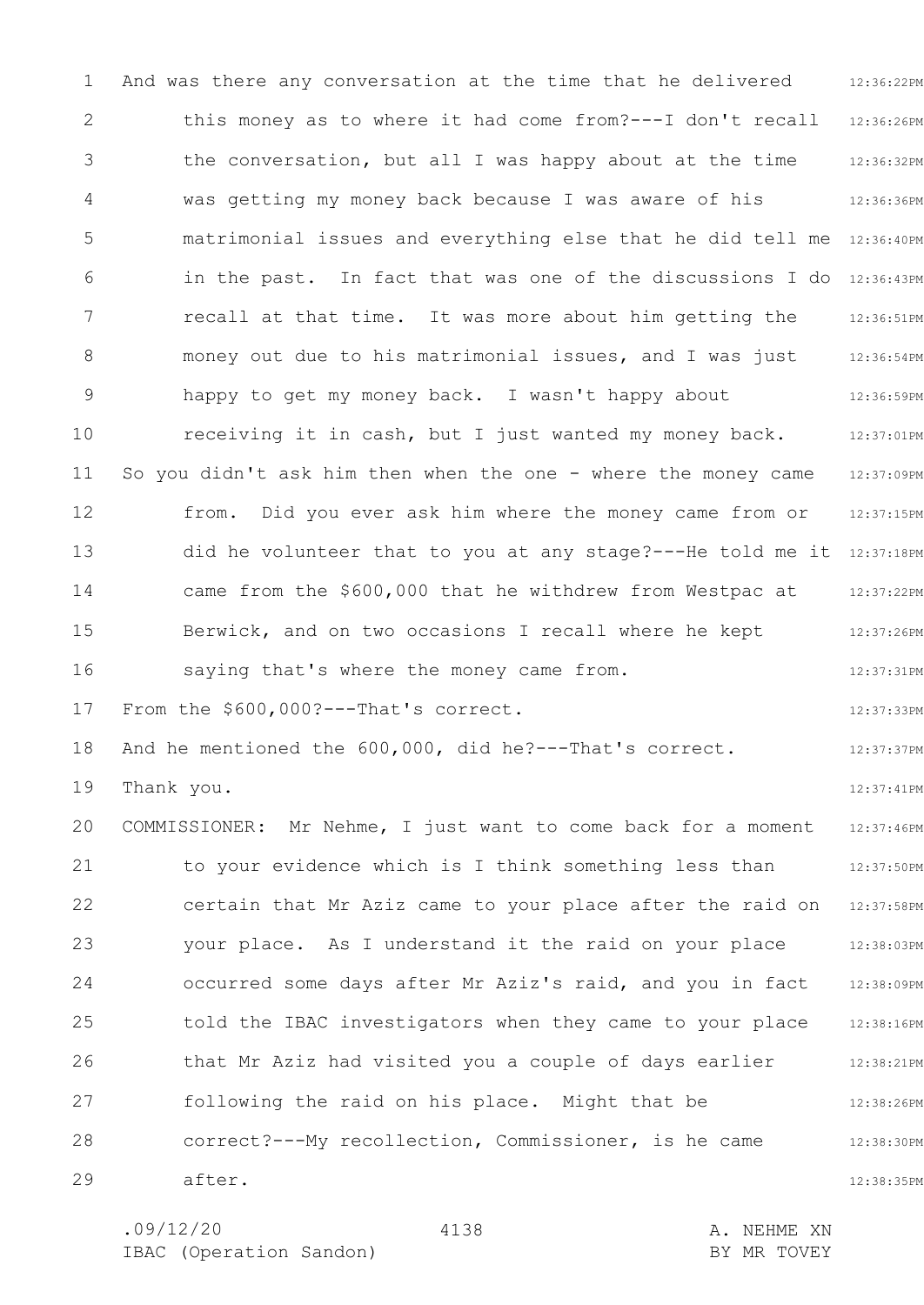1 2 3 4 5 6 7 8 9 10 11 12 13 14 15 16 17 18 19 20 21 22 23 24 25 26 27 28 29 Might it be correct that you told the investigators at the time 12:38:37PM 12:38:41PM 12:38:45PM 12:38:53PM 12:38:59PM 12:39:06PM about your relationship. If he came to your place saying, 12:39:13PM 12:39:21PM been to my place and part of their inquiries concern you,' 12:39:24PM 12:39:32PM was being investigated?---He did make me aware that he saw 12:39:42PM 12:39:47PM 12:39:53PM 12:39:57PM 12:40:02PM 12:40:03PM 12:40:10PM 12:40:14PM 12:40:15PM 12:40:23PM it?---Yes, but that was - that was when I spoke to him, he 12:40:26PM 12:40:30PM 12:40:34PM 12:40:38PM 12:40:43PM think that was correct?---No, no, correct me if I'm wrong, 12:40:46PM Commissioner; you're saying that - you were saying that he 12:40:50PM visited my house before. He didn't visit my house before. 12:40:53PM 12:40:56PM they were at your place that Mr Aziz had visited you a couple of days earlier?---No. My recollection is no. Because of course if Mr Aziz came to see you before your place was raided then you would both have some interest in satisfying yourselves as to what IBAC's concern might be 'The police have been to my place' - sorry, 'IBAC have you would have been anxious to find out what it was that my name on the list, and he did make me aware. So I was aware IBAC were coming. But in my mind I had nothing to hide and everything was as is. There was no - I didn't have any concerns. So he told you your name was on the list of people that IBAC were interested in when searching his place; correct?---Correct. And he told you that IBAC 'was coming'?---Correct. Which means they hadn't yet been to your place, doesn't must have called me after - obviously after his raid. So I was - and I remember telling IBAC that I had spoken to him and he had made me aware. But he hadn't  $-$  -I just put that to you a moment ago and you said you didn't It was after we all got raided. But he did make contact

.09/12/20 4139 A. NEHME XN

4139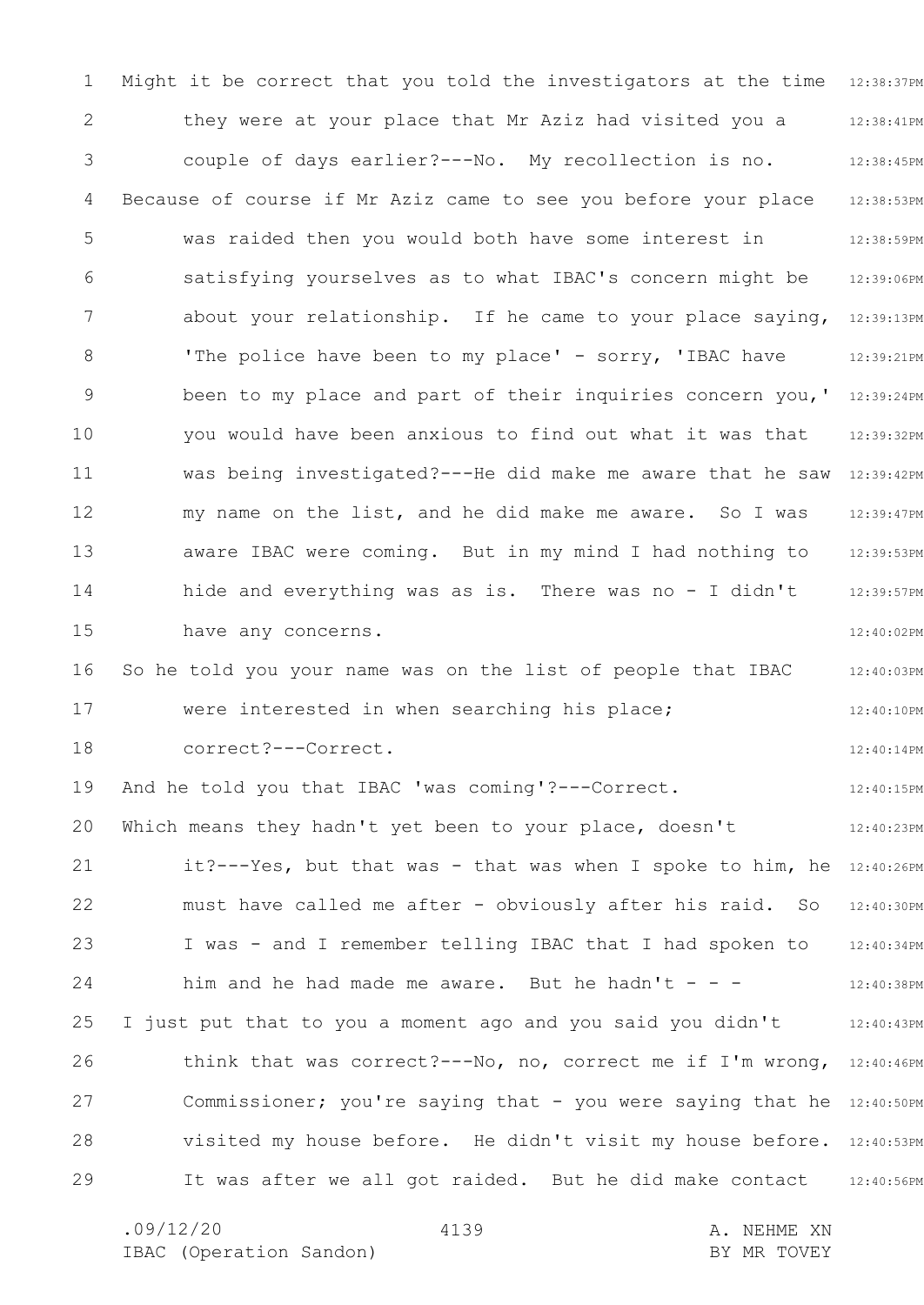1 2 3 4 5 6 7 8 9 10 11 12 13 14 15 16 17 18 19 20 21 22 23 24 25 26 27 28 29 12:41:00PM 12:41:05PM 12:41:10PM 12:41:11PM 12:41:18PM it?---I'm pretty sure it was a phone call of him making me 12:41:23PM 12:41:30PM 12:41:31PM 12:41:35PM 12:41:36PM house'?---I can't recall exact words, Mr Tovey, but - - - 12:41:41PM Then he says to you, 'Your name's on the list. I just wanted 12:41:46PM 12:41:50PM 12:41:54PM 12:41:59PM 12:42:04PM 12:42:06PM 12:42:09PM 12:42:14PM door.' Now, what I want you to tell me is precisely what 12:42:18PM 12:42:22PM 12:42:25PM tell you precisely because it was a while ago. But I was 12:42:30PM 12:42:33PM 12:42:38PM 12:42:43PM 12:42:43PM name is on the list. IBAC is coming.' What else did you 12:42:47PM 12:42:51PM .09/12/20 4140 A. NEHME XN 4140 with me to say, 'You're on the list. Just letting you know.' I said, 'Well' - and when they did turn up I wasn't surprised. Yes. Thank you. Yes, Mr Tovey. MR TOVEY: So your initial contact was him ringing you up, was aware. And how long after he was raided was it that he rang you?---I can't recall. I don't - - -Did he say to you, 'IBAC has just been to raid my to let you know'; is that right?---Yes. Is that all that was said?---From my recollection, yes. So it was a very short phone call?---There may have been other things said  $-$ I want you to be very - this is not a phone call which I suggest to you you readily forget. Somebody's ringing you to say, 'IBAC is going to come and knock on your was said during that conversation, if you wouldn't mind?---It was about my name was on the list. I can't more focused my name was on the list and IBAC were possibly coming to my house. What else was discussed? I can't remember. Well, you tell me. What was discussed? He says to you, 'Your say to one another in the course of that

IBAC (Operation Sandon) BY MR TOVEY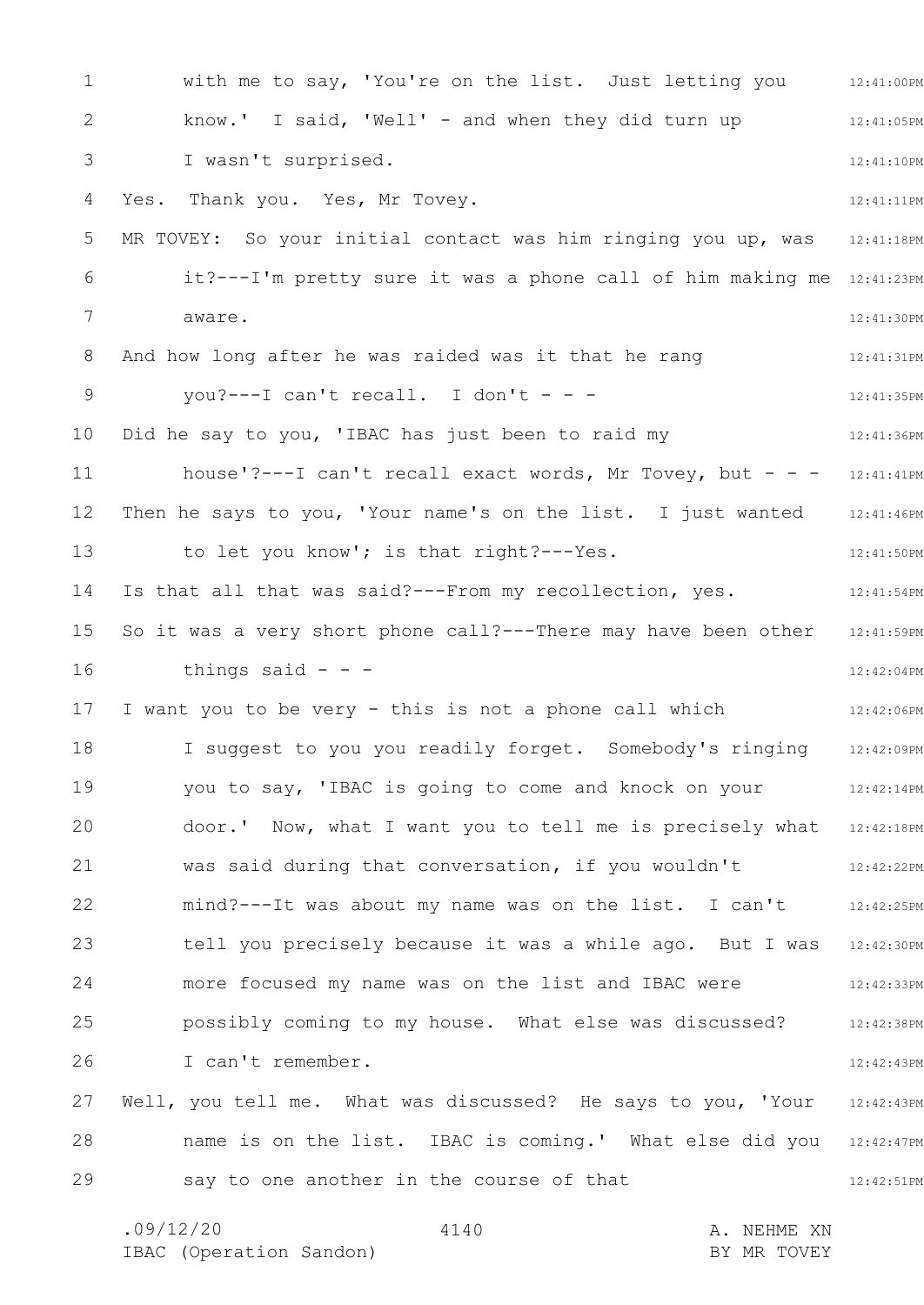1 2 3 4 5 6 7 8 9 10 11 12 13 14 15 16 17 18 19 20 21 22 23 24 25 26 27 28 29 12:42:54PM 12:42:57PM 12:43:00PM 12:43:03PM 12:43:08PM 12:43:11PM conversation. So you hang up the phone having no idea why 12:43:15PM 12:43:20PM 12:43:27PM 12:43:29PM 12:43:38PM Look, I suggest to you that's incredible. I mean, logically, 12:43:41PM 12:43:50PM 12:43:55PM it must be the case, if he's rung you to say, 'IBAC is on 12:43:58PM the way around, ' if you're an innocent man you'd ask him, 12:44:04PM 12:44:08PM 12:44:13PM Mr Tovey. I can't recall. And again I would be lying if 12:44:15PM 12:44:19PM 12:44:22PM 12:44:25PM You knew - look, the situation is when he first contacted you 12:44:30PM you knew why IBAC was coming, did you not?---Coming to me? 12:44:36PM 12:44:42PM COMMISSIONER: Mr Tovey, I see the time. When you've completed 12:44:50PM 12:44:54PM 12:44:58PM 12:45:02PM .09/12/20 4141 A. NEHME XN IBAC (Operation Sandon) BY MR TOVEY 4141 conversation?---I don't recall, Mr Tovey, because - I honestly don't recall. Did you have any conversation as to what it was they might be after?---No; not as far as I remember, no. I wasn't worried at the time, Mr Tovey. I just want to understand what happened during this it was that IBAC might be coming to knock on your door?---No. And you hadn't raised that with Mr Aziz in that phone call; that's what you just told me?---No, well - - given what you're saying about the nature of your relationship, you understand what I'm putting to you that 'Well, why on earth would they want to see me,' but you say that didn't happen?---It may have been discussed, I did say it when I don't recall exactly - you're asking me what exactly was the discussion. I can't recall the exact discussion. Yes?---No. this particular point we might then adjourn and give Mr Nehme a break. MR TOVEY: Well, I have completed that particular point,